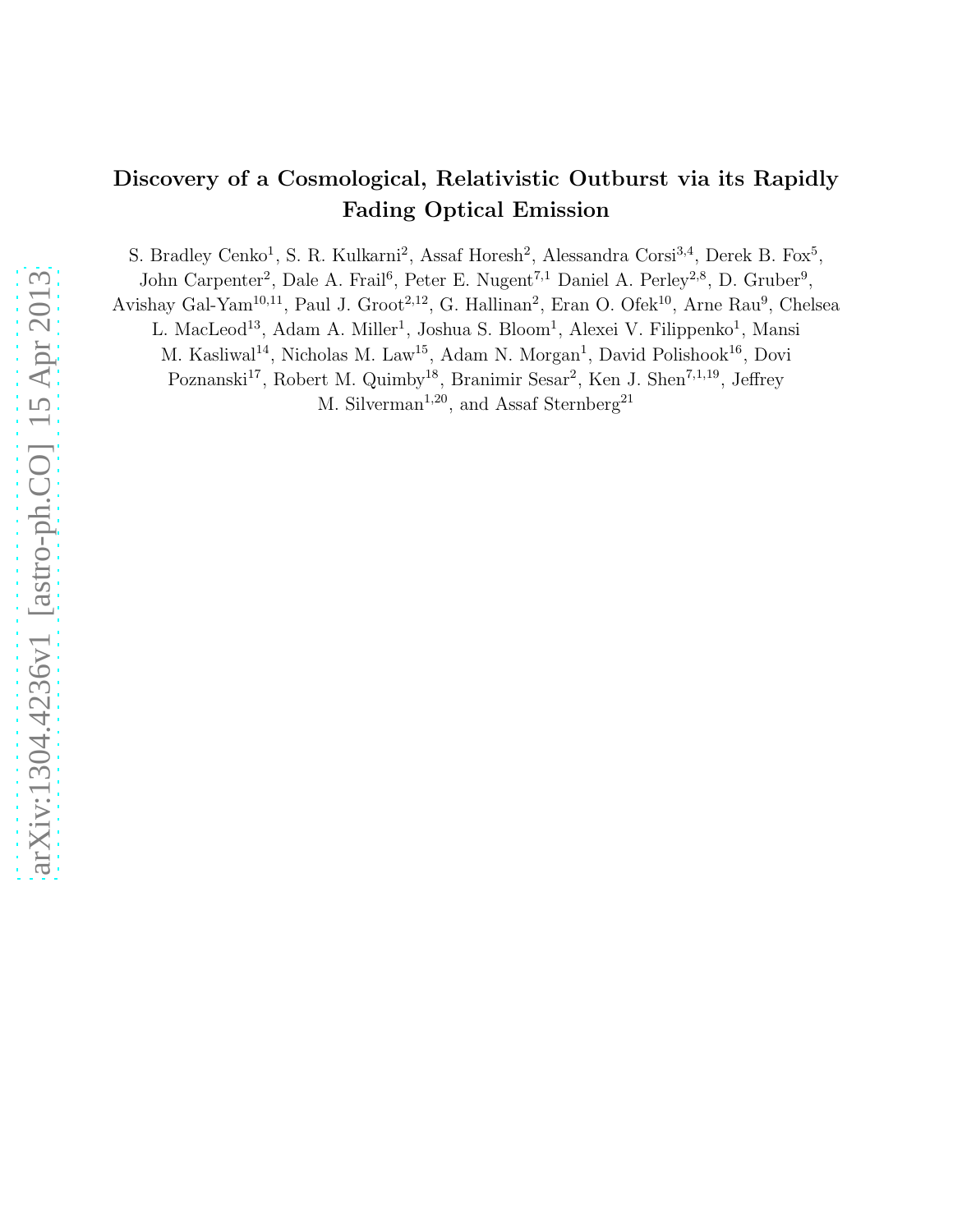# cenko@astro.berkeley.edu

# ABSTRACT

We report the discovery by the Palomar Transient Factory (PTF) of the transient source PTF11agg, which is distinguished by three primary characteristics:

Kimmel Investigator

Einstein Fellow

Department of Astronomy, University of Texas, Austin, TX 78712-0259, USA

Minerva Fellow, Max Planck Institute for Astrophysics, Karl Schwarzschild St. 1, 85741 Garching, Germany

Department of Astronomy, University of California, Berkeley, CA 94720-3411, USA

Cahill Center for Astrophysics, California Institute of Technology, Pasadena, CA 91125, USA

LIGO Laboratory, California Institute of Technology, MS 100-36, Pasadena, CA 91125, USA

Physics Department, George Washington University, 725 21st St, NW Washington, DC 20052

Department of Astronomy & Astrophysics, Pennsylvania State University, University Park, PA 16802, USA

National Radio Astronomy Observatory, P.O. Box O, Socorro, NM 87801, USA

Lawrence Berkeley National Laboratory, Berkeley, CA 94720, USA

Hubble Fellow

Max Planck Institute for Extraterrestrial Physics, Giessenbachstrasse, Postfach 1312, 85748, Garching, Germany

Benoziyo Center for Astrophysics, Weizmann Institute of Science, 76100 Rehovot, Israel

<sup>&</sup>lt;sup>12</sup>Department of Astrophysics/IMAPP, Radboud University Nijmegen, 6500 GL, Nijmegen, The Netherlands

Physics Department, United States Naval Academy, 572c Holloway Roadd, Annapolis, MD 21402

Observatories of the Carnegie Institution for Science, 813 Santa Barbara St., Pasadena, CA, 91101, USA

Dunlap Institute of Astronomy & Astrophysics, University of Toronto, 50 St. George Street, Toronto, ON M5S 3H4, Canada

Department of Earth, Atmospheric, and Planetary Sciences, Massachusetts Institute of Technology, Cambridge, MA 02139, USA

School of Physics and Astronomy, Tel-Aviv University, Tel Aviv 69978, Israel

Kavli IPMU, University of Tokyo, 5-1-5 Kashiwanoha, Kashiwa City, Chiba 277-8583, Japan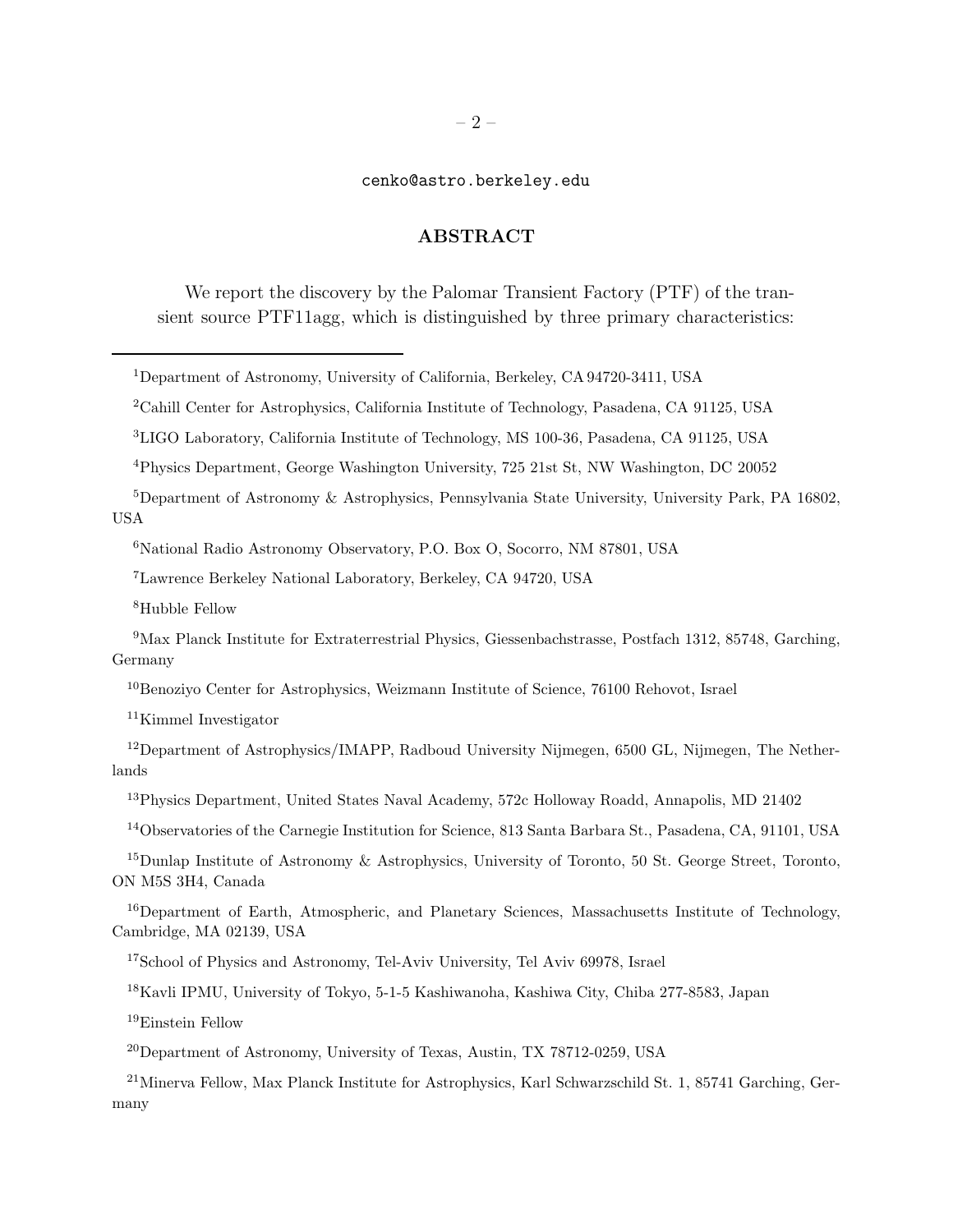(1) bright ( $R_{\text{peak}} = 18.3 \,\text{mag}$ ), rapidly fading ( $\Delta R = 4 \,\text{mag}$  in  $\Delta t = 2 \,\text{d}$ ) optical transient emission; (2) a faint ( $R = 26.2 \pm 0.2$  mag), blue ( $g' - R = 0.17 \pm 0.29$  mag) quiescent optical counterpart; and (3) an associated year-long, scintillating radio transient. We argue that these observed properties are inconsistent with any known class of Galactic transients (flare stars, X-ray binaries, dwarf novae), and instead suggest a cosmological origin. The detection of incoherent radio emission at such distances implies a large emitting region, from which we infer the presence of relativistic ejecta. The observed properties are all consistent with the population of long-duration gamma-ray bursts (GRBs), marking the first time such an outburst has been discovered in the distant universe independent of a high-energy trigger. We searched for possible high-energy counterparts to PTF11agg, but found no evidence for associated prompt emission. We therefore consider three possible scenarios to account for a GRB-like afterglow without a high-energy counterpart: an "untriggered" GRB (lack of satellite coverage), an "orphan" afterglow (viewing-angle effects), and a "dirty fireball" (suppressed high-energy emission). The observed optical and radio light curves appear inconsistent with even the most basic predictions for off-axis afterglow models. The simplest explanation, then, is that PTF11agg is a normal, on-axis long-duration GRB for which the associated high-energy emission was simply missed. However, we have calculated the likelihood of such a serendipitous discovery by PTF and find that it is quite small ( $\approx 2.6\%$ ). While not definitive, we nontheless speculate that PTF11agg may represent a new, more common  $($  > 4 times the on-axis GRB rate at 90% confidence) class of relativistic outbursts lacking associated high-energy emission. If so, such sources will be uncovered in large numbers by future wide-field optical and radio transient surveys.

*Subject headings:* stars: flare – stars: gamma-ray burst: general – stars: supernovae

# 1. Introduction

From accreting stellar-mass black holes in our Galaxy to distant active galactic nuclei (AGNs) and gamma-ray bursts (GRBs), outflow velocities approaching the speed of light are common in nature. Indeed, the number of known sources capable of generating relativistic ejecta has expanded in recent years to include a core-collapse supernova without an accompanying GRB (SN 2009bb; [Soderberg et al. 2010\)](#page-40-0), as well as the presumed tidal disruption of a star by a supermassive black hole [\(Levan et al. 2011;](#page-37-0) [Bloom et al.](#page-35-0) [2011;](#page-35-0) [Zauderer et al.](#page-41-0)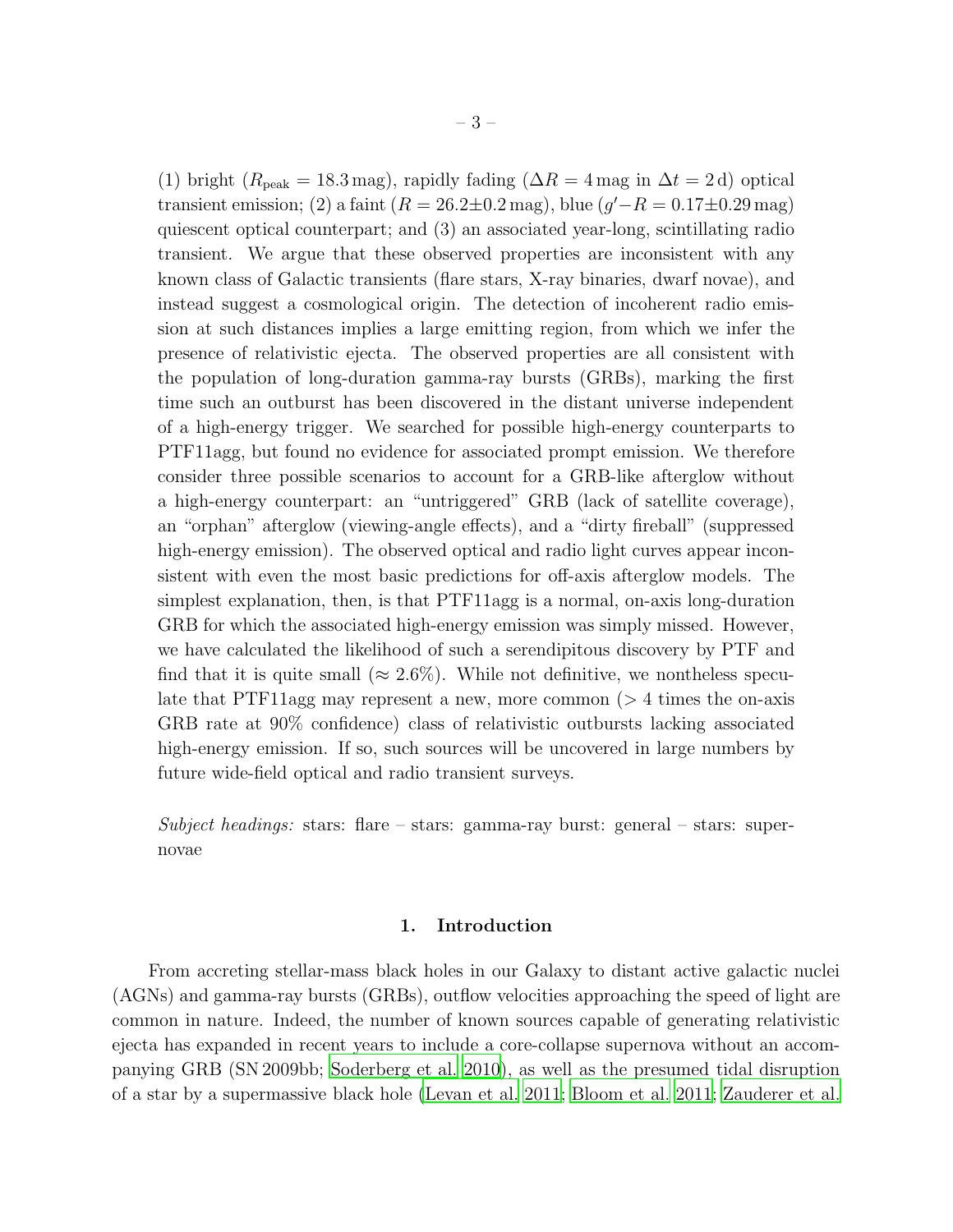[2011;](#page-41-0) [Burrows et al. 2011](#page-35-1); [Cenko et al. 2012\)](#page-35-2). With revolutionary new time-domain facilities slated to come online in the coming decade, even more exotic examples will surely be uncovered.

Time-variable high-energy emission (X-rays and  $\gamma$ -rays) tends to be the hallmark of such relativistic outflows. Yet there is good reason to expect that some relativistic outbursts may lack a detectable high-energy signature. In the case of GRBs, for example, the most mundane possibility is a lack of sky coverage: the most sensitive high-energy GRB detectors cover only a fraction of the sky at any given time. But other, more interesting possibilities exist, including viewing-angle effects [\(Rhoads 1997](#page-39-0); [Perna & Loeb 1998](#page-39-1); [Nakar et al. 2002\)](#page-38-0) and some physical process suppressing the high-energy emission entirely [\(Dermer et al. 2000;](#page-36-0) [Huang et al. 2002](#page-37-1); [Rhoads 2003\)](#page-39-2). The search at longer wavelengths for these "orphan" (i.e., off-axis) afterglows or "dirty fireballs" has remained one of the most sought-after goals in the GRB field for more than a decade.

In this work, we report the discovery by the Palomar Transient Factory of PTF11agg, a rapidly fading optical transient associated with a year-long, scintillating radio counterpart. The detection of a faint, blue, quiescent optical source at the transient location suggests a cosmological origin for the transient (i.e., well beyond the Milky Way and any nearby galaxies). At such distances, the observed radio emission requires the presence of relativistic ejecta.

Throughout this work, we adopt a standard  $\Lambda$ CDM cosmology with H<sub>0</sub> = 71 km s<sup>-1</sup> Mpc<sup>-1</sup>,  $\Omega_{\rm m} = 0.27$ , and  $\Omega_{\Lambda} = 1 - \Omega_{\rm m} = 0.73$  [\(Spergel et al. 2007\)](#page-40-1). All quoted uncertainties are  $1\sigma$  (68%) confidence intervals unless otherwise noted, and UT times are used throughout. Reported optical magnitudes are in the AB system [\(Oke & Gunn 1983\)](#page-38-1). We have corrected the reported optical and near-infrared (NIR) photometry for a foreground Galactic extinction of  $E(B-V) = 0.044$  mag [\(Schlegel et al. 1998](#page-40-2)), using the extinction law from [Cardelli](#page-35-3) et al. [\(1989\)](#page-35-3).

# 2. Discovery and Basic Analysis

## 2.1. Optical/Near-Infrared

# *2.1.1. Observations*

Regular monitoring observations of field 100033 (centered at  $\alpha = 08^{\text{h}}23^{\text{m}}32.42^{\text{s}}$ ,  $\delta =$  $+21°33'34''5$ , with a total on-sky area of  $7.2 \text{ deg}^2$ ) were obtained with the Palomar 48 inch Oschin telescope (P48) equipped with the refurbished CFHT12k camera [\(Rahmer et al.](#page-39-3)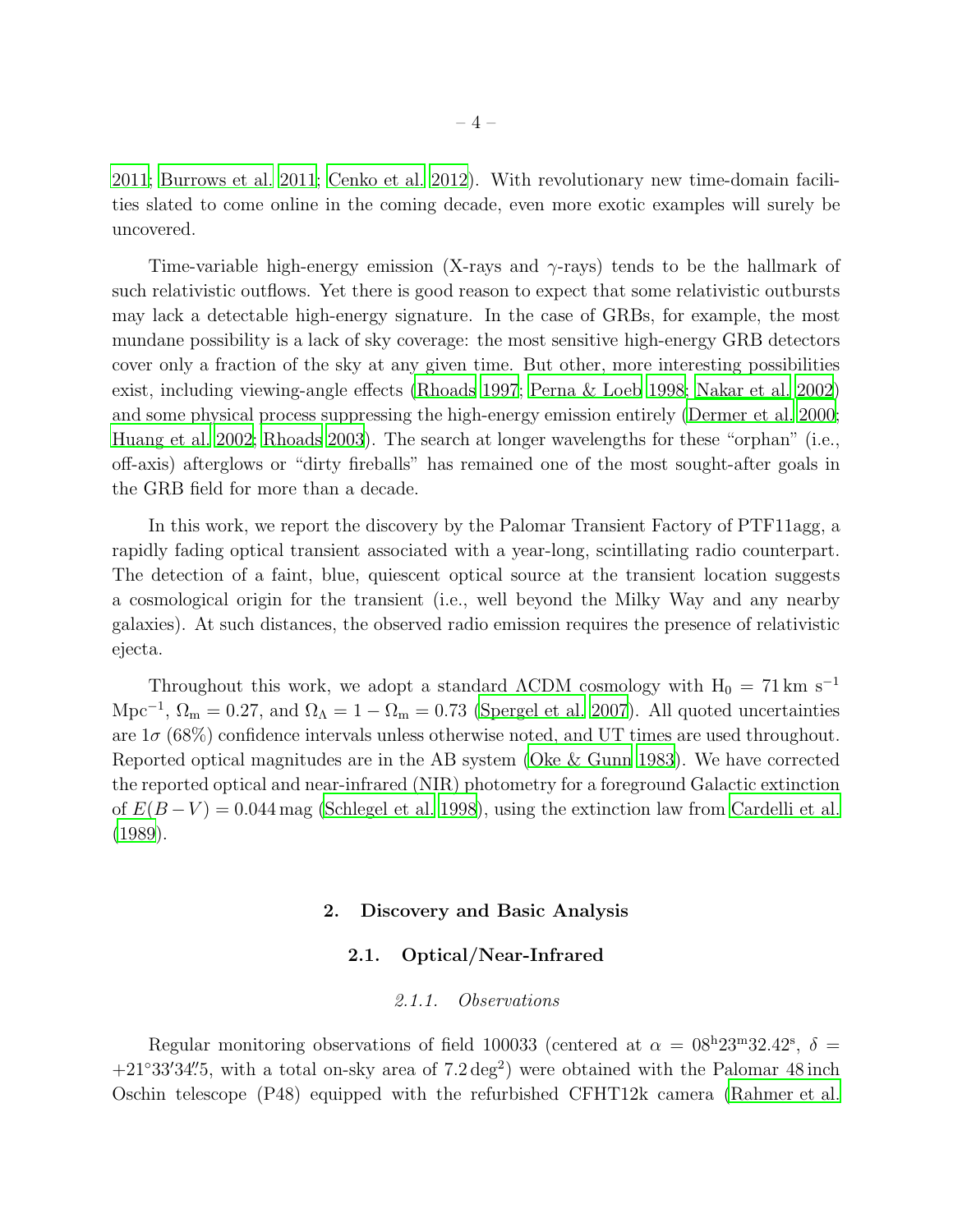

<span id="page-4-0"></span>Fig. 1.— Optical imaging of the field of PTF11agg. The P48 discovery (R-band) image is shown in the left panel. Follow-up Keck/LRIS g-band observations, obtained on 2011 September 26, are displayed in the center (wider field) and right (zoomed in) panels. The location of PTF11agg, as determined from our P48 imaging, is indicated with a solid circle (1′′ radius; note that this is significantly larger than the astrometric uncertainty in our alignment between the Keck/LRIS and P48 images, which is ∼ 50 mas in each coordinate). A faint, unresolved source consistent with the location of PTF11agg is detected in both our g-band and R-band (not shown) images. All images are oriented with North facing up and East to the left.

[2008\)](#page-39-3) as part of a program to study stellar variability in Praesepe (the Beehive Cluster; Agüeros et al. 2011) by the Palomar Transient Factory (PTF; Law [et al. 2009;](#page-37-2) [Rau et al.](#page-39-4) [2009\)](#page-39-4). Over 500 individual P48 frames, each with an exposure time of 60 s, were obtained over the period from 2009 November through 2012 March. All P48 images were obtained with a Mould  $R$ -band filter, which is similar to the  $r'$  filter from the Sloan Digital Sky Survey (SDSS; [Aihara et al. 2011](#page-34-1)), but offset by  $\sim$  27 Å redward [\(Ofek et al. 2012\)](#page-38-2).

In an image beginning at 5:17:11 on 2011 January 30, we detected a bright but shortlived optical flare at the (J2000.0) location  $\alpha = 08^{\text{h}}22^{\text{m}}17.195^{\text{s}}, \delta = +21^{\circ}37'38''26$ , with a  $1\sigma$  astrometric uncertainty of 70 mas in each coordinate (Figure [1\)](#page-4-0). This source was subsequently dubbed PTF11agg by our automated discovery and classification pipeline [\(Bloom et al. 2012\)](#page-35-4). Our P48 photometry of PTF11agg, calculated with respect to nearby point sources from SDSS, is presented in Table [1.](#page-43-0)

The peak observed magnitude, obtained in our first image of the field on 2011 January 30, was measured to be  $R = 18.26 \pm 0.05$  mag. In the next ten P48 images of the field, all obtained on 2011 January 30, the source is seen to decay by  $1.2 \,\mathrm{mag}$  in the R band. A faint detection is also obtained by coadding all P48 images from 2011 February 1 ( $R = 22.15 \pm 0.33$ mag). The resulting P48 R-band light curve is plotted in Figure [2.](#page-5-0) All subsequent P48 images result in nondetections at this location.

Examining our pre-outburst (i.e., before 2011 January 30) P48 imaging, we find no evidence for emission at this location in any individual frames (extending back in time to 2009 November). The typical limiting magnitude for an individual P48 image is  $R \gtrsim 20$  mag. Stacking all frames from 2011 January 29 (i.e., the day preceding discovery), we limit the optical emission at the location of PTF11agg to  $R > 21.9$  mag. Similarly, coadding all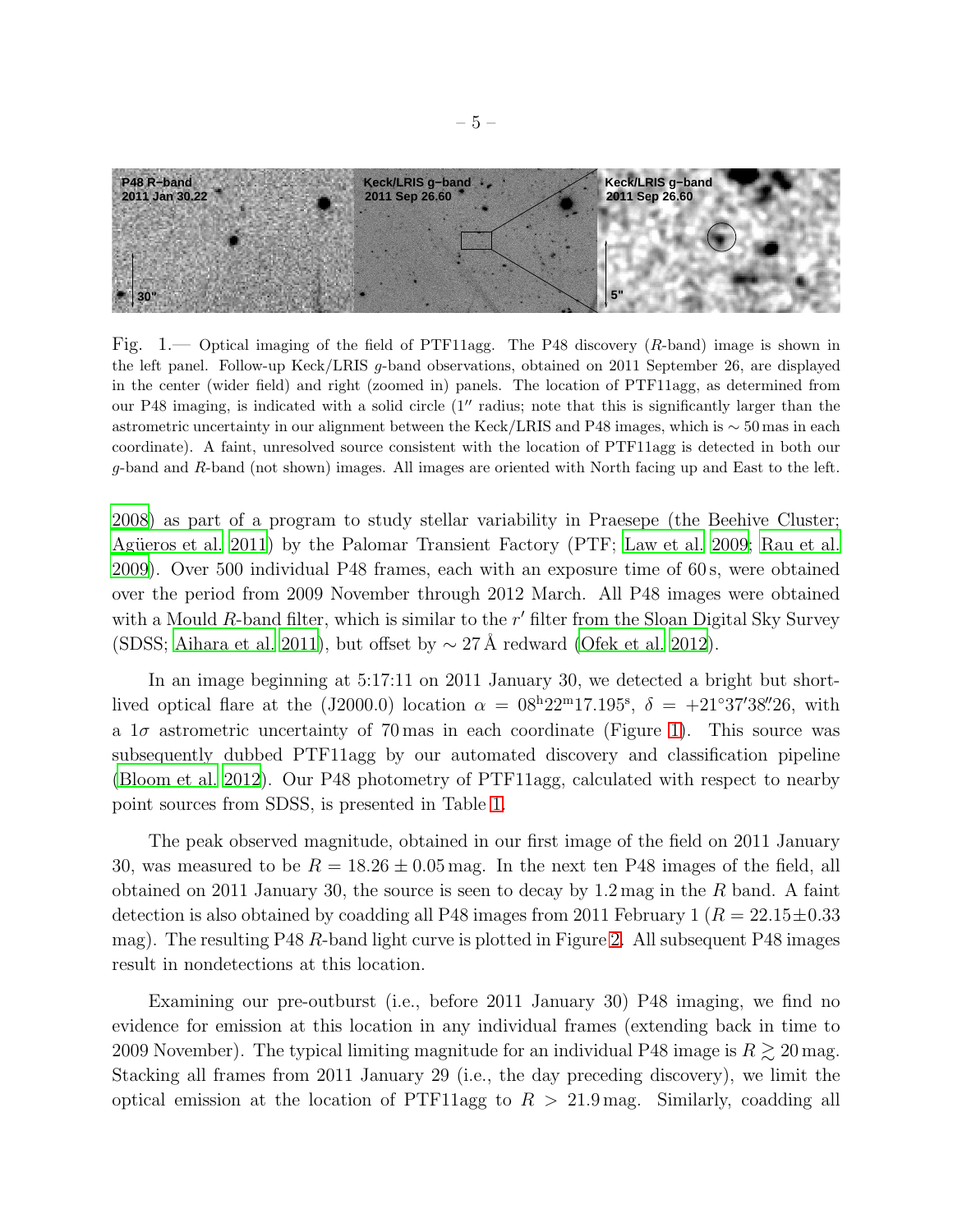

<span id="page-5-0"></span>Fig. 2.— Optical light curve of PTF11agg, compared with a representative sample of afterglows of long-duration GRBs discovered by the Swift satellite [\(Cenko et al. 2009\)](#page-35-5). The Swift GRBs are color-coded by redshift; small black points indicate GRBs with unknown distance. The observed power-law decline from PTF11agg ( $\alpha = 1.66$ ) is consistent with GRB afterglow observations at  $\Delta t \approx 1$  d after the burst. Though at the high end of the observed brightness distribution at  $\Delta t \approx 0.2$  d, a sizeable fraction (∼ 10%) of Swift events have a comparable R-band magnitude at  $\Delta t \approx 1$  d. Inverted triangles mark  $3\sigma$  upper limits.

pre-outburst P48 images results in a nondetection with  $R > 23.7$  mag.

Deep optical imaging of the location of PTF11agg was obtained at late times ( $\Delta t$ ) 1 month) with the Low Resolution Imaging Spectrometer (LRIS; Oke [et al. 1995\)](#page-38-3) mounted on the 10 m Keck I telescope  $(g'$ - and R-band filters), and the Inamori-Magellan Areal Camera and Spectrograph (IMACS; [Dressler et al. 2011](#page-36-1)) mounted on the 6.5 m Magellan-Baade telescope at Las Campanas Observatory (I-band filter).

In our deepest epoch of post-outburst optical imaging (2011 September 26 with Keck/LRIS,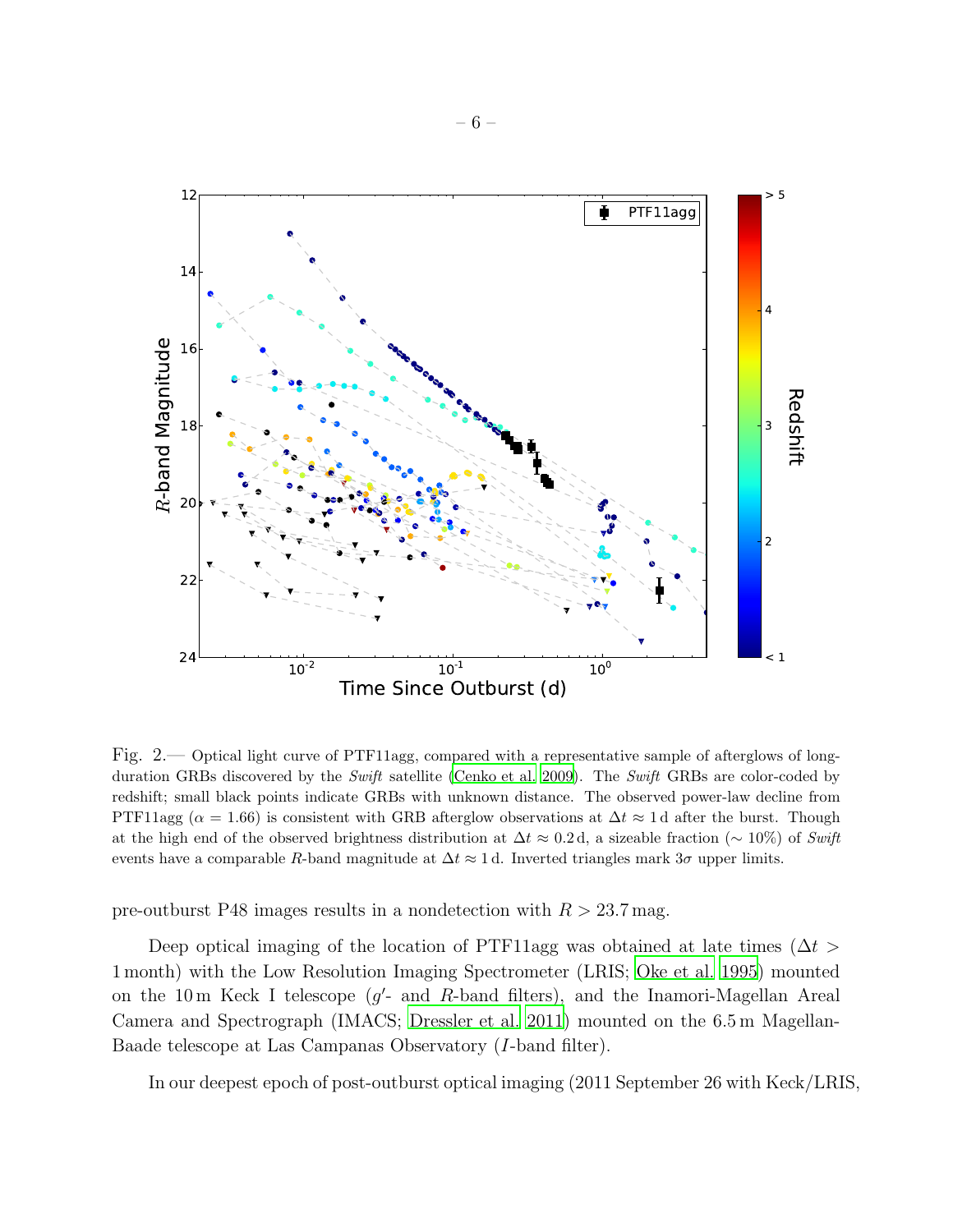or  $\Delta t = 240 \,\text{d}$ , we identify a faint, unresolved (in 0'' 6 seeing) source in g' and R at (J2000.0) coordinates  $\alpha = 08^{\text{h}}22^{\text{m}}17.202^{\text{s}}$ ,  $\delta = +21°37'38''26$  (Figure [1\)](#page-4-0). Given the uncertainty in the astrometric tie between the Keck/LRIS and P48 imaging (50 mas in each coordinate), the observed 90 mas radial offset is not statistically significant (null probability of 0.17). Coadding Keck/LRIS images of the field of PTF11agg from several individual nights with less ideal conditions (2011 March 4, March 12, and April 27), we can recover an object at this location with similar brightness in both  $g'$  and  $R$ . No emission is detected at this location in the *I*-band IMACS images to  $I > 25.2$  mag.

We obtained near-infrared (NIR) imaging of the location of PTF11agg with the 1.3 m Peters Automated InfraRed Imaging TELescope (PAIRITEL; [Bloom et al. 2006\)](#page-35-6) on 2011 March 1 ( $\Delta t = 30 d$ ). A total exposure time of 2246s was obtained simultaneously in the  $J, H$ , and  $K_s$  filters. Raw data files were processed using standard NIR reduction methods via PAIRITEL Pipeline III (C. Klein *et al.*, in preparation), and resampled using SWarp [\(Bertin et al. 2002](#page-35-7)) to create  $1\rlap.{''}0$  pixel<sup>-1</sup> images for final photometry.

We also observed the location of PTF11agg with the Wide-Field Infrared Camera (WIRC; [Wilson et al. 2003\)](#page-40-3) mounted on the 5 m Hale telescope at Palomar Observatory. Images were obtained in the  $K_s$  filter on 2012 March 28 ( $\Delta t = 423$  d) for a total exposure time of 1200 s. The individual frames were reduced using a custom pipeline within the IRAF environment [\(Tody 1986](#page-40-4)). Both the PAIRITEL and WIRC images were calibrated with respect to bright field stars from the Two Micron All-Sky Survey (2MASS; [Skrutskie et al.](#page-40-5) [2006\)](#page-40-5).

No emission was detected at the location of PTF11agg in any of the NIR bandpasses. The most constraining limits come from the WIRC observations  $(K_s > 22.6 \text{ mag}).$ 

A full listing of our optical and NIR photometry is presented in Table [1.](#page-43-0) To convert the Vega-based measurements from 2MASS to the AB system, we have used the offsets derived by [Blanton & Roweis \(2007\)](#page-35-8).

# *2.1.2. Constraints on the Decay Index and Optical Outburst Onset*

<span id="page-6-0"></span>We fit the observed P48 detections on 2011 January 30 and February 1 to a power-law model of the form  $f_{\nu} = f_0(t - t_0)^{-\alpha}$ , where  $f_{\nu}$  is the flux density (in  $\mu$ Jy),  $t_0$  is the time of the outburst onset,  $\alpha$  is the power-law index, and  $f_0$  is the flux density at a fiducial time  $(t_0 + 1 s)$ . We find best-fit values of  $\alpha = 1.66 \pm 0.35$  and  $t_0 = 23:34$  UT ( $\pm 1.7$  hr) on 2011 January 29. We note that the inferred outburst onset  $t_0$  occurs 16.6 hr after the preceding P48 nondetection on 2011 January 29 (Table [1\)](#page-43-0).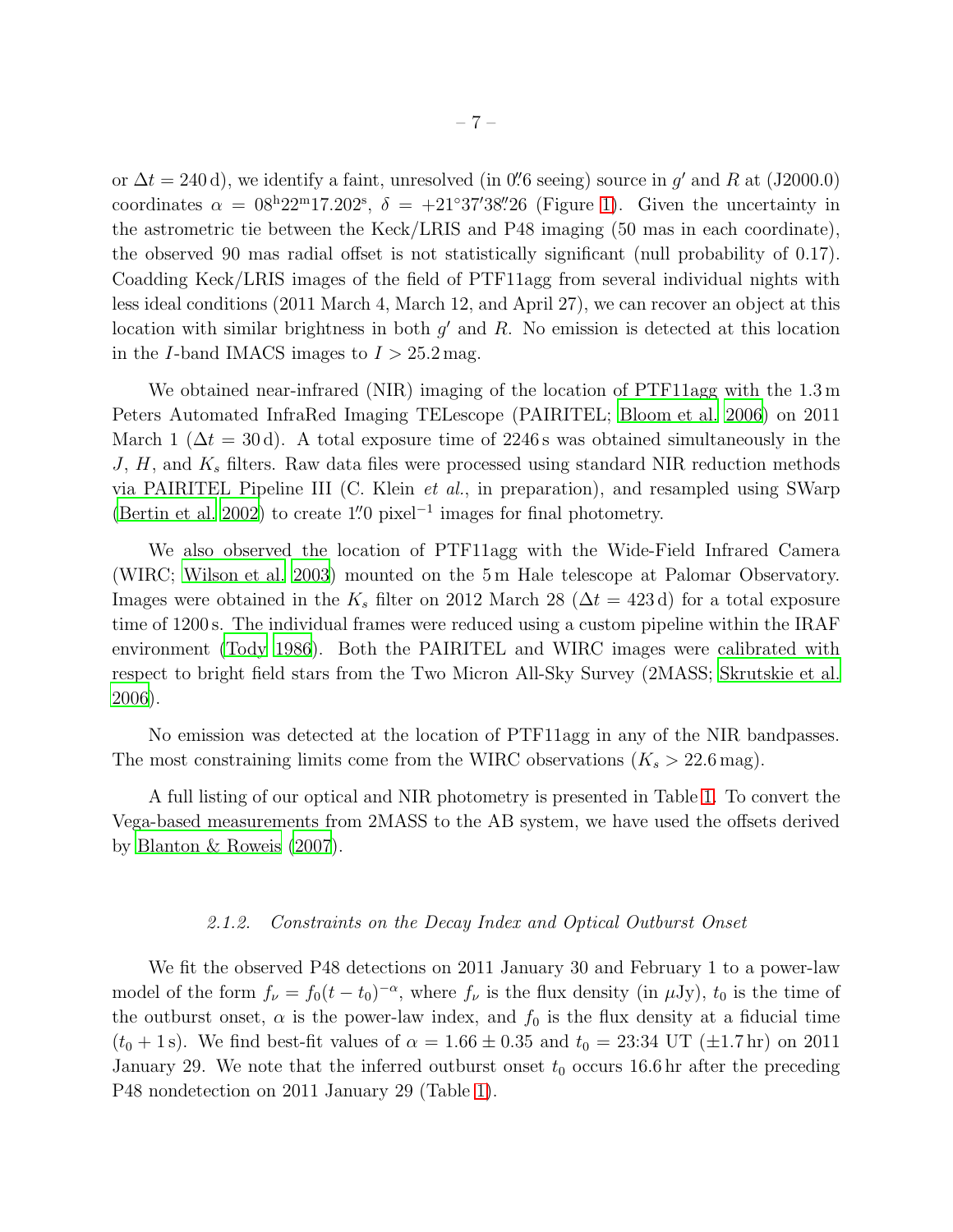In the event that PTF11agg is a *bona fide* GRB-like afterglow (§[4\)](#page-18-0), an alternate constraint on the explosion date can be derived by comparing the peak brightness of PTF11agg with the observed distribution of GRB optical afterglows. Using the comprehensive sample from [Kann et al. \(2010\)](#page-37-3), an observed magnitude of  $R = 18.26$  at discovery implies an age of  $\Delta t \lesssim 0.5$  d (Figure [2\)](#page-5-0). Put differently, the brightest known GRB optical afterglows reach an observed magnitude of  $R \approx 18$  approximately 12 hours after the onset of the high-energy emission. Together with the P48 nondetection on 2011 January 29.31, we can conservatively constrain the outburst onset to fall within the window from ∼ 17:00 on 2011 January 29 to 5:17 on 2011 January 30 (55590.71–55591.22 MJD).

While the overall power-law fit quality is acceptable ( $\chi^2 = 8.1$  for 9 degrees of freedom), we caution that the early optical light curves of GRBs rarely exhibit single power-law decays [\(Panaitescu & Vestrand 2008](#page-38-4); [Rykoff et al. 2009;](#page-39-5) [Oates et al. 2009\)](#page-38-5). In the event that the outburst occurred later than our derived  $t_0$ , the true power-law index will be smaller than what we have inferred, and more consistent with most previously observed GRB optical afterglows. If the outburst actually occurred earlier, the decay index would steepen somewhat. But temporal indices  $\alpha \gtrsim 2.5$  are ruled out based on the nondetection on 2011 January 29.

# *2.1.3. Likelihood of Quiescent Source Association*

<span id="page-7-0"></span>Here we wish to estimate Pchance, the *a posteriori* likelihood that the coincident quiescent counterpart detected at late times in our Keck/LRIS imaging is unrelated to PTF11agg (i.e., the transient source). We have measured the areal surface density of objects of this brightness in our imaging of field 100033, finding  $\sigma(R \leq 26.2) = 0.03$  galaxies arcsec<sup>-2</sup>; we note that this is consistent with the results from [Hogg et al. 1997](#page-37-4) using entirely different fields. Using 150 mas, or three times the uncertainty in the astrometric tie between the P48 and Keck/LRIS images, as our search radius, and following [Bloom et al. \(2002](#page-35-9)), we find that  $P_{\text{chance}} = 2 \times 10^{-3}$ . We therefore consider it highly likely that this source is the quiescent counterpart of PTF11agg; however, we consider alternative possibilities below as well.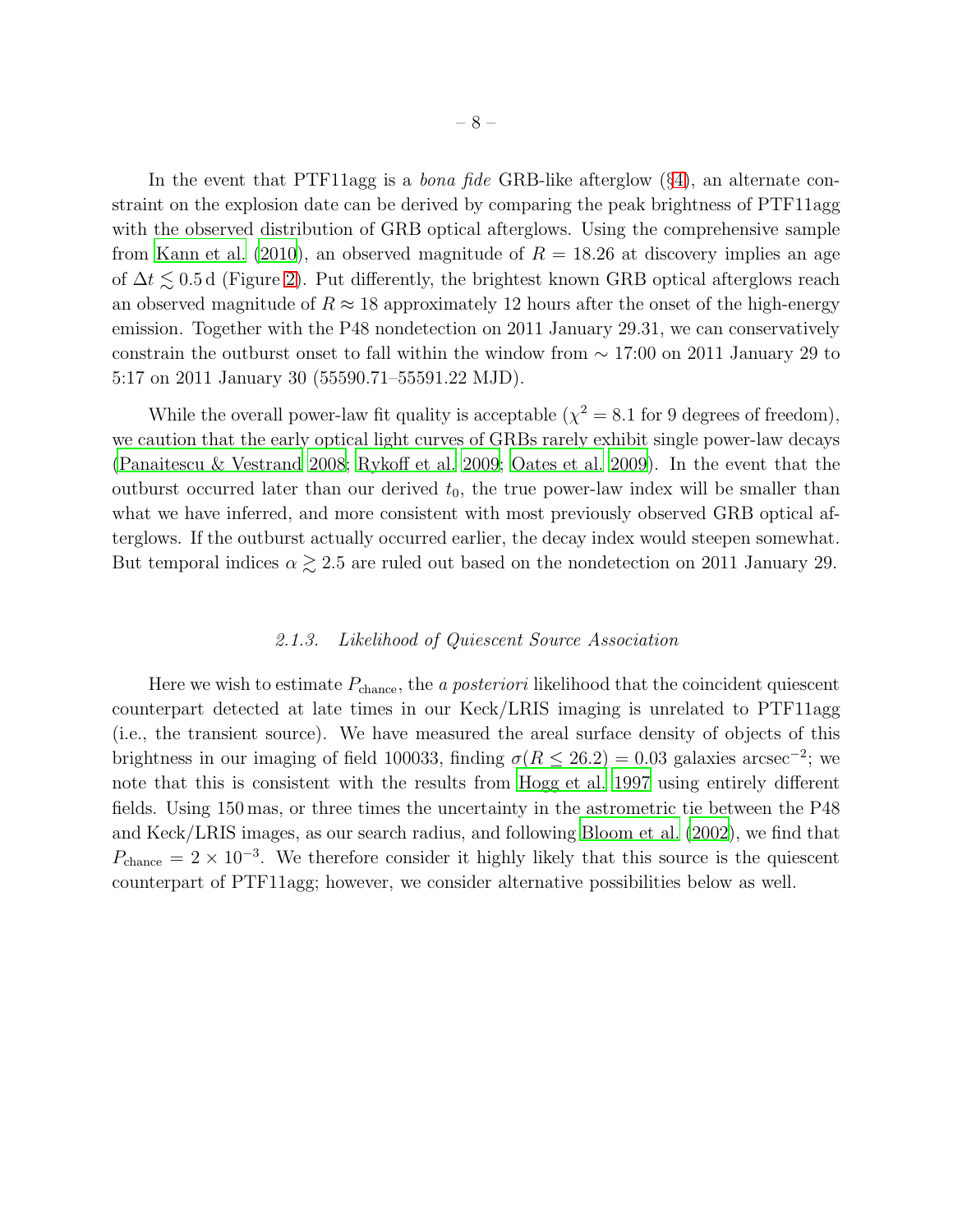#### 2.2. Radio

#### *2.2.1. Observations*

We began radio observations of the field of PTF11agg with the National Radio Astron-omy Observatory's (NRAO<sup>[1](#page-8-0)</sup>) Karl G. Jansky Very Large Array (VLA; [Perley et al. 2011\)](#page-38-6) on 2011 March 11 ( $\Delta t = 40$  d). The array was in the "B" configuration until 2011 May 6, then the "BnA" configuration until 2011 June 1, and the "A" configuration thereafter. Over the course of our monitoring, the angular resolution ranged from 0'' 3 to 1". 2. The VLA data were reduced with the Astronomical Image Processing System (AIPS)<sup>[2](#page-8-1)</sup>. For flux calibration, we used the source 3C 147, while phase calibration was performed using the objects J0823+2223 and J0832+1832. As a check of our flux calibration, we have verified that flux measurements of our phase calibration sources remain stable throughout the course of our observations.

We observed PTF11agg at high frequencies (mm wavelengths) with the Combined Array for Research in Millimeter-wave Astronomy (CARMA) beginning on 2011 March 14 ( $\Delta t =$ 43 d) and continuing for approximately one month. For our CARMA observations, the array was in the "D" configuration, and the beam had an angular diameter of 10′′. The total bandwidth (lower sideband and upper sideband) was 8 GHz, and the local oscillator frequency was 93.6 GHz. The optical depth at high (230 GHz) frequency ranged from fair  $(\tau \approx 0.4;$  phase noise  $\approx 50^{\circ}$ ) on March 14 and April 11, to good  $(\tau \approx 0.1;$  phase noise  $\approx 40^{\circ}$ ) on April 7. Data were reduced using standard techniques within the MIRIAD environment [\(Sault et al. 1995\)](#page-39-6).

A transient radio counterpart was detected with both facilities. The radio counterpart was unresolved (smallest beam size of 190 mas) and consistent with zero circular polarization  $(q \lesssim 10\%)$  at all epochs. The results of our EVLA and CARMA monitoring are displayed in Table [2,](#page-44-0) while the 8 GHz light curve is plotted in Figure [3.](#page-9-0)

# *2.2.2. Spectral Energy Distribution*

To calculate the radio spectral energy distribution (SED), we must interpolate the various observing frequencies to a common epoch. To provide the longest lever arm, we perform this analysis at the two epochs of our 93 GHz CARMA detections: 2011 March 14.05

<span id="page-8-0"></span><sup>&</sup>lt;sup>1</sup>The National Radio Astronomy Observatory is a facility of the National Science Foundation (NSF) operated under cooperative agreement by Associated Universities, Inc.

<span id="page-8-1"></span><sup>2</sup>See<http://www.aips.nrao.edu/index.shtml> .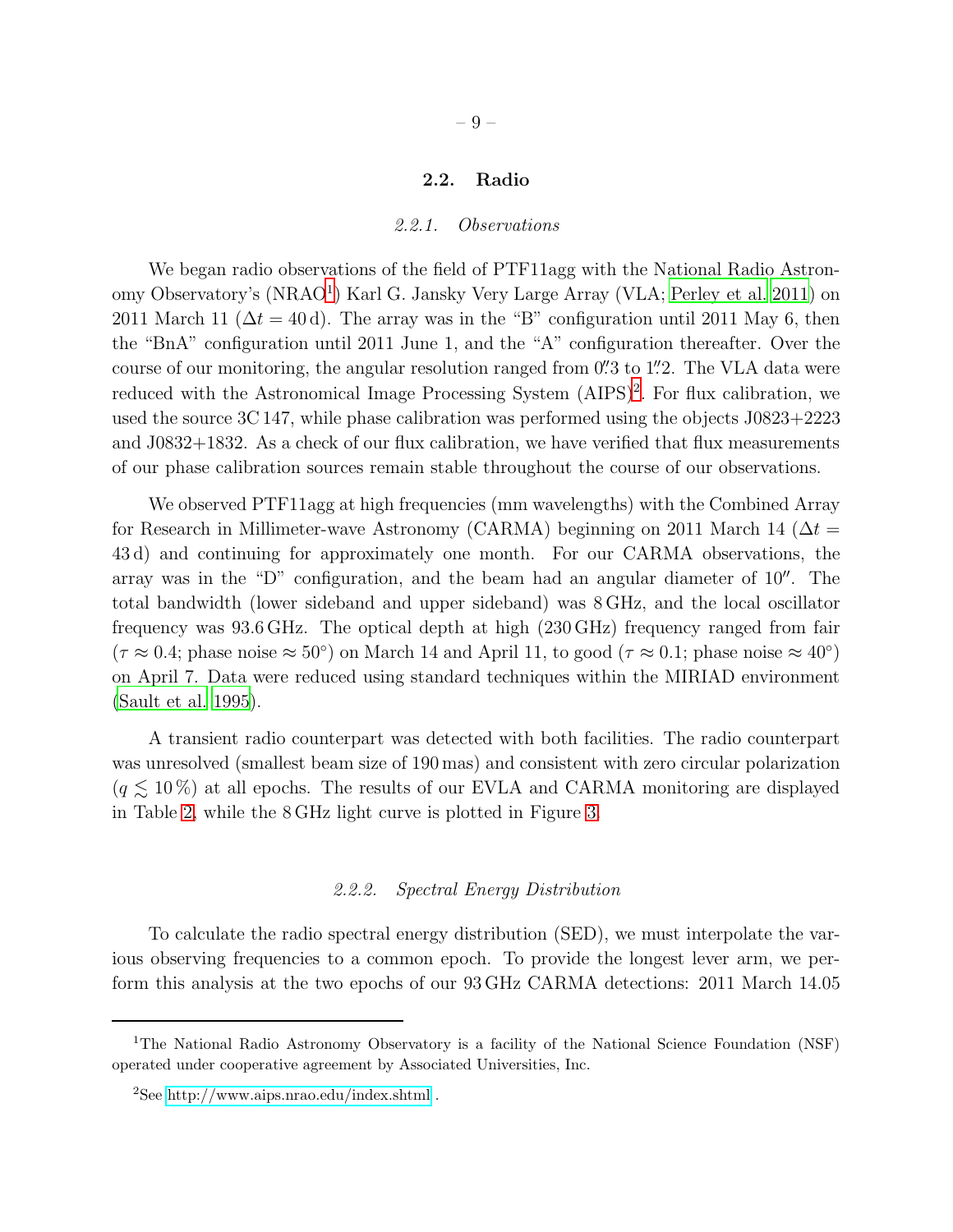

<span id="page-9-0"></span>Fig. 3.— The 8 GHz radio light curve of PTF11agg, at an assumed redshift of 1.5 (in the middle of our allowed range:  $0.5 \le z \le 3.0$ ; §[4.1\)](#page-19-0). For comparison, we have plotted the mean long-duration GRB radio light curve (solid gray line), as well as the 25%–75% distribution (gray shaded region; [Chandra & Frail 2012\)](#page-35-10). The variability superposed on the secular decline is likely due to interstellar scattering by electrons in the Milky Way, and is not intrinsic to the source. For comparison, at  $z = 0.5$ , the 8 GHz spectral luminosity would be a factor of 15 smaller, while at  $z = 3.0$  a factor of 6 larger, than the values plotted here. The inverted triangle marks a  $3\sigma$  upper limit.

 $(\Delta t \approx 43 d)$  and 2011 April 7.03 ( $\Delta t \approx 67 d$ ). We have linearly interpolated flux-density measurements made immediately before and after these epochs at frequencies of 5 and 8 GHz. Due to the relatively sparse coverage at 22 GHz, we have simply adopted the flux density at the closest epoch in time (note that for 2011 March 18 we averaged the two 22 GHz measurements obtained on this day). The resulting SEDs are plotted in Figure [4.](#page-10-0)

We fit a power law of the form  $f_{\nu} = f_0 \nu^{\beta}$  to the data, where  $f_{\nu}$  is the flux density (in  $\mu$ Jy),  $\nu$  is the observing frequency (in GHz),  $\beta$  is the power-law spectral index, and  $f_0$  is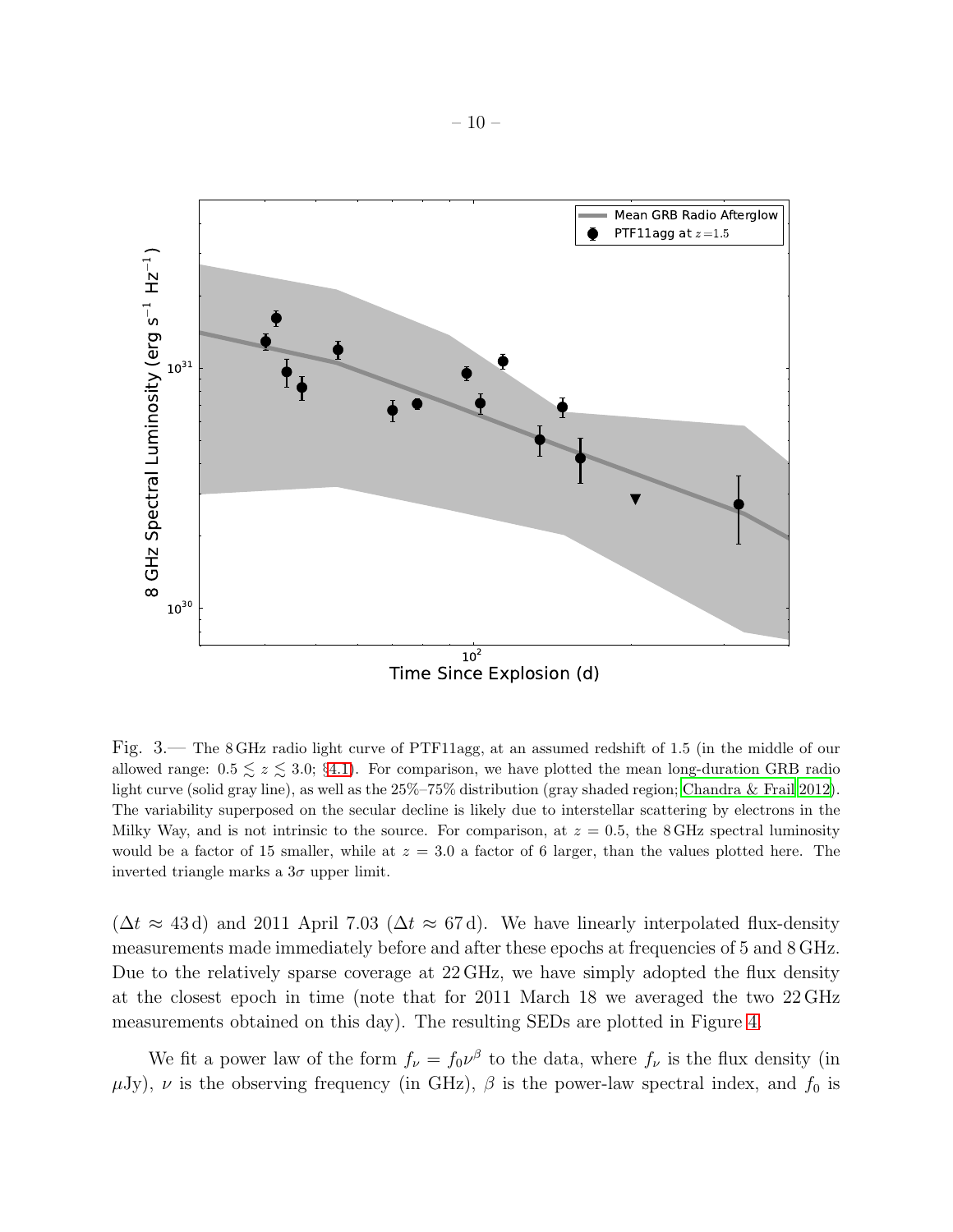

<span id="page-10-0"></span>Fig. 4.— PTF11agg spectral energy distribution at radio frequencies. The observations at lower frequencies have been interpolated to common epochs ( $\Delta t \approx 43$  and 67d) to match the times of our CARMA observations.

the flux density at a fiducial frequency of 1 GHz. For the first epoch  $(\Delta t \approx 43 d)$ , we find  $\beta = 0.28 \pm 0.08$ . On the second epoch  $(\Delta t \approx 67 d)$ , we measure  $\beta = 0.46 \pm 0.07$ . Given the relatively large degree of variability (see below), together with the sparse coverage at high frequencies, we adopt  $\beta = 1/3$  as an approximate spectral slope in the radio for the remainder of this work.

# *2.2.3. Angular Source Size*

<span id="page-10-1"></span>The presence of nonthermal radio emission provides two powerful and independent means to constrain the angular size of the emitting region. To begin with, the brightness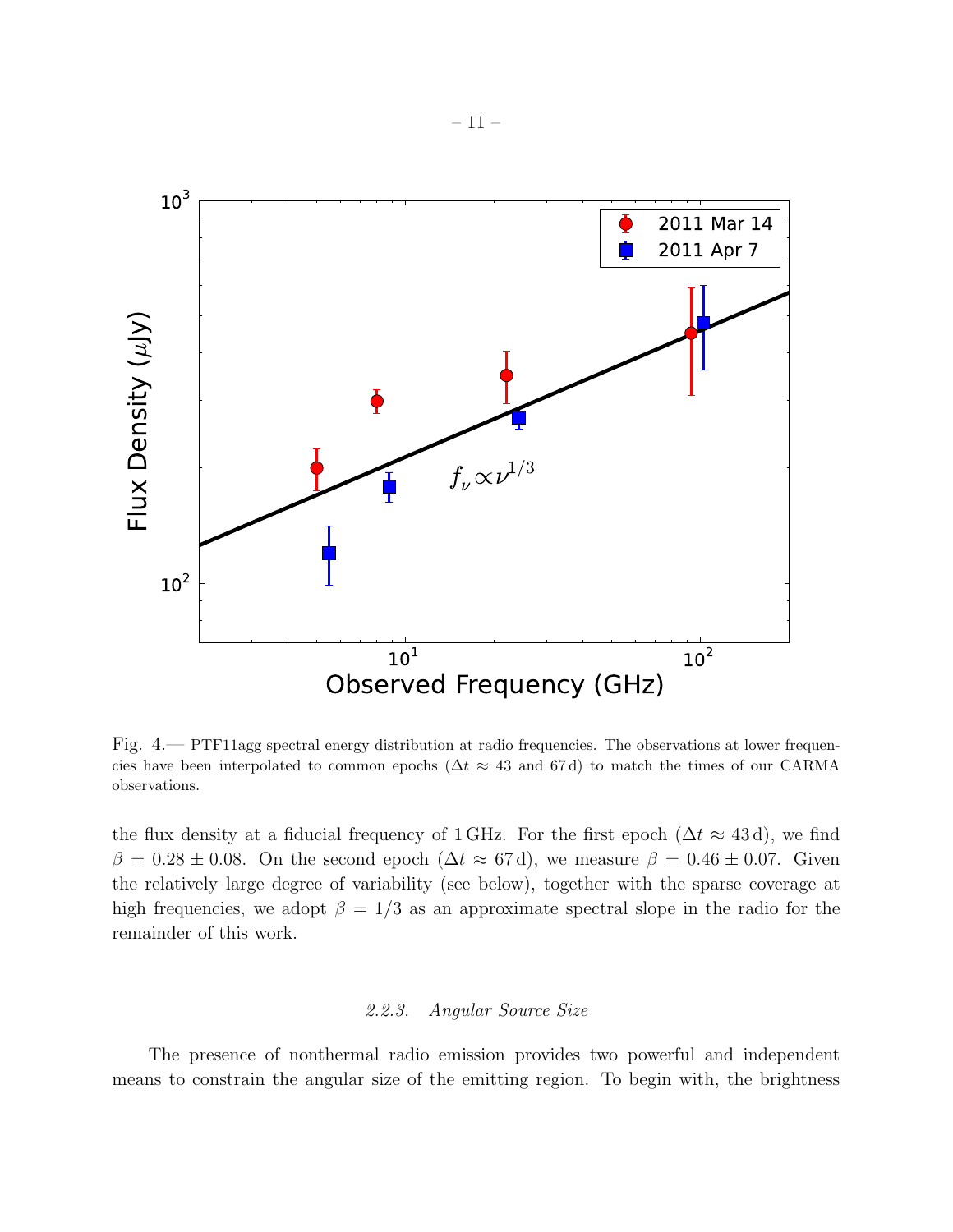temperature  $(T_B)$  of an incoherent radio emitter cannot exceed its equipartition value of  $T_{B,\text{eq}} \approx 10^{11} \text{ K}$  [\(Readhead 1994;](#page-39-7) [Kulkarni et al. 1998\)](#page-37-5). The brightness temperature is given by

<span id="page-11-0"></span>
$$
T_B = \frac{c^2}{2k_B\nu^2} \frac{f_\nu}{\pi\Theta^2},\tag{1}
$$

where c is the speed of light,  $k_B$  is Boltzmann's constant,  $\nu$  is the observing frequency,  $f_{\nu}$  is the observed flux density, and  $\Theta$  is the angular diameter of the emitting region. Adopting  $T_B \lesssim 10^{11}$  $T_B \lesssim 10^{11}$  $T_B \lesssim 10^{11}$  K in Equation 1 thus implies a lower limit on the angular diameter of the source:

<span id="page-11-1"></span>
$$
\Theta \gtrsim 2.1 \left( \frac{f_{\nu}}{\mu \text{Jy}} \right)^{1/2} \left( \frac{\nu}{\text{GHz}} \right)^{-1} \text{ } \mu \text{as.} \tag{2}
$$

As can be seen from Equation [2,](#page-11-1) the strictest lower limits on the size of the emitting region are derived from observations at the lowest frequencies (assuming a power-law spectral index  $\beta$  < 2). Using our 4.5 GHz observation on 2011 March 13, we find  $\Theta$  > 7  $\mu$ as. Most of our early observations at 5 and 8 GHz yield comparable (though slightly less strict) limits.

Separately, we can constrain the angular size of the source from the detection of interstellar scattering and scintillation (ISS; [Rickett 1990](#page-39-8)). To quantify the degree of variation induced by the scattering electrons, we calculate the modulation index,

$$
m_p(\nu) = \frac{\sqrt{V(f_\nu) - \langle \sigma^2 \rangle}}{\langle f_\nu \rangle},\tag{3}
$$

where  $V(f_\nu)$  is the variance of the flux density (with respect to an assumed model),  $\langle \sigma^2 \rangle$ is the average of the square of the individual measurement uncertainties, and  $\langle f_\nu \rangle$  is the average of the flux density.

We calculated the modulation indices at 5 and 8 GHz, neglecting higher frequencies due to the relative lack of observations. We fit the light curves at both frequencies to a power-law model of the form  $f_{\nu} = f_0(t-t_0)^{-\alpha}$ , finding best-fit temporal indices of  $\alpha_{5 \text{ GHz}} = -0.09 \pm 0.13$ (i.e., consistent with no temporal evolution) and  $\alpha_{8\,\text{GHz}} = 0.56 \pm 0.06$ . This power-law model then forms the reference which we use to calculate the variance at each frequency. In this manner, we find  $m_p(5\text{ GHz}) = 0.42$  and  $m_p(8\text{ GHz}) = 0.26$ .

We use the Galactic electron density distribution model of [Cordes & Lazio \(2002](#page-36-2)) to derive the relevant ISS parameters, namely  $\nu_0$ , the transition frequency between the strong and weak scattering regimes. For the line of sight to PTF11agg (Galactic coordinates  $l =$ 202.08°,  $b = 29.2$ °), we find  $\nu_0 = 11 \text{ GHz}$ . For a point source, the maximum degree of modulation  $(m_p = 1)$  will occur at this transition frequency. It is therefore not unreasonable to expect our observations at 5, 8, and (possibly) 22 GHz to suffer from some degree of ISS.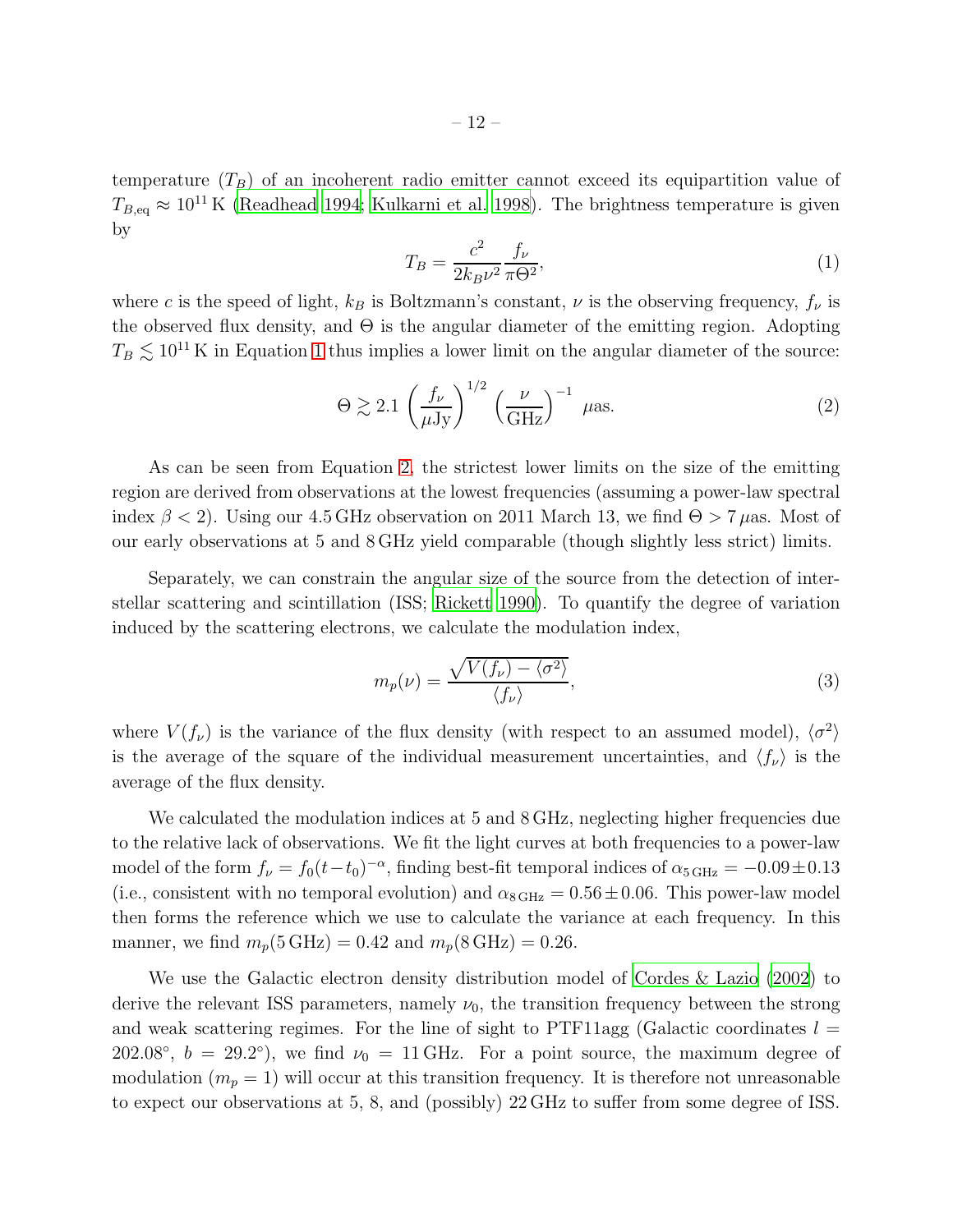For  $\nu_0 = 11 \text{ GHz}$ , our observations at 5 and 8 GHz will be in the strong scattering regime ( $\nu < \nu_0$ ). Furthermore, given the relatively broad bandwidth of our observations  $(\Delta \nu/\nu \approx 0.1)$ , we consider only refractive scintillation. For a point source, the modulation index in the strong, refractive regime is given by [\(Walker 1998](#page-40-6))

$$
m_p(\nu) = \left(\frac{\nu}{\nu_0}\right)^{17/30}.\tag{4}
$$

For the line of sight to PTF11agg, we therefore expect a significant degree of modulation for a point source at our observing frequencies:  $m_p(5\text{ GHz}) = 0.63$ ,  $m_p(8\text{ GHz}) = 0.82$ .

For an extended source, the observed modulation will be reduced by a factor of  $(\Theta_r/\Theta)^{7/6}$ , where  $\Theta_r$  is the size of the Fresnel scattering disk [\(Walker 1998\)](#page-40-6),

$$
\Theta_r = \frac{8}{\sqrt{D\nu_0}} \left(\frac{\nu_0}{\nu}\right)^{11/5} \mu \text{as},\tag{5}
$$

where D is the effective distance to the scattering screen  $(D = 0.78 \text{ kpc}$  for the line of sight to PTF11agg). If we solve for the angular diameter corresponding to the observed degree of modulation at each frequency, we find  $\Theta(8\text{ GHz}) = 10 \,\mu\text{as}$  and  $\Theta(5\text{ GHz}) = 34 \,\mu\text{as}$ . We therefore conclude that the angular size of the emitting region at  $\Delta t \approx 100 \,\mathrm{d}$  is  $\Theta \approx 20 \,\mathrm{\mu as}$ .

# 2.3. High-Energy

#### *2.3.1.* γ*-ray Limits*

<span id="page-12-0"></span>At the time of discovery, three primary high-energy facilities were monitoring the sky to search for the prompt emission from GRBs. The Third InterPlanetary Network (IPN; [Hurley et al. 2010](#page-37-6)) is a group of nine satellites sensitive to high-energy emission. When multiple satellites detect a GRB, the sky localization can be reconstructed from light travel time constraints. The IPN provides essentially continuous all-sky coverage (i.e., 100% duty cycle), with a sensitivity to fluences (10 keV – 5 MeV) of  $S_\gamma \gtrsim 6 \times 10^{-7} \, \rm erg \, cm^{-2}$  (at 50%) efficiency; i.e., half of the GRBs with this fluence are too faint to trigger the IPN detectors). In addition to the IPN, the Gamma-Ray Burst Monitor (GBM; [Meegan](#page-38-7) et al. [2009\)](#page-38-7) on the *Fermi* satellite, and the Burst Alert Telescope (BAT; [Barthelmy et al. 2005](#page-34-2)) on the *Swift* satellite [\(Gehrels et al. 2004](#page-36-3)), also regularly discover a large number of GRBs. The GBM detects bursts down to a  $8 \text{ keV} - 1 \text{ MeV}$  fluence of  $S_\gamma \gtrsim 4 \times 10^{-8} \text{ erg cm}^{-2}$ , but has a field of view of 8.8 sr (the area of the sky unocculted by the Earth in the *Fermi* orbit) and a duty cycle of  $\gtrsim 80\%$ . Likewise, the *Swift* BAT has detected events with 15–150 keV fluences as low as  $6 \times 10^{-9}$  erg cm<sup>-2</sup>, but only observes a field of view of 2 sr with a duty cycle of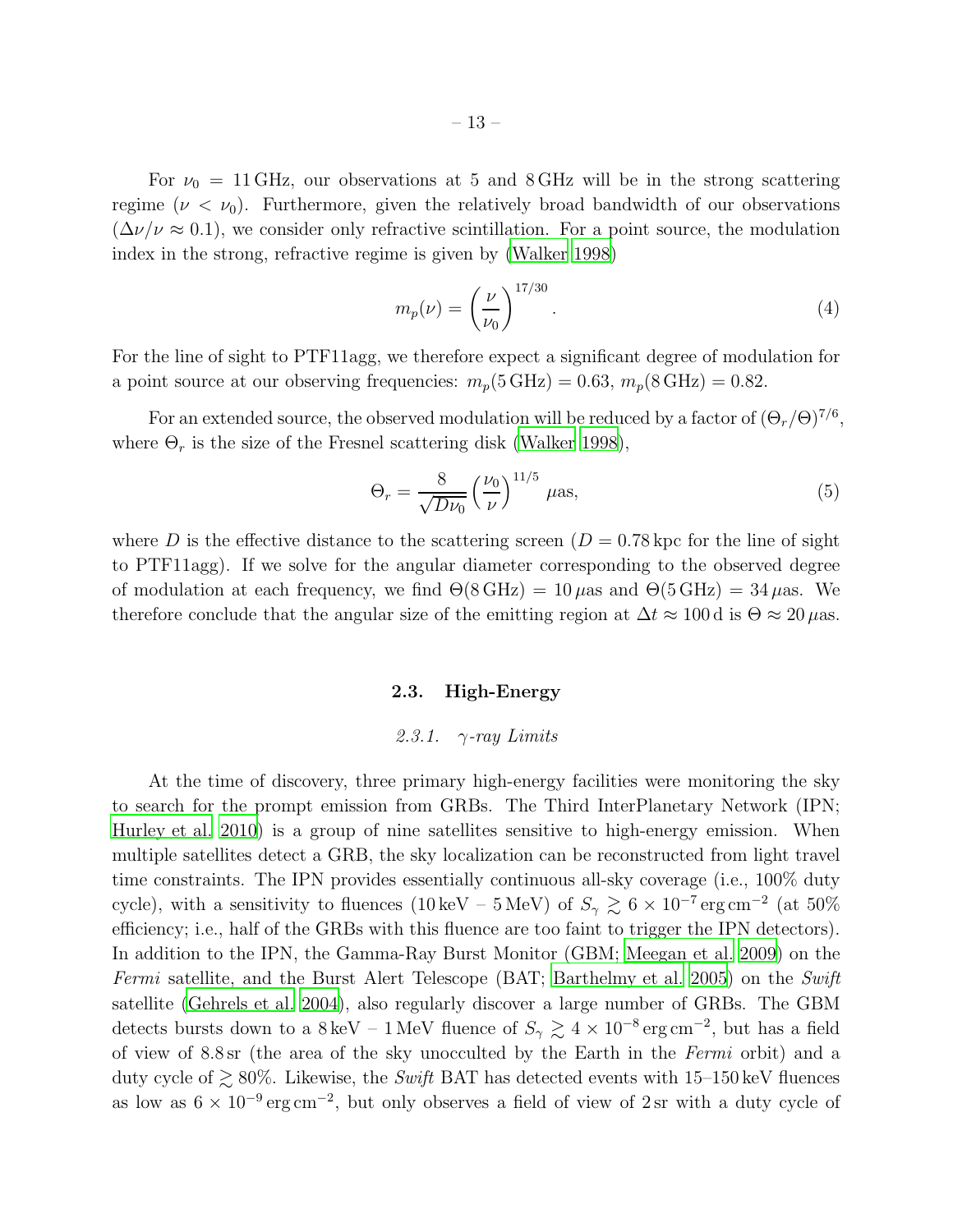$\sim$  90%. We caution that, for all three facilities, the high-energy fluence required to trigger the onboard GRB algorithms depends on the duration of the event; therefore, the above sensitivity limits should be treated only as approximate.

We have searched all three facilities for GRB triggers from the direction of PTF11agg over the time period from 17:00 2011 January 29 to 5:17 2011 January 30 (i.e., the outburst onset window derived in §[2.1.2\)](#page-6-0). No triggers were reported by any facility in the direction of PTF11agg during this ~ 12 hr window. We further conducted a search for untriggered events in the GBM data in the energy range 10–300 keV on several different time scales (0.256 s,  $0.512$  s,  $1.024$  s,  $2.048$  s,  $4.096$  s, and  $8.192$  s)<sup>[3](#page-13-0)</sup>. No potential high-energy counterparts to PTF11agg were found.

Given the field of view and duty cycle of the GBM and BAT, there is a significant likelihood that events below the IPN sensitivity threshold would be missed by both instruments. For example, for a GRB with fluence above the GBM sensitivity level (but below the IPN threshold), the probability of a nondetection from *both* instruments is as high as ∼ 40% (assuming a uniform and independent distribution of sky pointings for the two instruments). Given the relatively large window of time required to search (i.e., multiple *Swift* and *Fermi* orbits), we consider a fluence of  $S_\gamma \lesssim 10^{-6} \text{ erg cm}^{-2}$  (i.e., twice the all-sky IPN sensitivity) a reasonable limit on any high-energy prompt emission associated with PTF11agg. Given the extremely weak correlation between prompt  $\gamma$ -ray fluence and optical afterglow brightness [\(Nysewander et al. 2009](#page-38-8)), this limit is consistent with the known properties of GRBs and their afterglows.

#### *2.3.2. X-ray Limits*

<span id="page-13-1"></span>To search for an X-ray counterpart, we obtained observations of the location of PTF11agg with the X-ray Telescope (XRT; [Burrows et al. 2005](#page-35-11)) on board the *Swift* satellite on 2011 March 13 ( $\Delta t = 42 d$ ). Data were reduced using the automated pipeline described by [Butler & Kocevski \(2007\)](#page-35-12). No X-ray source is detected at the location of PTF11agg at this time. Assuming a power-law spectrum with a photon index of  $\Gamma = 2$ , we derive a  $3\sigma$  upper limit on the 0.3–10 keV flux of  $f_X < 8 \times 10^{-14} \,\text{erg\,cm}^{-2}\,\text{s}^{-1}$ .

Finally, we note that no historical X-ray emission has been reported at this location, neither in the *ROSAT* All-Sky Survey (0.1–2.4 keV; [Voges et al. 1999\)](#page-40-7) nor in any compilations

<span id="page-13-0"></span><sup>&</sup>lt;sup>3</sup>Two individual GBM detectors with a significance of  $4.0\sigma$  and  $3.8\sigma$  above background were required for a trigger to register in this search.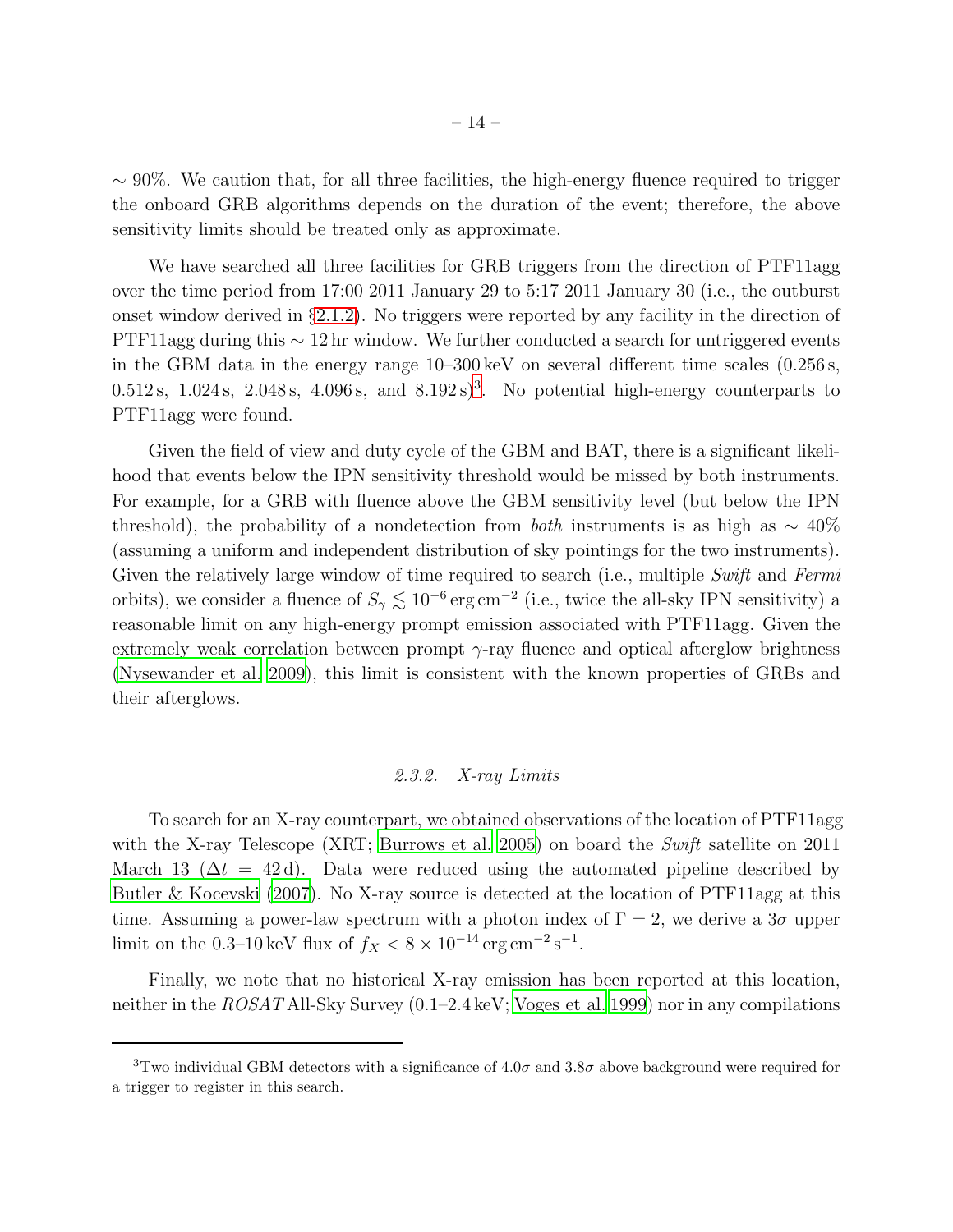of known Galactic X-ray sources (accessed via the HEASARC<sup>[4](#page-14-0)</sup> and SIMBAD<sup>[5](#page-14-1)</sup> databases).

# 3. Comparison with Known Galactic Transients

The combination of (1) a rapidly fading optical transient ( $\Delta R \gtrsim 4$  mag in  $\Delta t = 2$  d) and (2) a faint, blue  $(g' - R = 0.17 \pm 0.29 \,\text{mag})$ , quiescent optical counterpart makes PTF11agg unique amongst the thousands of discoveries by PTF to date. Together with (3) the longlived ( $\Delta t \approx 300 \,\text{d}$ ) radio emission, here we attempt to simultaneously account for these three distinguishing characteristics.

In order to understand the nature of the emission from PTF11agg, we must constrain its distance. In this section, we first consider a Galactic origin by comparing PTF11agg with known classes of Galactic transients.

Assuming the faint optical source is associated with PTF11agg (i.e., the quiescent counterpart), the measured color,  $g' - R = 0.17 \pm 0.29$  mag, implies a spectral type of  $\sim$  F2  $(T_{\text{eff}} \approx 7000 \text{ K})$  for a main-sequence star. More conservatively, adopting our  $3\sigma$  limit on the color  $(g' - R < 1.04 \,\text{mag})$ , we can rule out single main-sequence stars with  $T_{\text{eff}} \lesssim 4500 \,\text{K}$ (i.e., cooler than spectral type K4). Given the observed brightness, a main-sequence star hotter than K4 would lie at a distance  $d \gtrsim 90 \,\text{kpc}$ . This firmly rules out an association with the Praesepe cluster  $(d \approx 175 \,\text{pc})$ ; in fact, only 4 globular clusters are known to exist at such large distances in the extreme outer halo of the Milky Way (e.g., AM 1 at  $d \approx 120$  kpc; [Madore & Arp 1979](#page-38-9)). In addition to the extremely small source densities this far in the halo, the inferred lower limit on the radio luminosity at such a distance  $(\nu L_{\nu} \gtrsim 10^{31} \text{ erg s}^{-1})$  is three orders of magnitude larger than the most luminous known stellar radio sources (e.g., RS CVn binaries, FK Com class stars, and Algol-class stars; Güdel 2002).

While *a posteriori* unlikely, it is nonetheless important to consider that the quiescent optical source may be unrelated to PTF11agg. Absent color information, an optical nondetection, even at the depth of our late-time imaging, is not sufficient to rule out a Galactic origin. With their smaller effective temperatures, low-mass stars and brown dwarfs (in particular ultracool stars, with spectral type later than M7) emit little flux in the optical bandpass. Furthermore, ultracool stars are known to exhibit high-amplitude, short timescale (minutes to hours) optical and radio outbursts that have in the past been mistaken for extragalactic transients [\(Becker et al. 2004](#page-34-3); [Kulkarni & Rau 2006;](#page-37-7) [Mahabal et al. 2012;](#page-38-10) [Berger et al.](#page-34-4)

<sup>4</sup>See<http://heasarc.gsfc.nasa.gov> .

<span id="page-14-1"></span><span id="page-14-0"></span> $5$ See<http://simbad.u-strasbg.fr/simbad>.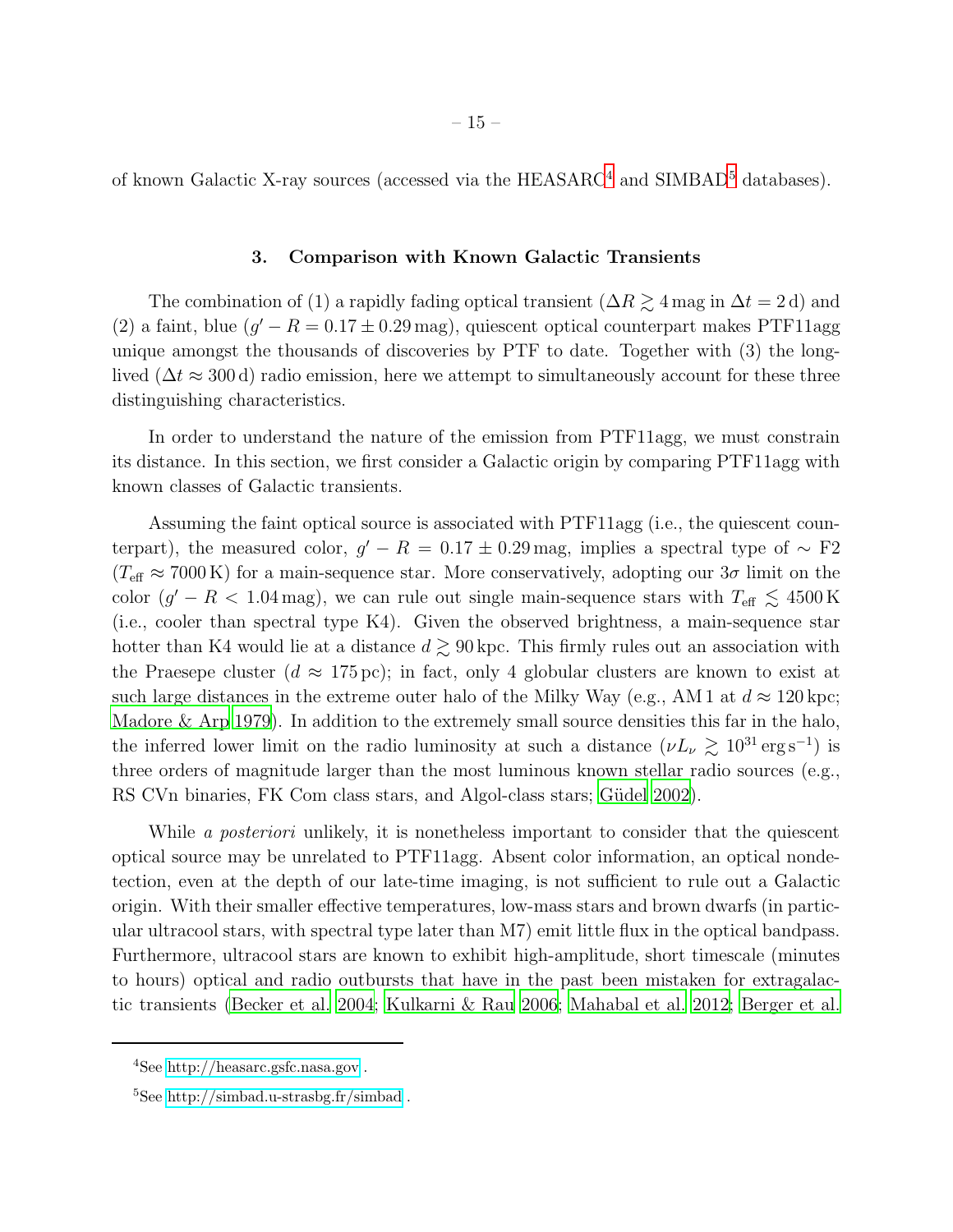[2012a](#page-34-4)).

We can use our NIR limits on the quiescent emission at the location of PTF11agg to calculate the minimum distance to an ultracool star as a function of spectral type; in other words, for each spectral type, any object closer than this "detectability" distance would be identified in our NIR imaging. For spectral types later than  $\sim$  M4, the strongest constraint is provided by our deepest epoch of  $K_s$ -band imaging:  $K_s > 22.6$  mag. Using the observed  $K_s$ -band magnitudes and distance (parallax) measurements for ultracool stars from [Dahn et al. \(2002](#page-36-5)) and [Patten et al. \(2006\)](#page-38-11), we fit a low-order polynomial to calculate the absolute  $K_s$ -band magnitude as a function of spectral type,  $M_{K_s}(ST)$ , where  $ST = 5$  for M5,  $ST = 12$  for L2, etc. We find the scatter about our derived absolute  $K_s$ -band magnitude fit is ∼ 0.30 mag (i.e., 30%) over the range M5–T8. We then convert the observed peak radio flux density  $(f_{\nu,\text{peak}} \approx 300 \,\mu\text{Jy})$  to a lower limit on the radio luminosity  $(\nu L_{\nu})$  using these distance constraints.

The resulting luminosity limits, as a function of spectral type, are plotted in Figure [5.](#page-16-0) For comparison, we have also plotted all radio observations of ultracool stars from the literature (see figure caption for references). Our luminosity limits are typically at least two orders of magnitude larger than the most luminous known ultracool stellar flares. Even comparing with the recently detected flare from the T6.5 dwarf 2MASS J1047+21, by far the coolest brown dwarf detected at radio frequencies [\(Route & Wolszczan 2012](#page-39-9)), our limits require a radio luminosity a factor of  $> 20$  times larger. We furthermore see no evidence for a high degree of circular polarization (common to many, though not all, flares; [Berger 2006;](#page-34-5) [Hallinan et al. 2007\)](#page-36-6), and the radio emission from PTF11agg is much more long-lived than these low-mass stellar outbursts (durations typically of only hours).

In addition to stellar flares, binary systems where one member is a compact object (white dwarf, neutron star, or black hole) are known sources of optical and radio outbursts in the Milky Way. Such a system could circumvent two issues with Galactic transients we previously identified. First, the energy release during the accretion process is more than sufficient to power the observed radio flux; Cyg X-3 [\(Geldzahler et al. 1983](#page-36-7)), for example, has reached peak radio luminosities in excess of  $10^{34} \text{ erg s}^{-1}$ . Second, the presence of an accretion disc can alter the optical color of such systems. Accordingly, our previous inference that the quiescent counterpart must lie at  $d \geq 90$  kpc would no longer be valid.

We consider first X-ray binaries, where the degenerate primary is a neutron star or black hole. Of particular interest are the subclass of microquasars (Mirabel & Rodríguez 1999), whose powerful radio jets exhibit apparent superluminal motion (and thus imply a relativistic outflow). Due to the lack of a bright quiescent optical counterpart, we consider only lowmass systems where the accretion occurs via Roche-lobe overflow from the nondegenerate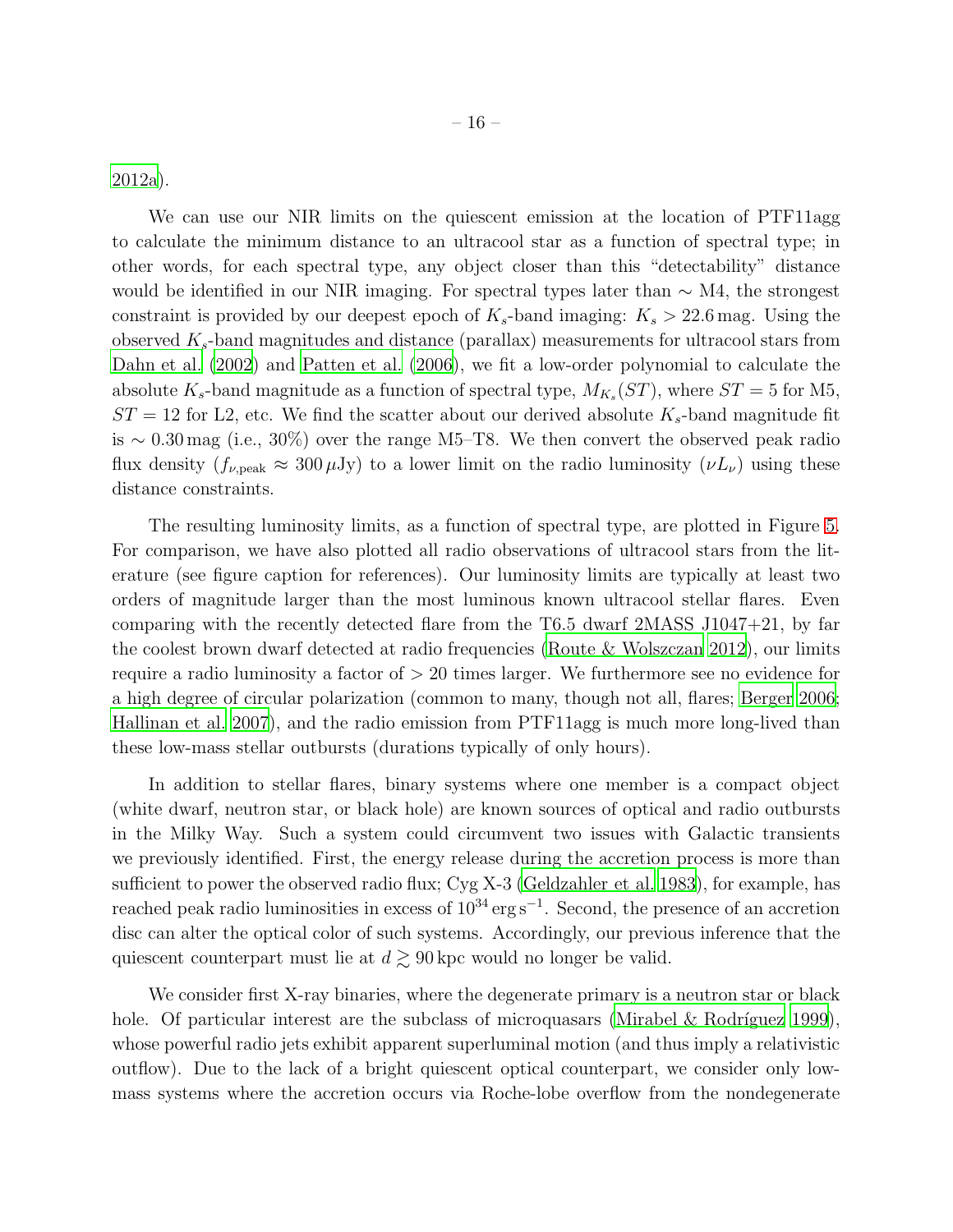

<span id="page-16-0"></span>Fig. 5.— Lower limits on the radio luminosity of PTF11agg (solid black line). For each spectral type, we calculate a minimum "detectability" distance using limits from our NIR imaging (i.e., any source more nearby would have been detected). We then convert this distance to a lower limit on the radio luminosity based on the observed peak flux from PTF11agg. Shown for comparison are radio observations of ultracool stars from the literature [\(Berger et al. 2010;](#page-34-6) [Berger 2006;](#page-34-5) [Antonova et al. 2007;](#page-34-7) [Audard et al. 2007;](#page-34-8) [Berger 2002](#page-34-9); [Berger et al. 2001,](#page-34-10) [2009](#page-34-11), [2008b](#page-34-12)[,a,](#page-34-13) [2005;](#page-34-14) [Burgasser & Putman 2005;](#page-35-13) [Hallinan et al. 2007](#page-36-6); [Route & Wolszczan](#page-39-9) [2012;](#page-39-9) [McLean et al. 2012\)](#page-38-13). The inferred luminosity is several orders of magnitude larger than that of any previously observed low-mass star or brown dwarf, either in a quiescent or flaring state.

secondary (low-mass X-ray binaries, or LMXBs).

Black hole LMXBs are typically characterized by well-defined "states": correlations between X-ray spectra, X-ray flux, and radio emission [\(Remillard & McClintock 2006](#page-39-10)). Radio emission is observed in a well-defined region of this hardness-intensity phase space [\(Fender et al. 2004](#page-36-8); [Falcke et al. 2004\)](#page-36-9). In the so-called low-hard state, thought to correspond to low ( $\lesssim 0.01L_{\rm Edd}$ ), radiatively inefficient accretion [\(Esin et al. 1997\)](#page-36-10), relatively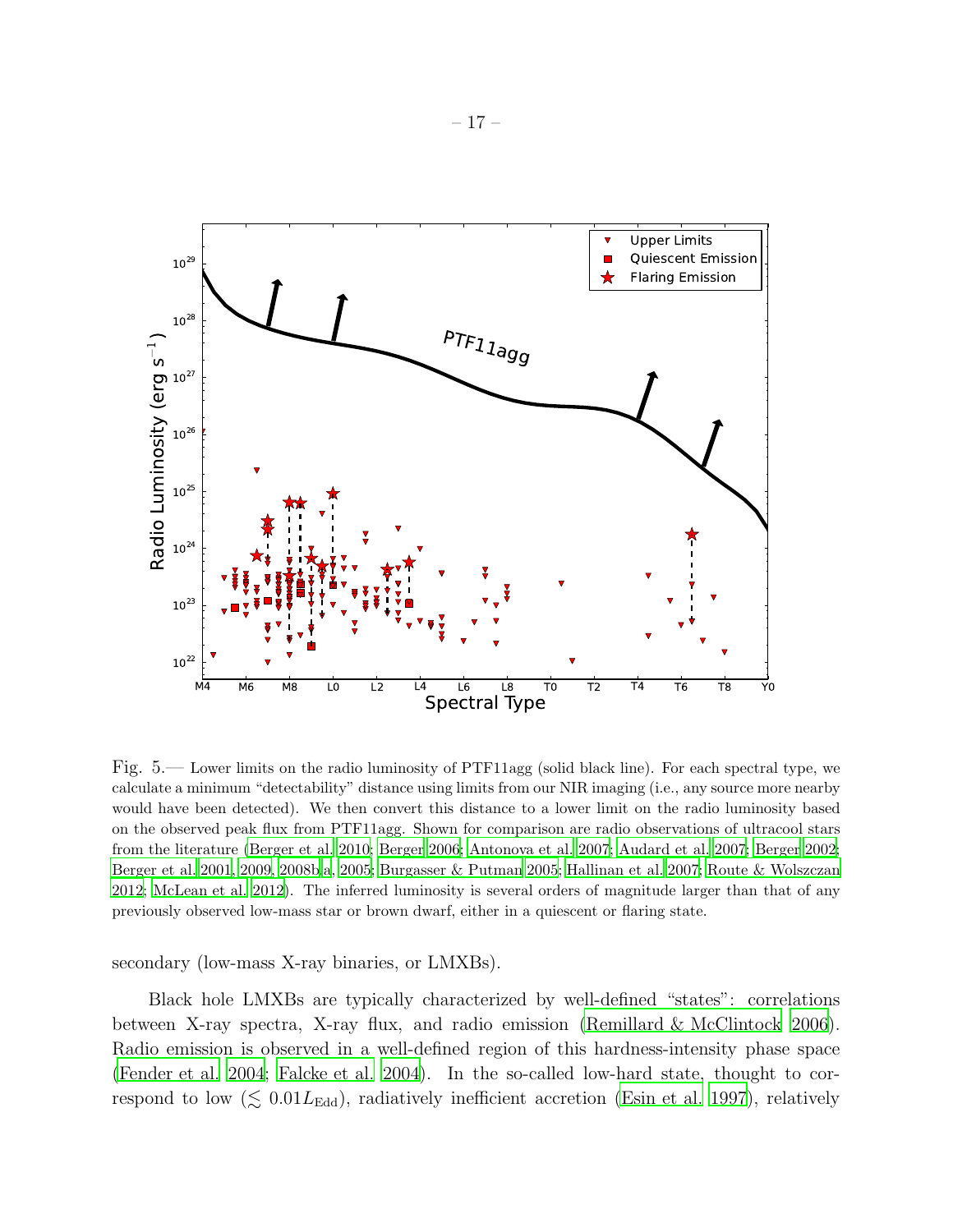steady radio emission from a jet is observed in most black hole X-ray binary systems. Like PTF11agg, the radio spectrum is flat or inverted  $(f_{\nu} \propto \nu^{\beta})$ , with  $\beta \approx 0$ –0.5), and circularly unpolarized. However, a reasonably tight correlation exists between the radio and X-ray luminosity in the low-hard state [\(Corbel et al. 2003;](#page-36-11) [Gallo et al.](#page-36-12) [2003](#page-36-12)), of the form  $f_{\nu}$ (radio)  $\propto f_{\nu}$ (X – ray)<sup>0.7</sup>. Using the derived formulation from [Gallo et al. \(2003\)](#page-36-12) and the observed radio flux, we would expect an X-ray flux of  $f_X \approx 2 \times 10^{-12} \text{ erg cm}^{-2} \text{ s}^{-1}$  (note that this estimate is entirely independent of the distance to the source). This is more than an order of magnitude above our derived X-ray limits. We further note that while neutron star X-ray binaries do not obey the same radio–X-ray correlation in the hard state, the ratio of X-ray to radio luminosity is even larger in these sources [\(Muno et al. 2005](#page-38-14)).

Alternatively, the most luminous radio flares from LMXBs arise as the system transitions through the intermediate state into a bright, quasi-thermal outburst (jet emission at the highest X-ray fluxes appears to be largely suppressed; [Fender et](#page-36-8) al. [2004\)](#page-36-8). Unlike the steady radio jets in the low-hard phase, this state transition in the accretion flow (from radiatively inefficient, advection-dominated to geometrically thin, optically thick; [Esin et al. 1997\)](#page-36-10) can sometimes cause the ejection of relativistic material (Mirabel  $\&$  Rodríguez 1999). While LMXBs in this state do not always follow the same radio–X-ray correlation [\(Gallo et al.](#page-36-12) [2003\)](#page-36-12), the radio spectrum from this extended emission becomes optically thin. The X-ray and optical fluxes can rise by several orders of magnitude on a time scale of only a few days during these "X-ray novae," but typically both take many months to return to quiescence [\(Tanaka & Shibazaki 1996](#page-40-8); [Charles & Coe 2006\)](#page-35-14).

PTF11agg differs from these X-ray novae in several major respects. Most importantly, to reach the intermediate (and, ultimately, high) state where the radio flare is launched, the compact primary must be accreting material at a substantial fraction of the Eddington limit  $(\gtrsim 1{\text -}10\%;$  [Esin et al. 1997](#page-36-10)). As a result, these outbursts have been discovered exclusively by wide-field X-ray or  $\gamma$ -ray satellites. But for any reasonable Galactic distance scale ( $d \lesssim$ 10 kpc), our X-ray limits rule out emission at the level of  $10^{-5} L_{\text{Edd}}$  (for a 1 M<sub>☉</sub> black hole or neutron star). While our X-ray observations were obtained 42 d after the initial optical outburst, this is comparable to the e-folding time of these systems. As it requires  $\sim 1$  month for the disc mass to accrete onto the neutron star or black hole (the viscous time scale; [King & Ritter 1998](#page-37-8)), this time delay alone cannot account for the many orders of magnitude gap between our limits and the required X-ray luminosity.

In addition to the lack of bright X-ray emission, we note several more characteristics that distinguish PTF11agg from known X-ray nova outbursts: (1) the radio emission at late times remains unresolved, which is difficult to reconcile with relativistic ejecta in our Galaxy; (2) the inverted radio spectrum is inconsistent with the optically thin emission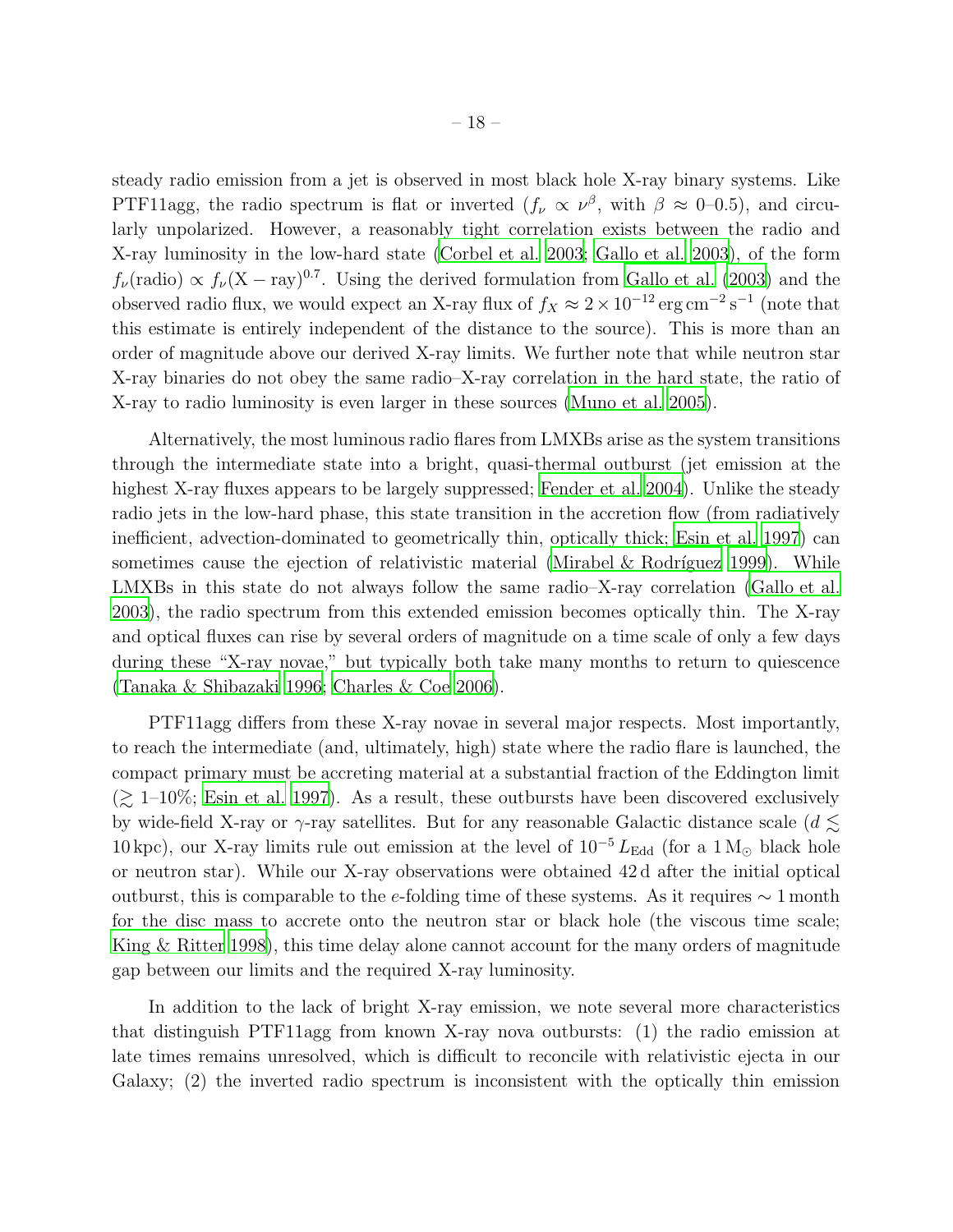expected at this time; (3) the time scale of the optical decay ( $\Delta t \leq 2 d$ ) is significantly shorter than what is observed in X-ray novae ( $\tau \approx 20{\text -}40 \,\text{d}$ ); and (4) the location, well off the Galactic plane  $(l = 202^{\circ}, b = +29^{\circ})$ , is inconsistent with the known population of LMXBs [\(van Paradijs & White 1995;](#page-40-9) [White & van Paradijs 1996\)](#page-40-10), which have a scale height of  $d_z \lesssim 1$  kpc (although several prominent counterexamples are known; [Tomsick et al. 1999;](#page-40-11) [Zurita et al. 2000;](#page-41-1) [Hynes et al. 2000](#page-37-9); [Uemura et al. 2000;](#page-40-12) [Mirabel et](#page-38-15) al. [2001](#page-38-15); [Wagner et al.](#page-40-13) [2001\)](#page-40-13).

Finally, we consider systems with a white dwarf accreting material from a (low-mass) stellar companion or another white dwarf. Short-timescale optical outbursts have been observed from AM CVn systems (a white dwarf accreting H-poor material in a short-period orbit), but never with amplitudes larger than 4 mag [\(Levitan et al. 2011](#page-37-10); [Ramsay et al. 2012](#page-39-11)). Dwarf novae, the analogous phenomenon to X-ray novae in LMXBs (e.g., disc instabilities; [Cannizzo 1993](#page-35-15)), have also in the past been mistaken for extragalactic transients [\(Rau et al.](#page-39-12) [2007\)](#page-39-12). In fact, the amplitude and duration of the optical outburst from PTF11agg are not unlike the most extreme dwarf novae. But dwarf novae rarely exhibit coincident radio emis-sion [\(Benz et al. 1996\)](#page-34-15), and the few known examples have outburst durations of only  $\sim 1$ –2 weeks [\(Benz et al. 1983;](#page-34-16) Körding et al. 2008), where the radio emission closely follows the optical evolution.

To summarize, we have examined a variety of known classes of Galactic transients (stellar flares, LMXBs, dwarf novae), and found that PTF11agg does not fit neatly into any of these categories. It should go without saying that it is entirely possible that PTF11agg represents a *new* type of Galactic outburst, characterized by (1) bright, rapidly fading optical emission; (2) a long-lived radio transient; and (3) an extremely subluminous ( $M_R \approx 11$  mag for  $d = 10 \text{ kpc}$  quiescent optical counterpart. Given the broad agreement between our observations and the properties of long-duration GRB afterglows (§[5.1\)](#page-22-0), we do not further explore this possibility here.

## 4. An Extragalactic Origin: Implications and Comparisons

<span id="page-18-0"></span>Having rejected a Galactic origin for PTF11agg, we now consider the possibility that it resides instead at a cosmological distance (i.e., well beyond the Local Group and into the Hubble flow). Assuming the quiescent counterpart is indeed the host galaxy of PTF11agg, we constrain possible redshifts in §[4.1.](#page-19-0) Even with these crude constraints, the angular size derived in  $\S 2.2.3$  $\S 2.2.3$  requires the presence of a relativistic outflow  $(\S 4.2)$  $(\S 4.2)$ . Finally, we briefly compare the observed properties with those of known extragalactic sources capable of generating relativistic ejecta in §[4.3,](#page-20-0) and quickly settle on a long-duration GRB-like outburst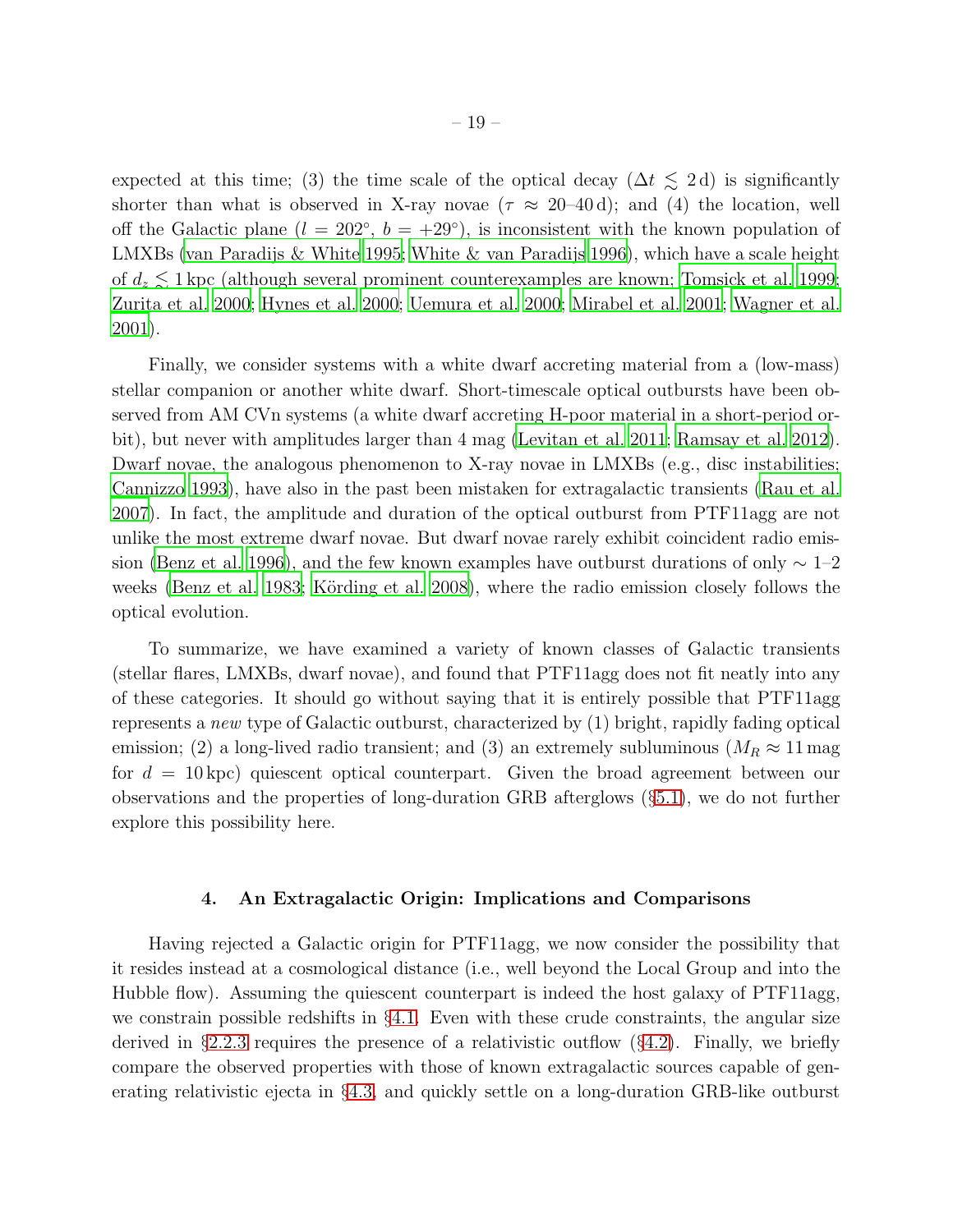<span id="page-19-0"></span>(i.e., the core collapse of a massive star) as the most plausible explanation.

# 4.1. Redshift Constraints

– 20 –

Assuming the quiescent optical source is related to PTF11agg (§[2.1.3\)](#page-7-0), we can place an upper limit on its distance based on the absence of redshifted H I absorption along the line of sight (i.e., the Lyman break). Our g' detection implies that redshifted Ly $\alpha$  ( $\lambda_{\text{rest}} = 1216 \text{ Å}$ ) falls at an observed wavelength of  $\lambda_{Ly\alpha} \lesssim 4800 \,\text{\AA}$  (i.e., the middle of the g' filter bandpass). This results in an upper limit on the host-galaxy redshift of  $z \lesssim 3$ .

Alternatively, assuming a modest rest-frame UV luminosity for the host galaxy ( $M_{\text{UV}} \lesssim$  $-16$  mag, or  $L \gtrsim 0.01L^*$ ; [Reddy et al. 2008\)](#page-39-13), we place a lower limit on the host redshift of  $z \gtrsim 0.5$ . A similar lower limit is derived if we compare the observed R-band brightness with that of known host galaxies of long-duration GRBs [\(Jakobsson et al. 2012](#page-37-12)).

<span id="page-19-1"></span>We therefore conclude that the redshift of PTF11agg should fall somewhere in the range  $0.5 \lesssim z \lesssim 3.0.$ 

# 4.2. Evidence for Relativistic Ejecta

In §[2.2.3,](#page-10-1) we derived two independent constraints on the angular diameter of the emitting region from our radio observations:  $\Theta > 7 \mu$ as at  $\Delta t_{obs} \approx 42 \text{ d}$ , and  $\Theta \approx 20 \mu$ as at  $\Delta t_{\rm obs} \approx 100 \,\rm d$ . To convert these to constraints on the outflow velocity, we use the redshift limits derived above:  $0.5 \le z \le 3.0$  (corresponding to angular-diameter distances of 1.3– 1.8 Gpc for a concordance ΛCDM cosmology). Assuming ballistic (i.e., constant velocity) expansion, the angular diameter is then given by

$$
\Theta = \frac{\Gamma \beta ct}{d_A (1+z)},\tag{6}
$$

where  $\Gamma$  is the outflow Lorentz factor  $(\Gamma \equiv (1 - \beta^2)^{-1/2})$ , c is the speed of light, t is the time since outburst (in the observer frame),  $d_A$  is the angular-diameter distance, and z is the source redshift.

At  $z = 0.5$ , where our limits on the outflow velocity are the weakest, we find  $\Gamma > 1.2$  at  $\Delta t_{\rm obs} \approx 42 \,\rm d$ , and  $\Gamma \approx 1.3$  at  $\Delta t_{\rm obs} \approx 100 \,\rm d$ . These limits vary little over our redshift range of interest, due primarily to the limited evolution of the angular-diameter distance over this range: at  $z = 3.0$ , we find  $\Gamma > 1.6$  at  $\Delta t_{\rm obs} \approx 42 \,\rm d$ , and  $\Gamma \approx 1.6$  at  $\Delta t_{\rm obs} \approx 100 \,\rm d$ .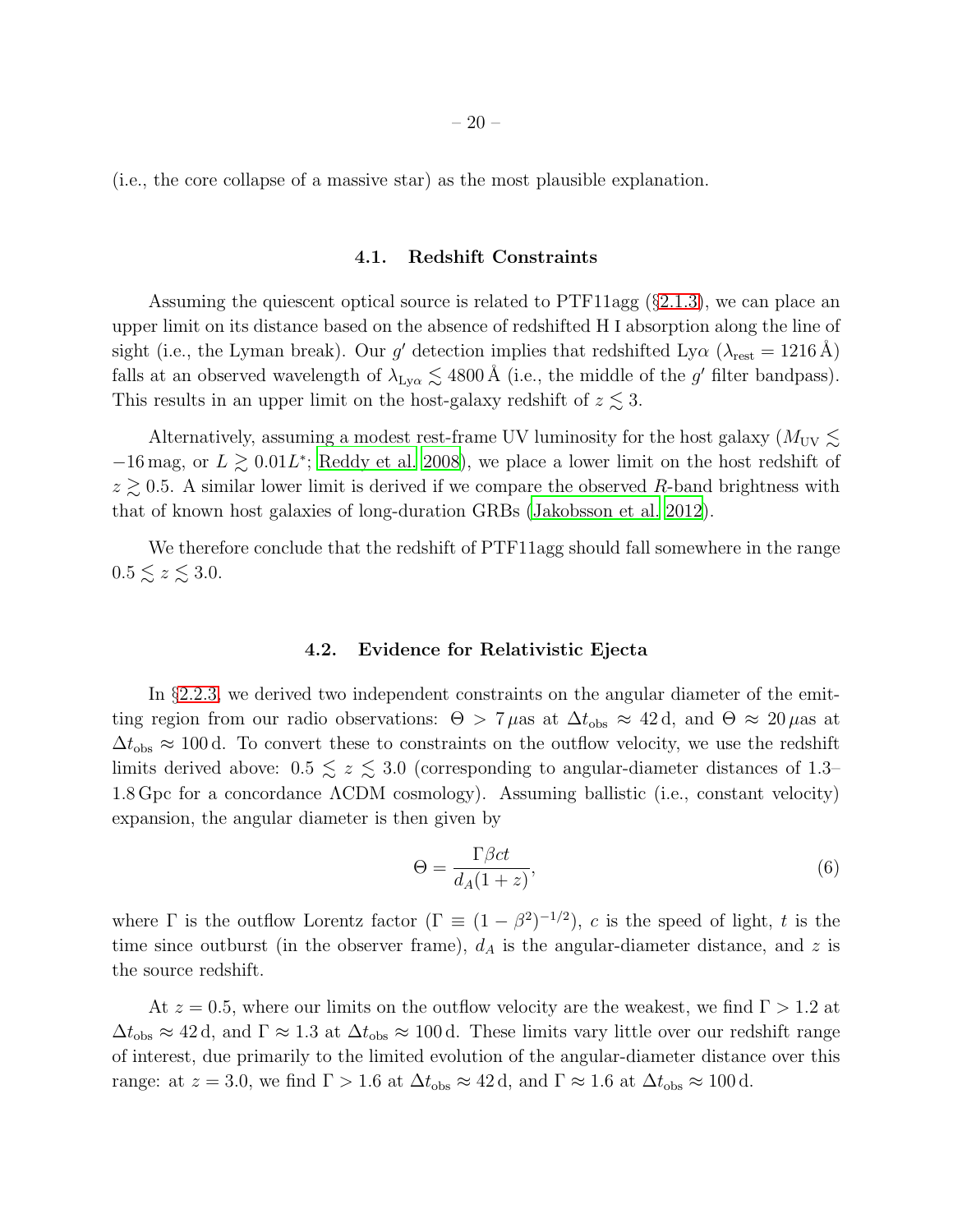We therefore conclude that, even at this late time, the ejecta powering the transient emission from PTF11agg are at least transrelativistic. For any more realistic form for the ejecta deceleration (e.g., [Blandford & McKee 1976\)](#page-35-16), we infer that PTF11agg was initially at least a modestly relativistic explosion.

## 4.3. Comparison with Known Relativistic Sources

<span id="page-20-0"></span>Only a handful of extragalactic sources are known to produce relativistic ejecta: GRBs, with initial Lorentz factors as least as large as several hundred [\(Lithwick & Sari 2001\)](#page-37-13), and possibly greater than 1000 [\(Abdo et al. 2009\)](#page-34-17); AGNs, in particular the subclass of blazars, with Lorentz factors as large as 50 [\(Lister et al. 2009\)](#page-37-14); and the recently discovered relativistic tidal disruption flares (TDFs; [Levan et al. 2011](#page-37-0); [Bloom et al. 2011;](#page-35-0) [Zauderer et al. 2011;](#page-41-0) [Burrows et al. 2011](#page-35-1); [Cenko et al. 2012](#page-35-2)), with initial Lorentz factors  $\sim 10$  [\(Metzger et al.](#page-38-16) [2012;](#page-38-16) [Berger et al. 2012b](#page-34-18); [van Velzen et al. 2011\)](#page-40-14). Though with only one or two examples to date, the known relativistic TDFs do not appear to vary in the optical on time scales as short as those of PTF11agg, where  $\delta t \ll 1$  d. Furthermore, the SEDs of these sources are dominated by the soft X-ray ( $\sim 1$ –10 keV) bandpass, with peak isotropic luminosities as large as  $L_X \approx 10^{48} \text{ erg s}^{-1}$ . Even at  $z = 3$ , our X-ray limits (§[2.3.2\)](#page-13-1) imply  $L_X < 6 \times 10^{45} \text{ erg s}^{-1}$ .

Blazars, however, are known to vary in the optical on short time scales ( $\delta t < 1 d$ ), and have in the past been mistaken for optically discovered GRB afterglows [\(Vanden Berk et al.](#page-40-15) [2002;](#page-40-15) [Gal-Yam et al. 2002](#page-36-13)). But significant  $(m_p \gtrsim 10\%)$  interstellar scintillation is observed only very rarely in blazars ( $\lesssim 1\%$  of the population; [Lovell et al. 2008\)](#page-37-15). More importantly, the degree of optical variability observed from PTF11agg, in particular the amplitude from peak to quiescence ( $\Delta R \gtrsim 8$  mag in  $\Delta t \approx 1$  month), makes this source unlikely to belong to any known AGN class [\(MacLeod et al. 2012\)](#page-38-17).

On the other hand, a long-duration GRB can naturally accommodate all of the observed properties of PTF11agg. We find that the standard GRB afterglow fireball model can accurately reproduce the observed optical and radio light curves  $(\S 5.1)$  $(\S 5.1)$ . The small initial size of the ejecta explains the observed interstellar scintillation, though this should be quenched as the blast wave expands relativistically (usually on a time scale of weeks to months). And the faint, blue quiescent optical counterpart is consistent with the long-duration GRB hostgalaxy brightness distribution for  $z \geq 0.5$  [\(Jakobsson et al. 2012](#page-37-12)). We therefore conclude that the most likely explanation for PTF11agg is a long-duration GRB-like (i.e., massive star core collapse) explosion, the first time such an event has been discovered at cosmological distances absent a high-energy trigger.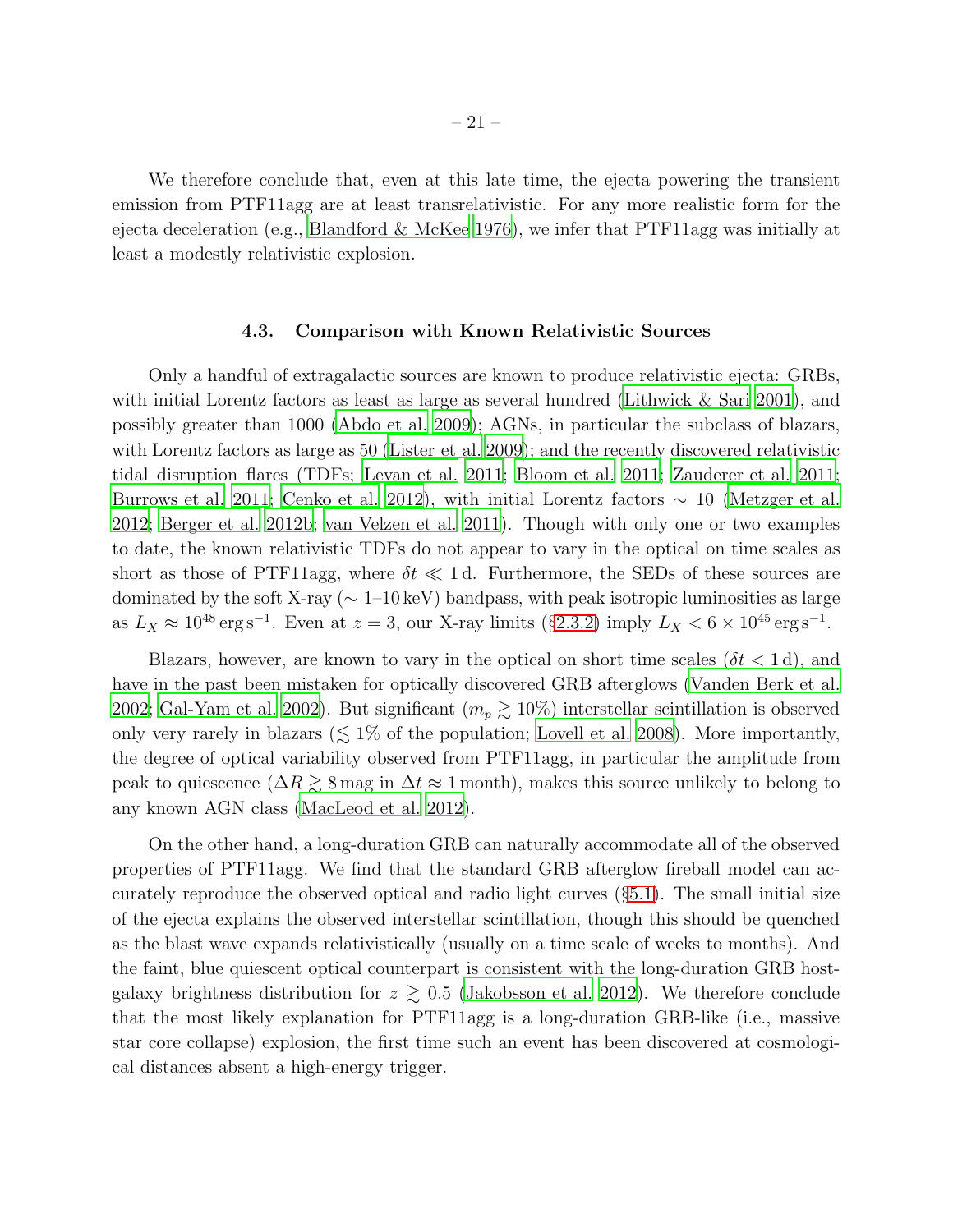## 5. PTF11agg as a GRB: Untriggered, Orphan, or Dirty Fireball?

Broadly speaking, there are three reasons why a distant, relativistic outburst may lack detected prompt high-energy emission. The null hypothesis is a lack of sky coverage (i.e., an "untriggered" GRB), as the more sensitive high-energy satellites (*Swift* and *Fermi*) have only a  $\sim 60\%$  combined likelihood of detecting any given event (§[2.3.1\)](#page-12-0). The limiting  $\gamma$ ray fluence from the only all-sky satellite available (the IPN) corresponds to an isotropic γ-ray energy release of  $E_{\gamma,\text{iso}} = (2-200) \times 10^{50}$  erg from  $z = 0.5 - 3.0$ . These values are not sufficiently low to rule out typical cosmological long-duration GRBs [\(Butler et al. 2007](#page-35-17)), let alone the class of subluminous (e.g., GRB 980425 / SN 1998bw-like) events uncovered in relatively nearby galaxies [\(Soderberg et al. 2006b;](#page-40-16) [Cobb et al. 2006](#page-36-14); [Guetta & Della Valle](#page-36-15) [2007\)](#page-36-15). Without any additional information, the simplest explanation is that PTF11agg is an otherwise normal but untriggered long-duration GRB.

There exist other, more intriguing, possibilities, however. The second possible explanation for a GRB-like explosion absent any high-energy signature is a viewing-angle effect. Due to their high degree of collimation [\(Sari et al. 1999;](#page-39-14) [Rhoads 1999\)](#page-39-15), the prompt emission from most GRBs is beamed away from our line of sight. However, the long-lived afterglow emission may nonetheless be visible, either if the region generating the afterglow is less beamed than the  $\gamma$ -ray emitting material (i.e., an on-axis orphan afterglow; [Nakar & Piran 2003\)](#page-38-18), or if, as expected, the outflow spreads laterally at late times and illuminates an increasing fraction of the sky (i.e., an off-axis orphan afterglow; [Rhoads 1997;](#page-39-0) [Perna &](#page-39-1) Loeb [1998;](#page-39-1) [Nakar et al.](#page-38-0) [2002\)](#page-38-0). The discovery of a *bona fide* orphan afterglow would provide robust constraints on the GRB beaming fraction, still a large source of uncertainty in calculations of the true energy release and the all-sky rate of GRBs.

Finally, a source may lack detectable high-energy emission altogether, either because no high-energy photons were produced, or such emission may be unable to escape to distant observers due to some internal suppression mechanism. It has long been noted (e.g., [Piran](#page-39-16) [2004,](#page-39-16) and references therein) that the baryon composition of the relativistic jet in the fireball model must be very finely tuned in order to generate any detectable prompt high-energy emission (the so-called "baryon loading problem"). Without any baryons in the ejecta, the internal shocks thought to power the prompt emission will not form[6](#page-21-0) . But with too large a baryon fraction, the jet will not accelerate to a sufficiently high initial Lorentz factor  $(\Gamma_0 \gtrsim 20)$ , inhibiting any high-energy emission via  $e^- - e^+$  pair production [\(Huang et al. 2002;](#page-37-1) [Ghirlanda et al. 2012\)](#page-36-16). Such explosions, dubbed "dirty fireballs," have long been predicted

<span id="page-21-0"></span><sup>6</sup>An alternative possibility is that the prompt emission is generated by magnetic dissipation in a Poynting-flux-dominated outflow (see, e.g., [Lyutikov & Blandford 2003\)](#page-37-16).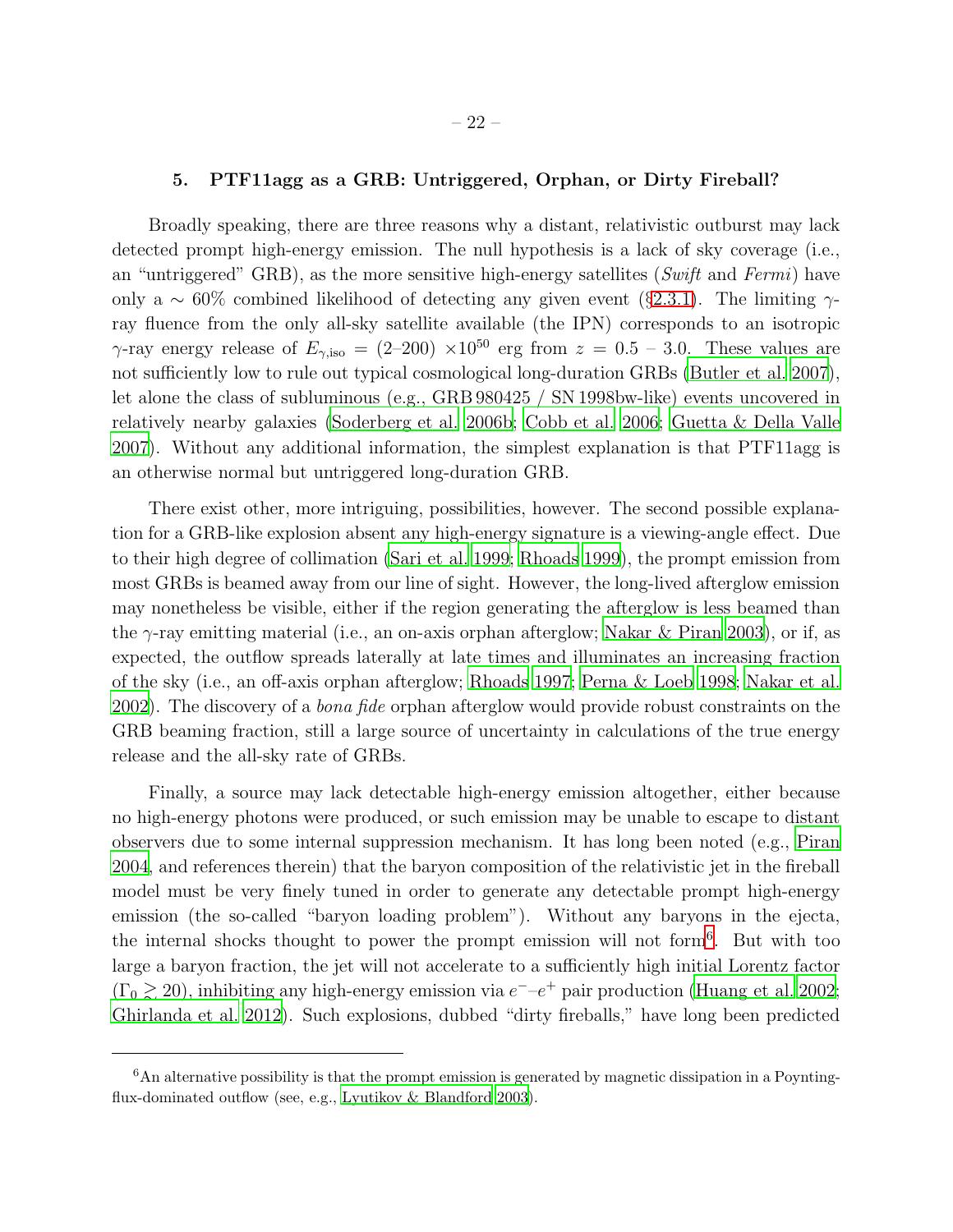[\(Dermer et al. 2000](#page-36-0); [Huang et al. 2002](#page-37-1); [Rhoads 2003\)](#page-39-2) to occur as a result of a modest baryon loading of the jet; a proton content as small as  $M \gtrsim 10^{-4} M_{\odot}$  will lower the initial Lorentz factor sufficiently  $(\Gamma_0 \approx E_{KE}/Mc^2)$ , yet can still produce the observed broad-band afterglow. Distinguishing between a source that produces no high-energy emission whatsoever and one in which these photons are unable to escape is clearly challenging – for the remainder of this work we shall refer to such objects generically as dirty fireballs or afterglows lacking prompt high-energy emission.

Here we attempt to discriminate between these competing hypotheses through two different means. First, we distinguish between on-axis and off-axis models by comparing the observed optical and radio emission with analytic and numerical predictions for GRB afterglow light curves in the fireball model (§[5.1\)](#page-22-0). Second, we calculate the rate of PTF11agg-like outbursts to determine if it is consistent with the all-sky (on-axis) GRB event rate (§[5.2\)](#page-26-0).

# 5.1. PTF11agg and the Fireball Model

<span id="page-22-0"></span>In the standard GRB afterglow fireball model (see, e.g., [Piran 2004](#page-39-16) for a review), relativistic ejecta with (kinetic) energy  $E_{KE}$  sweep up material in the circumburst medium, forming a collisionless shock and accelerating electrons to a power-law distribution of energies with exponent p and minimum Lorentz factor  $\gamma_{\rm m}$ . It is assumed that a constant fraction of the total post-shock energy density is partitioned to the electrons ( $\epsilon_e$ ) and the magnetic field  $(\epsilon_B)$ . These accelerated electrons then emit synchrotron radiation, powering the long-lived X-ray, optical, and radio afterglow.

The observed afterglow spectrum depends on the relative ordering of three critical frequencies: the frequency where self-absorption becomes important  $(\nu_a)$ , the characteristic frequency of the emission  $(\nu_m)$ , and the frequency above which electrons are able to cool efficiently through radiation  $(\nu_c)$ . We shall assume that all our observations occur in the "slow" cooling regime ( $\nu_{\rm m} < \nu_{\rm c}$ ), and that the self-absorption frequency falls below the frequency range probed by our observations ( $\nu_a < 10^9$  Hz).

The light curve produced by such emission depends on the radial profile of the circumburst medium into which the shock is expanding. The simplest circumburst medium to consider is one in which the density is constant  $(\rho \propto r^0)$ . This scenario is also referred to as an interstellar medium (ISM; [Sari et al. 1998](#page-39-17)), and is parametrized in terms of the particle number density  $n_0$ , where  $\rho = m_p n_0 \, \text{g cm}^{-3}$ .

Long-duration GRBs, however, have been conclusively linked to the deaths of massive stars (e.g., [Woosley & Bloom 2006\)](#page-41-2). In the late stages of evolution, massive Wolf-Rayet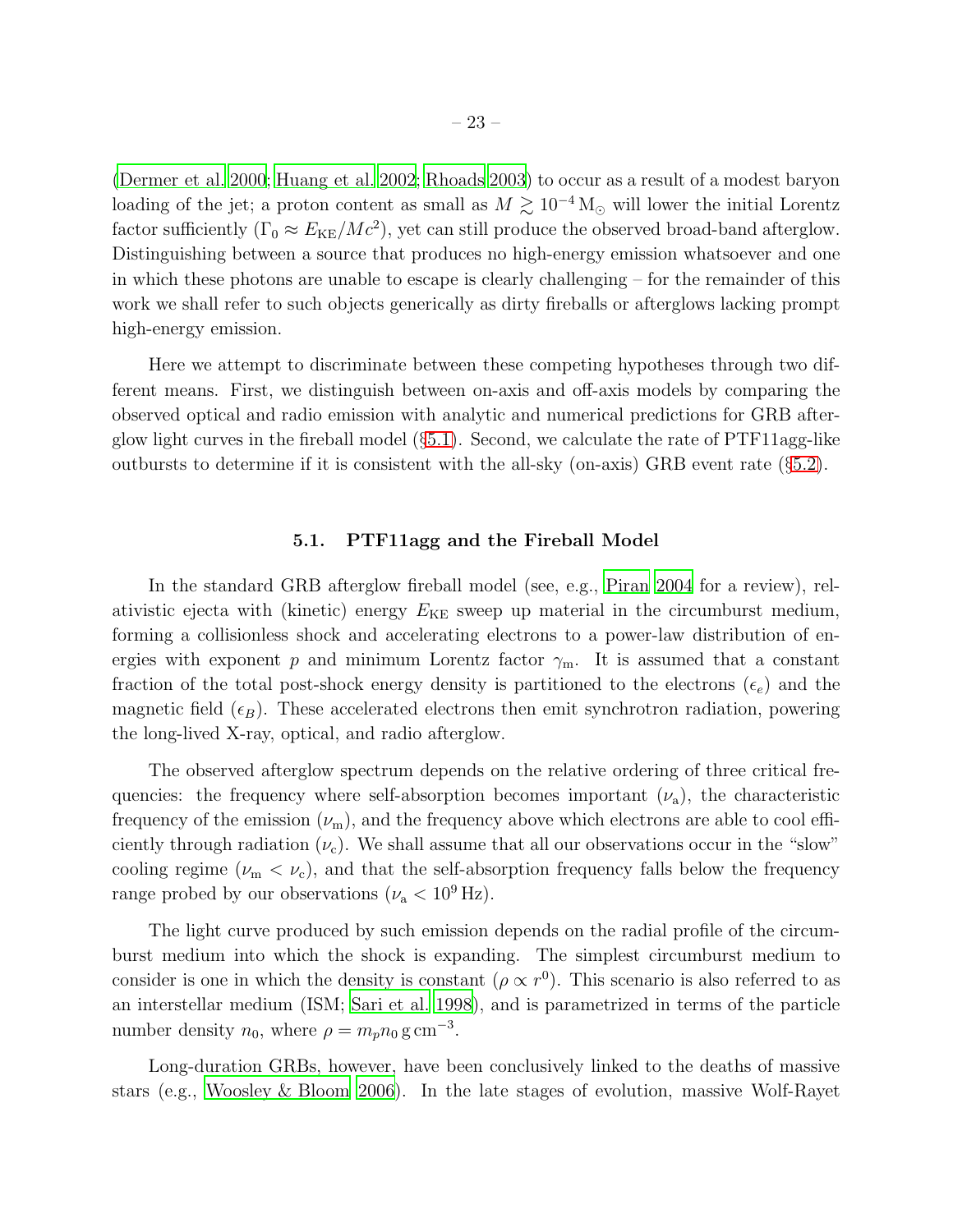stars are stripped of their outer H and (possibly) He envelopes in a wind, leaving behind a signature  $\rho \propto r^{-2}$  density profile that should be discernible in the afterglow light curve. Wind-like environments [\(Chevalier & Li 2000\)](#page-36-17) are parametrized in terms of  $A_*$ , where  $\rho =$  $5 \times 10^{11} A_* r^{-2} \,\mathrm{g\,cm^{-3}}.$ 

Finally, we note that the hydrodynamical evolution also depends on the geometry of the outflow. GRBs are now widely believed to be aspherical explosions [\(Rhoads 1999](#page-39-15); [Sari et al.](#page-39-14) [1999\)](#page-39-14), biconical jets with half-opening angle  $\theta_j$ . At early times, the jet emission is collimated into a narrow cone  $(\theta_{\text{eff}} \approx \Gamma^{-1} \ll \theta_j$ , where  $\Gamma$  is the Lorentz factor of the expanding shock) due to relativistic beaming. As the shock slows, however, simple analytic solutions suggest that lateral spreading of the jet becomes important, and on-axis observers eventually "miss" emission from wider angles. This hydrodynamic transition manifests itself as an achromatic steepening in the afterglow light curve (the "jet break"), with an expected post-break decay proportional to  $t^{-p}$ . While more recent numerical simulations have suggested a more complex picture of the jet-break phenomenon [\(Zhang & MacFadyen 2009;](#page-41-3) [van Eerten et al. 2010;](#page-40-17) [Granot & Piran 2012](#page-36-18)), the assumption of a general light-curve steepening around the time when  $\Gamma = 1/\theta_i$  remains largely valid.

At  $\Delta t \approx 0.2 d$  (the approximate time of discovery), we expect the optical bandpass to fall below the cooling frequency (i.e.,  $\nu_{opt} < \nu_c$ ). If we also assume that these early optical data occur before any jet break (see below), the observed temporal decay index  $(\alpha_{opt} = 1.66 \pm 0.35)$  can be translated directly into the electron spectral index p. For a constant-density medium, we find  $p = 3.21 \pm 0.47$ , while for a wind-like environment, we infer  $p = 2.55 \pm 0.46$ . Electron spectral indices derived from previous observations of longduration GRBs [\(Shen et al. 2006;](#page-40-18) [Starling et al. 2008](#page-40-19); [Curran et al. 2010\)](#page-36-19) fall in the range  $\sim$  2–3, so the large uncertainty makes it difficult to distinguish between the competing density profiles solely on this basis.

While the radio emission is relatively variable at  $\Delta t \gtrsim 40$  d, the approximate radio spectral index,  $\beta_{\text{radio}} \approx 0.3$ , implies that the peak synchrotron frequency  $\nu_{\text{m}}$  is not well below the radio at this time (or else we would expect  $\beta_{\text{radio}} \approx -1$ ). Conservatively, we assume  $\nu_{\rm m}(\Delta t = 40 \,\rm d) \gtrsim 10 \,\rm GHz$ , and  $f_{\nu_{\rm m}}(\Delta t = 40 \,\rm d) \gtrsim 300 \,\rm \mu Jy$ . For a wind-like medium,  $\nu_{\rm m} \propto t^{-3/2}$  and  $f_{\nu_{\rm m}} \propto t^{-1/2}$ . Extrapolating back to the time of optical discovery, we conclude  $\nu_m(\Delta t = 0.2 \text{ d}) \gtrsim 3 \times 10^{13} \text{ Hz}$ , and  $f_{\nu_m}(\Delta t = 0.2 \text{ d}) \gtrsim 4 \times 10^3 \mu \text{Jy}$ . For  $\nu_m < \nu < \nu_c$ ,  $f_{\nu} \propto \nu^{(1-p)/2} \approx \nu^{-0.77}$ . Thus, we find that the inferred optical (R-band) flux at discovery,  $f_{\nu} \gtrsim 500 \,\mu \text{Jy}$ , is a factor of ~ 3 larger than our observations at this time. For a constantdensity environment, the peak flux is constant in time, and so a similar analysis yields a self-consistent result. We therefore do not consider a wind-like medium any further.

Using these general constraints, we have used the software described by [van Eerten et al.](#page-40-20)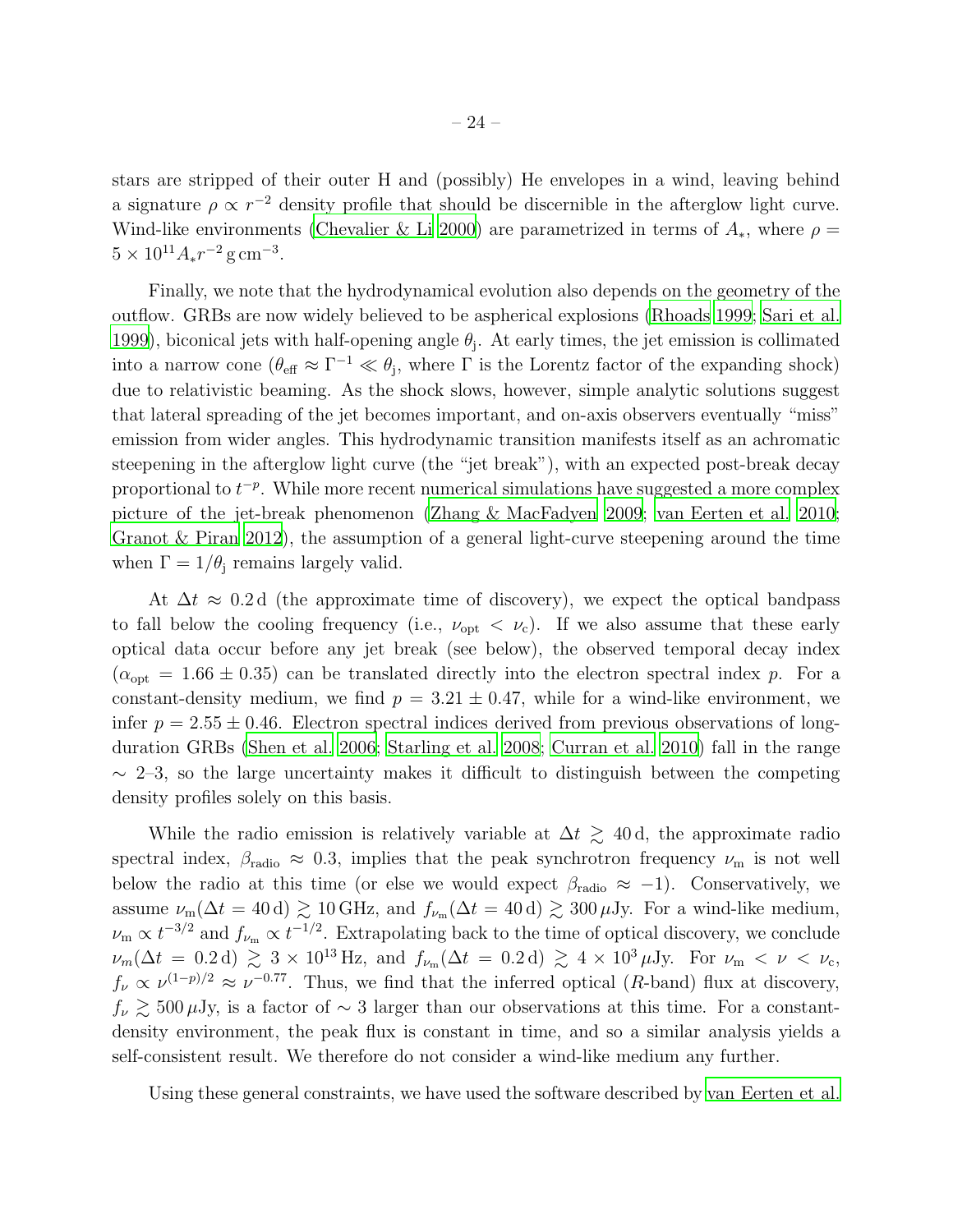[\(2012\)](#page-40-20) to fit the observed optical and radio light curves to afterglow models calculated from high-resolution two-dimensional relativistic hydrodynamical jet simulations. In all cases, we have assumed a constant-density circumstellar medium and adopted a fiducial redshift of 1. We find that a relatively wide set of parameters is able to reproduce the observations<sup>[7](#page-24-0)</sup>, largely consistent with values derived from previous GRB afterglow modeling [\(Panaitescu & Kumar](#page-38-19) [2001a](#page-38-19)[,b](#page-38-20); [Yost et al. 2003\)](#page-41-4), although with a somewhat smaller circumburst density ( $n_0 \lesssim 0.1$ ) cm<sup>-3</sup>). The best-fit model, assuming the observer is oriented directly along the jet axis (i.e.,  $\theta_{\rm obs} = 0$ ), is plotted in Figure [6](#page-25-0) ( $E_{\rm KE} = 3 \times 10^{52} \text{ erg}$ ,  $\theta_{\rm j} = 0.50 \text{ rad}$ ,  $n_0 = 1 \times 10^{-3} \text{ cm}^{-3}$ ,  $\epsilon_e = 0.1, \epsilon_B = 0.1$ , and  $p = 2.9$ ). Repeating a similar analysis with the software described by [Yost et al. \(2003](#page-41-4)) yields qualitatively similar results. The general agreement between the fireball model and our optical and radio observations supports our conclusion that PTF11agg is most likely a distant, relativistic explosion like other long-duration GRBs.

One concern regarding the  $z = 1$  models is the implied angular size of the source ( $\Theta$ ). In the best-fit on-axis model, we find that the outflow has an angular size  $\Theta \approx 40$  mas at  $\Delta t = 40$  d. This is somewhat larger than the value inferred from our scintillation analysis, but within a factor of two. However, many of the other  $z = 1$  models that provide a reasonable fit to the data are likely to be too spatially extended to scintillate strongly at  $\Delta t \approx 100$  d. One potential solution may be a more distant origin; due to cosmological time dilation, an observer-frame time of  $\Delta t = 100$  d would correspond to only 25 rest-frame days post-explosion at  $z = 3$ , half the expansion time as inferred at  $z = 1$ . Given the large spread in acceptable models, however, we do not explore this possibility further here.

Next we consider limits on the opening angle and observer orientation from the observed optical and radio emission. After the jet break, the peak synchrotron flux declines linearly with time (in a constant-density environment). Thus, if the jet break occurred well before the first radio observations, the large radio flux would be difficult to reconcile with our early optical observations. We consider it likely, then, that  $t_j \gtrsim 40$  d. These conclusions are largely confirmed by our numerical models, where we find that the opening angle is only weakly constrained to be  $\theta_i \gtrsim 0.15$  rad.

In addition to cases where the observer is oriented directly along the jet axis (i.e.,  $\theta_{\rm obs} = 0$ , we also have considered more general geometries, where the observer may be oriented off-axis, either within (i.e.,  $\theta_{obs} < \theta_j$ ) or outside  $(\theta_{obs} > \theta_j)$  the jet opening angle. For simplicity, we consider only "top-hat" jet geometries, where the jet Lorentz factor is given by a step function. For  $\theta_{obs} > \theta_j$ , observers will see rising emission until approximately

<span id="page-24-0"></span><sup>&</sup>lt;sup>7</sup>In all cases the predicted X-ray flux is well below the XRT limit ( $\S 2.3.2$ ), so we have not included this point in our fitting.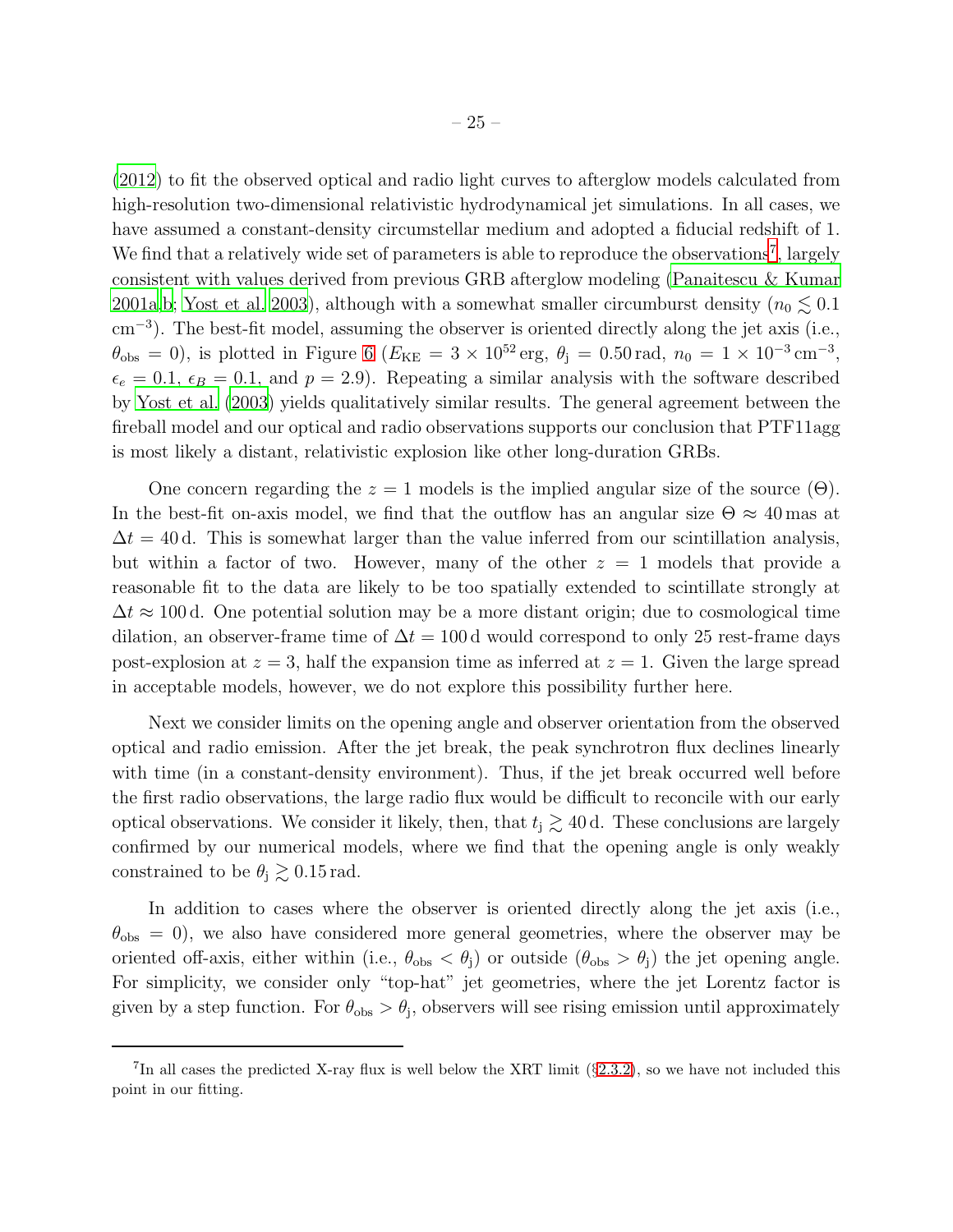

<span id="page-25-0"></span>Fig. 6.— The solid line shows the best-fit afterglow model [\(van Eerten et al. 2012\)](#page-40-20) when the relativistic jet is oriented directly along the line of sight to the observer (i.e.,  $\theta_{\rm obs} = 0$ ). The dashed curve displays the best-fit model when the viewing angle is allowed to vary freely. Given the relatively sparse dataset (in particular the lack of X-ray observations), a wide variety of models are able to reproduce the observed optical and radio emission. However, we find it impossible to reproduce the observed emission when the viewing angle is outside the cone of the jet (i.e.,  $\theta_{obs} > \theta_j$ ). We therefore consider it unlikely that viewing angle alone can account for the lack of high-energy emission from PTF11agg.

the time of the jet break, after which the decay will resemble the on-axis case. For observers off-axis but within the jet opening angle, the modifications to the on-axis afterglow light curves will be more subtle [\(Granot et al. 2002](#page-36-20); [Zhang & MacFadyen 2009;](#page-41-3) [van Eerten et al.](#page-40-17) [2010\)](#page-40-17).

The arguments used above to infer  $t_j \gtrsim 40$  d necessarily require that the observer cannot be well outside the jet opening angle (or else we would expect to see post jet-break decay).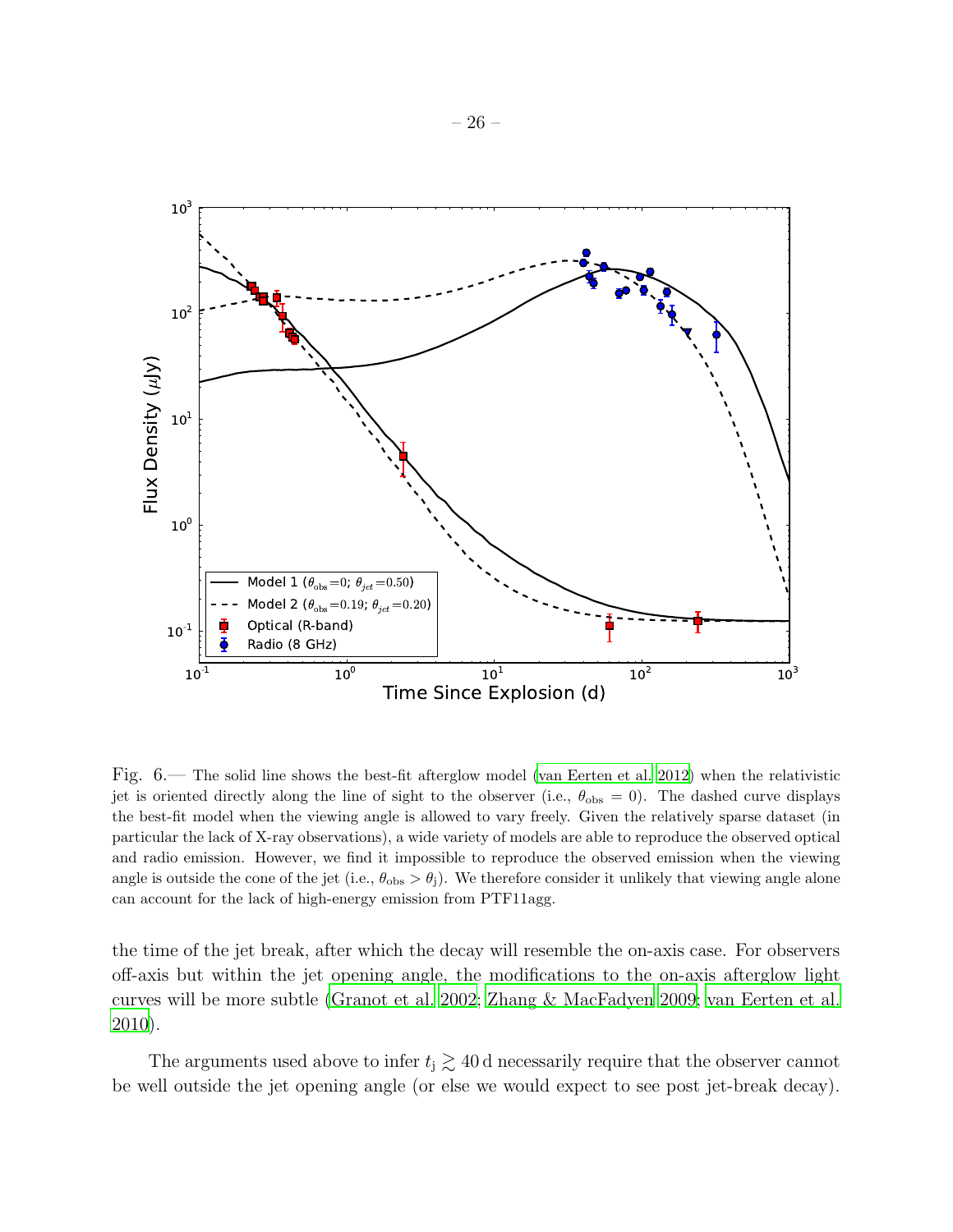This result is borne out by our numerical modeling, where geometries with  $\theta_{obs} > \theta_i$  are unable to accurately reproduce the observed light curves. Allowing the observer orientation to vary as a free parameter, the best-fit afterglow model is plotted as a dashed line in Figure [6](#page-25-0)  $(E_{KE} = 9 \times 10^{52} \text{ erg}, \theta_{j} = 0.20 \text{ rad}, \theta_{obs} = 0.19 \text{ rad}, n_{0} = 1 \times 10^{-3} \text{ cm}^{-3}, \epsilon_{e} = 0.04, \epsilon_{B} = 0.2,$ and  $p = 3.0$ ).

Finally, we can derive a lower limit on the distance to PTF11agg based only on the observed radio evolution. The radio spectrum at  $\Delta t = 67 d$ ,  $f_{\nu} \propto \nu^{\beta}$ , with  $\beta \approx 0.3$ , is inconsistent with Sedov-Taylor blast-wave evolution. In other words, the outgoing shock wave has not transitioned to nonrelativistic expansion at this point in time. The nonrelativistic transition will occur at a time [\(Wygoda et al. 2011](#page-41-5))

$$
t_{\rm nr} = 1100 \left( \frac{E_{\rm KE}}{10^{53} \,\rm erg} \right) \left( \frac{n_0}{1 \,\rm cm^{-3}} \right) \,\mathrm{d}.\tag{7}
$$

Even neglecting our previous finding of a low circumburst density, we infer a sizeable lower limit on the blast-wave kinetic energy:  $E_{KE} \gtrsim 10^{50}$  erg. Integrating over the observed 8 GHz radio light curve, we measure a fluence of  $S_{\text{rad}} = 2 \times 10^{-10} \text{ erg cm}^{-2}$ . For a typical cosmological distance (z = 1, or  $d_L = 2 \times 10^{28}$  cm), this corresponds to a radiated energy of  $E_{rad}$  =  $3\times10^{47}$  erg, a typical radiative efficiency for a GRB. But for a Galactic outburst, the radiated energy would be many orders of magnitude smaller  $(E_{\text{rad}} = 6 \times 10^{35} \text{ erg at } d = 10 \text{ kpc})$ . Unless the radiative efficiency was incredibly small, we once again conclude that PTF11agg must lie at a cosmological distance.

#### 5.2. The Rate of PTF11agg-like Events

<span id="page-26-0"></span>Our objective in this section is to estimate the number of GRB optical afterglows discovered by chance (i.e., not as a result of deliberate follow-up observations of a high-energy trigger) by PTF. If the likelihood of chance detection of an untriggered afterglow with PTF is significant, we will conclude that the rate of PTF11agg-like events is consistent with the rate of normal (i.e., on-axis) long-duration GRBs. If this probability is small, then we can use these calculations to place lower limits on the observed frequency of PTF11agg-like outbursts (in units of the GRB rate). Given the relatively complex nature of PTF scheduling [\(Law et al. 2009](#page-37-2)), we have conducted a series of Monte Carlo simulations to this end.

PTF began full operations on about 2009 April 1. We have retrieved a listing of all images obtained beginning at this time through 2012 December 31, or over a period of 45 months. We removed fields at Galactic latitude  $|b|$  < 20<sup>°</sup> (due to the large foreground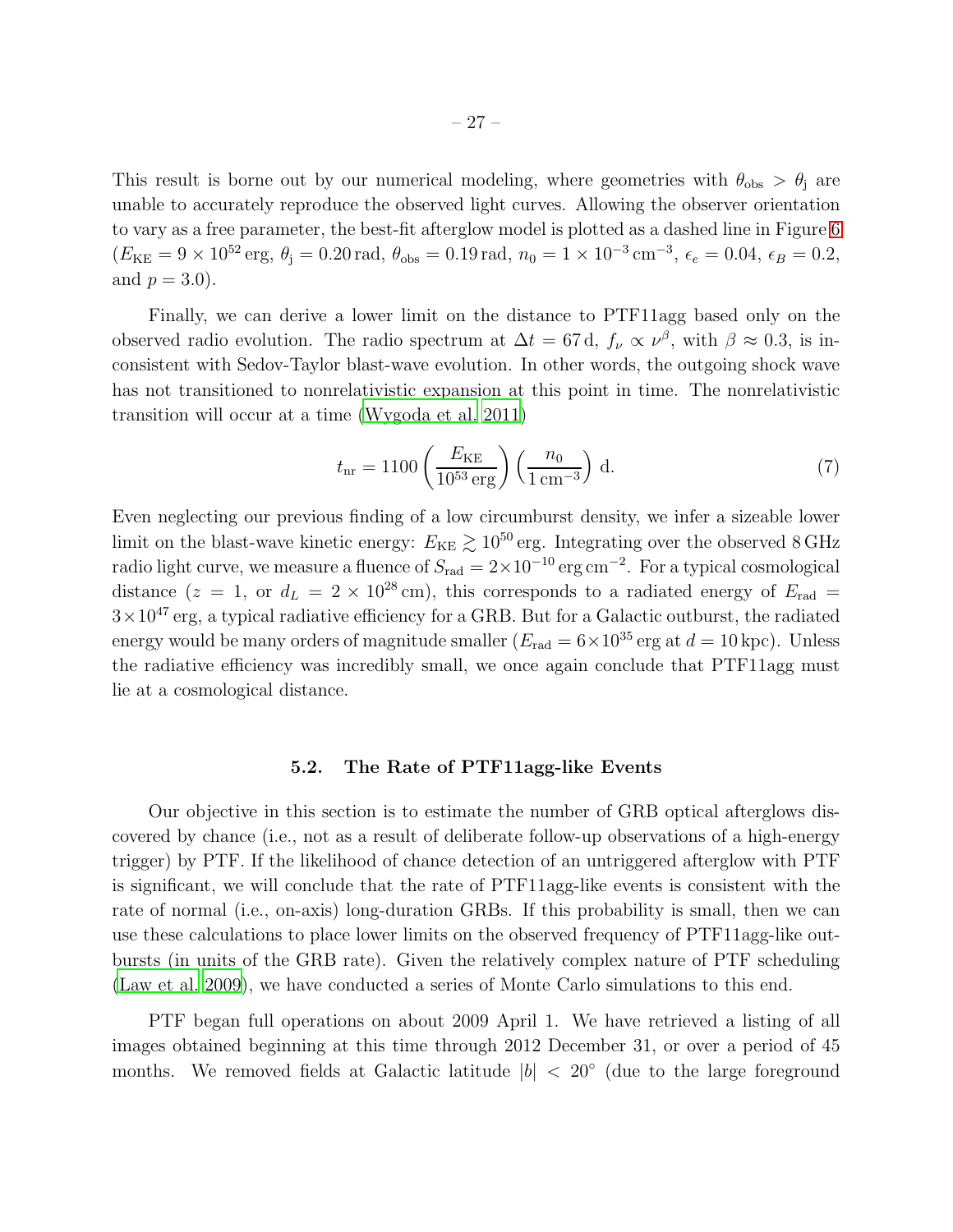extinction)<sup>[8](#page-27-0)</sup>. The resulting sample includes 129,206 pointings, each covering an area of  $7.2 \text{ deg}^2$ . The sample comprises 1940 unique fields, each imaged an average of 67 times.

Since launch, the *Swift* BAT<sup>[9](#page-27-1)</sup> detects GRBs at a rate of  $\approx 90 \,\text{yr}^{-1}$ . The field-of-view of the BAT is  $\sim$  2 sr, and the instrument has a duty cycle of  $\sim$  90%. Thus, the all-sky rate for events at the BAT threshold is  $\sim 630 \,\mathrm{yr}^{-1}$ . Over the 3.75 yr period of interest, the total number of all-sky GRBs is ∼ 2360. We note that this is an upper limit to the long-duration GRB rate, as we have included short-duration GRBs in this sample as well.

For each trial, we create a mock catalog of 2360 GRBs. Each GRB is randomly assigned a trigger time  $t_0$  (uniformly distributed between 2009 April 1 and 2012 December 31) and spatial coordinates  $\alpha$ ,  $\delta$  (isotropically distributed on the sky). To estimate the duration over which the optical afterglow would be detectable by PTF, we utilize the sample of 29 longduration afterglows from the Palomar 60 inch (P60) *Swift* afterglow catalog [\(Cenko et al.](#page-35-5) [2009\)](#page-35-5). These events were selected solely on the basis of visibility to Palomar Observatory, so they should represent an unbiased sample of the *Swift* afterglow brightness distribution. For each event in the P60-*Swift* sample, we have calculated the amount of time following the high-energy trigger that the afterglow is brighter than  $R = 20$  mag. These values range from  $< 204$  s (GRB 050721) to 1.2 d (GRB 050820A). Each mock GRB is randomly assigned one of the 29 actual "visibility windows" from this sample<sup>[10](#page-27-2)</sup>.

For each mock GRB, we then determine if the event occurred within the  $7.2 \text{ deg}^2$  footprint of any individual PTF image, and, if so, if the time of observation occurred within the necessary window during which the afterglow was brighter than 20 mag. The number of afterglows detected in each trial  $(N_{\text{GRB}})$ , together with the number of individual frames on which each detected afterglow was brighter than the P48 sensitivity limit  $(N_{\text{Det}})$ , were then recorded. The results of 1000 individual runs (i.e., different randomly selected groups of 2360 GRBs) constitute a sufficiently large sample to evaluate the likelihood of serendipitous detection of long-duration GRB afterglows with PTF.

In the 1000 trials conducted, at least one GRB afterglow was detected (i.e.,  $N_{\text{GRB}} \geq 1$ ) in 970 instances. Thus, the probability of detecting at least one on-axis afterglow over the course of the first two years of PTF is quite high,  $P(N_{\text{GRB}} \geq 1) = 97\%$ . The expectation

<span id="page-27-0"></span><sup>&</sup>lt;sup>8</sup>Given that the primary objective of PTF is the discovery of extragalactic transients, this represents less than 10% of the total number of observations.

<span id="page-27-1"></span><sup>9</sup>See [http://swift.gsfc.nasa.gov/docs/swift/archive/grb](http://swift.gsfc.nasa.gov/docs/swift/archive/grb_table) table .

<span id="page-27-2"></span> $10$ For GRBs without any detected optical afterglow (e.g., "dark" bursts), we use the earliest non-detection below our sensitivity threshold for the visibility window. If anything, this would bias us to over-estimate the expected number of untriggered GRB afterglow detections by PTF.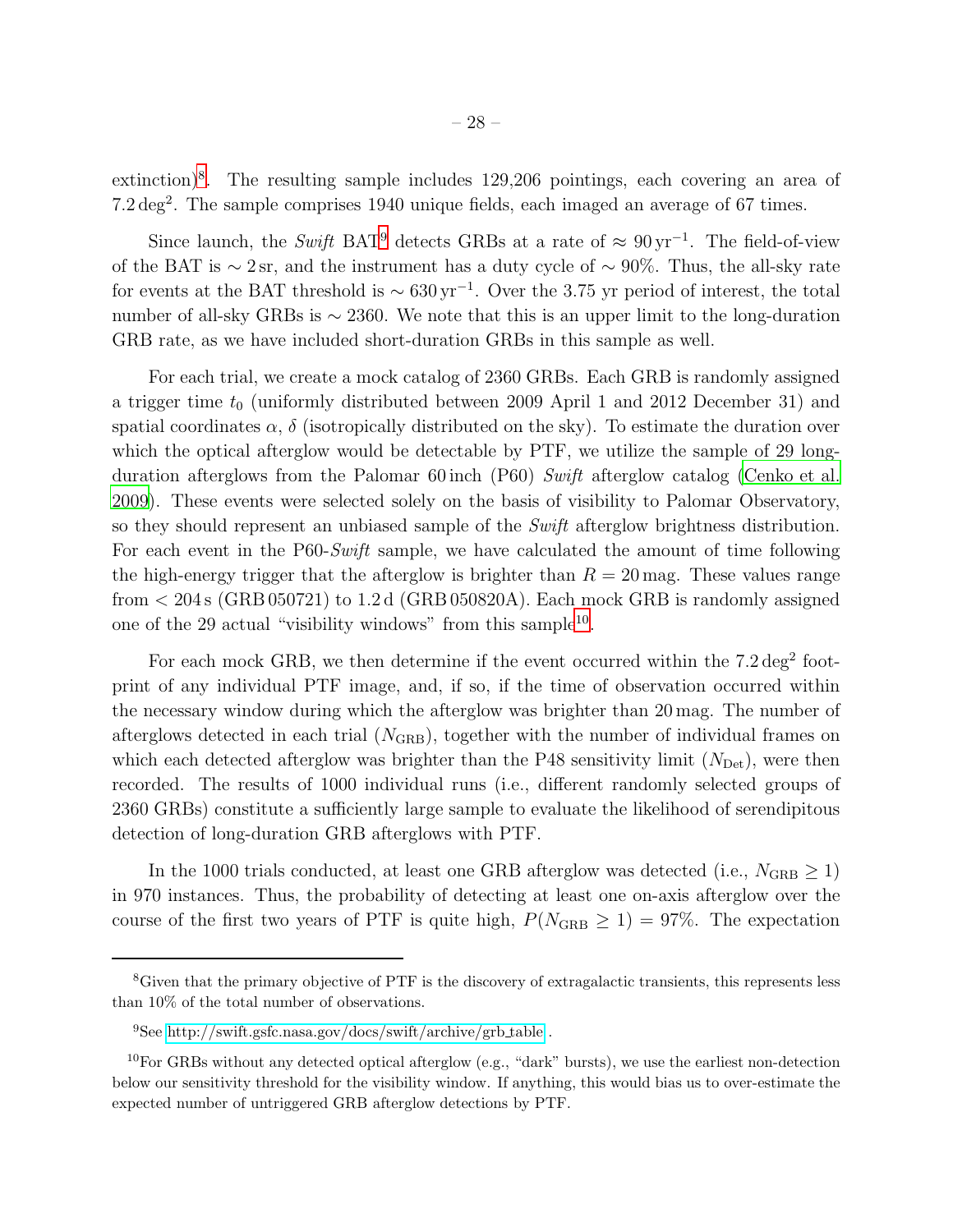value for the number of afterglows detected is  $\lambda = 3.3$ . The distribution of the number of afterglows detected in our 1000 trials is reasonably well described by Poisson statistics (Figure [7\)](#page-29-0). In this respect, then, PTF11agg appears to be consistent with a normal on-axis GRB.

However, the field in which PTF11agg was identified (the Beehive cluster) is atypical amongst PTF pointings. Most fields are only observed 2 or 3 times per night (multiple images are used to identify Solar-System objects). But the Beehive cluster is a "high-cadence" field, observed many times  $($  $\geq$  10) per night during its observing season. Instead of calculating the rate of afterglow detections over the entire survey (i.e.,  $N_{\rm GRB}$ ), a more appropriate comparison would limit the scope to similar high-cadence fields.

We therefore consider on how many individual images each of the 3340 "detected" GRB afterglows (in our 1000 trials) were above the P48 limiting magnitude (i.e.,  $N_{\text{Det}}$ ). This is illustrated in Table 3. The vast majority of the afterglows are detected on only one or two images (87%). In fact, in our 1000 trials, an optical afterglow was detected on at least ten individual images only 11 times (i.e.,  $P(N_{\text{Det}} \geq 10) = 2.6\%$ ). PTF11agg was detected 11 times on 2011 January 30 with  $R < 20$  mag.

We can understand this result analytically in the following manner. In the case where the integration time  $(\delta t)$  is much smaller than the period over which a transient is visible  $(\tau)$ , the number of detectable events at any given time will be

$$
q = \frac{\Omega \mathcal{N}\tau}{4\pi},\tag{8}
$$

where  $\Omega$  is the field of view (in steradian) and  $\mathcal N$  is the all-sky event rate. For long-duration GRB optical afterglows, serendipitous detection by PTF will be dominated by the  $\sim 10\%$ of events that remain brighter than  $R < 20$  mag for  $\tau \approx 1$  d (certainly this is true for those afterglows with  $N_{\text{Det}} > 3$ . Thus, for the PTF project,  $\Omega/4\pi = 1.7 \times 10^{-4} \text{ sr } (7.2 \text{ deg}^2)$ , and adopting  $\mathcal{N} \approx 0.1 \times 630 \,\text{yr}^{-1}$  and  $\tau \approx 2.7 \times 10^{-3}$  (1d), we find  $q \approx 3.0 \times 10^{-5}$  events per field.

The expected number of detected events,  $\lambda$ , will then be  $qN_{\text{Obs}}$ , where  $N_{\text{Obs}}$  is the number of (independent) measurement epochs. Over the two-year period of interest, the number of individual P48 images obtained is  $N_{\text{Obs}}(\text{all}) = 1.3 \times 10^5$ . Thus, we predict  $\lambda \approx 3.7$ , in good agreement with the results of our Monte Carlo simulations.

Conversely, we can calculate the relative frequency of high-cadence  $(N_{\text{Obs}}|>10|)$  observations in our two-year PTF sample by measuring how often each field was observed on a nightly basis. The results of this analysis are shown in the far-right column of Table 3. As is evident, high-cadence observations with  $N_{\text{Obs}}(>10)$  (i.e., more than 10 observations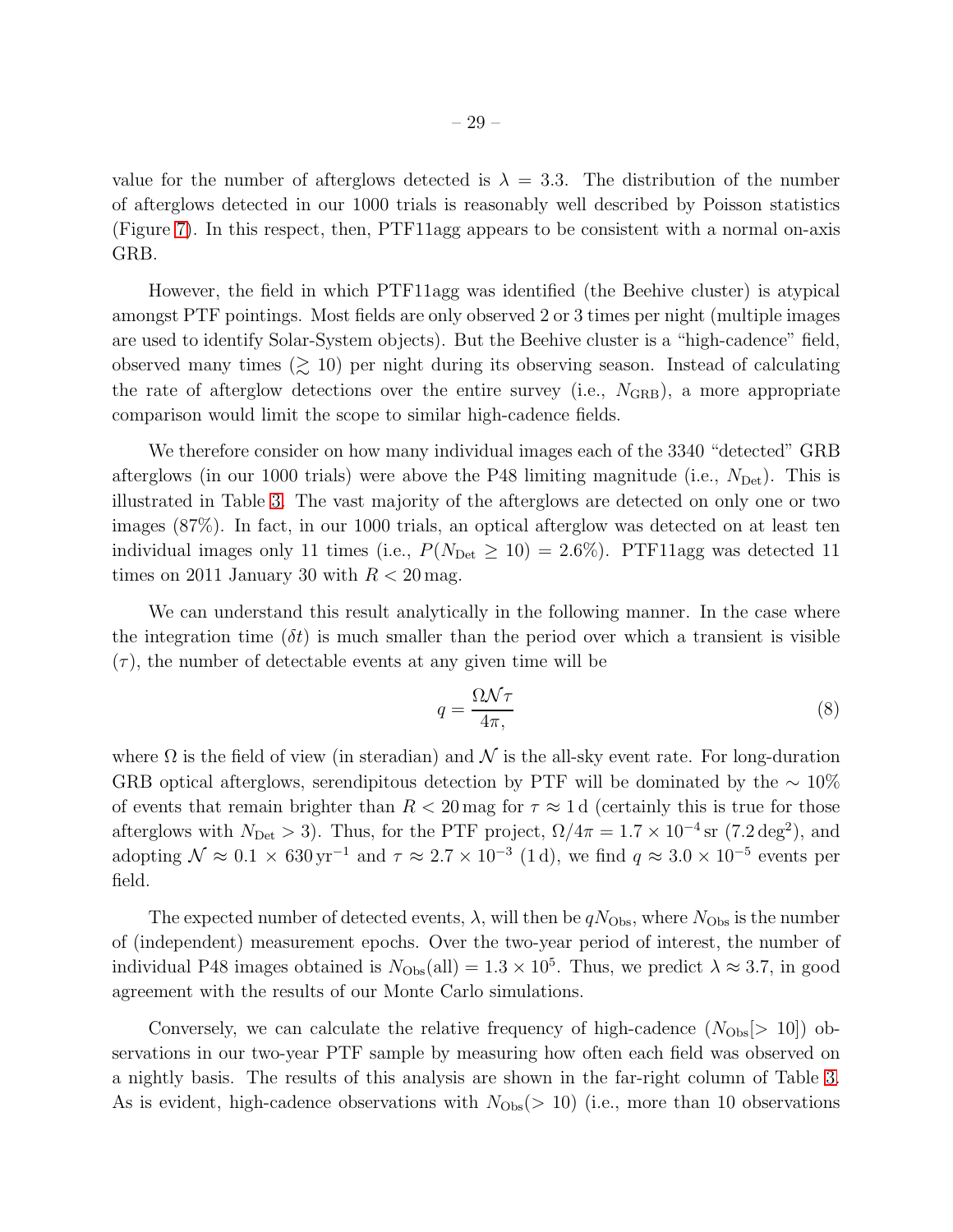

<span id="page-29-0"></span>Fig. 7.— Normalized histogram of the number of serendipitous detections of normal on-axis GRB afterglows by PTF in our 1000 Monte Carlo trials. The distribution is reasonably well described by a Poisson function with  $\lambda = 3.3$  (solid black line).

of a field obtained in a single night) occur with a frequency of 1% when compared with regular-cadence fields  $(N_{\text{Obs}}[1] + N_{\text{Obs}}[2])$ .

From this analysis, we conclude that the rate of PTF11agg-like events is inconsistent with the rate of long-duration GRBs with  $97.4\%$  confidence. Admittedly a number of assumptions went into this analysis, and one should always be careful with results drawn from such an *a posteriori* analysis. But independent of the exact likelihood, we conclude that the probability of untriggered afterglow detection in a high-cadence PTF field is small. Either we have been quite lucky, or we may have uncovered a new, more common class of distant, relativistic outbursts lacking entirely in high-energy emission.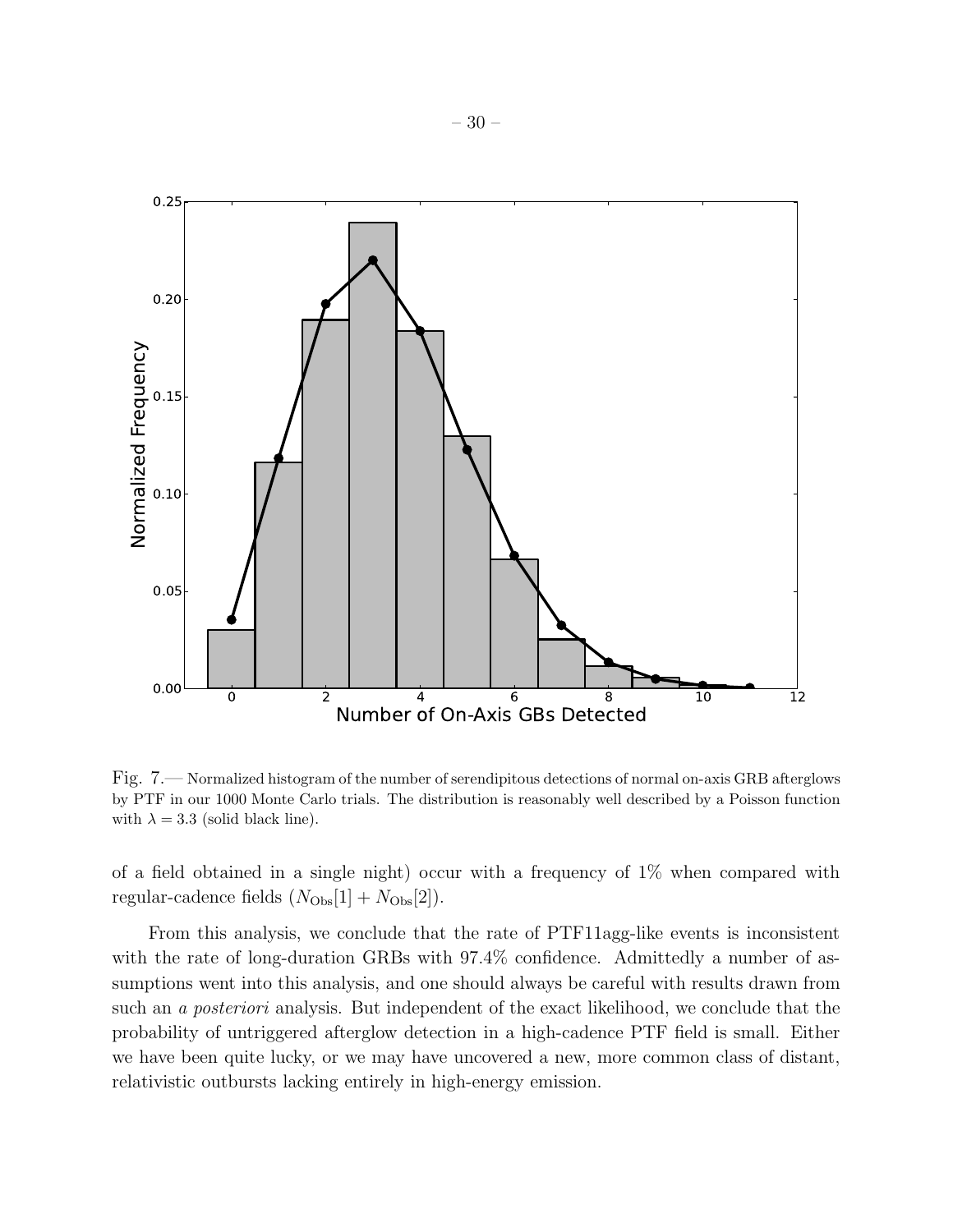It is crucial to verify, however, that our inferred rate does not violate any other limits on short-timescale transients, either from PTF itself, or from previous optical and radio surveys. As highlighted above, low-cadence fields are observed significantly more frequently with PTF than high-cadence fields like the Beehive. Thus, any short-timescale  $(\Delta t \leq 1 d)$  transient should be detected in many more  $N_{\text{Obs}}(1)$  and  $N_{\text{Obs}}(2)$  fields than high-cadence fields. In the case of PTF11agg, repeating the above Monte Carlo simulations for a transient population with five times the GRB event rate (but the same optical brightness distribution), we find an expected number of detected sources of  $\lambda = 16.7$  in all fields. At first glance, the fact that we have not discovered such a population of sources would seem to favor the untriggered GRB scenario.

Here it is important to distinguish between transient detection, by which we mean a source is above the P48 sensitivity limit on a given image, and discovery, where a transient is flagged as astrophysically interesting (by software or human beings; [Bloom et al. 2012](#page-35-4)). Because of the large number of uncatalogued asteroids near the PTF limit, our software requires at least two detections at a given location to flag a source as a *bona fide* transient (e.g., to "discover" the source). Thus, any PTF11agg-like outburst with only a single detection  $(N_{\text{Det}} = 1)$  will never be discovered by our survey. Likewise, there may be subtle biases limiting our capability to identify and/or conduct follow-up observations of similar short-timescale transients with only a few detections.

Whether these discovery biases are sufficient to account for the lack of similar sources in our low-cadence fields with PTF remains to be seen. We have attempted to search through all PTF discoveries that were detected only on a single night (independent of  $N_{\text{Det}}$ )<sup>[11](#page-41-6)</sup>, but have yet to uncover any additional viable candidates. Ultimately, future wide-field, high-cadence optical surveys may be required to resolve this issue.

Finally, we compare our derived rate of PTF11agg-like events with previous searches for orphan optical [\(Vanden Berk et al. 2002;](#page-40-15) [Becker et al. 2004;](#page-34-3) [Rykoff et al. 2005](#page-39-18); [Rau et al.](#page-39-19) [2006,](#page-39-19) [2008\)](#page-39-20) and radio [\(Levinson et al. 2002;](#page-37-17) [Berger et al. 2003](#page-34-19); [Gal-Yam et al. 2006;](#page-36-21) [Soderberg et al.](#page-40-21) [2006a](#page-40-21)) afterglows, to verify that our results are consistent with these limits. The tightest constraints on the rate of relativistic outbursts come from radio surveys, where [Gal-Yam et al.](#page-36-21) [\(2006\)](#page-36-21) derive a limit on the all-sky volumetric rate of GRB-like explosions of  $\dot{N} < 10^3$  events Gpc<sup>−</sup><sup>3</sup> yr<sup>−</sup><sup>1</sup> . Even assuming an all-sky GRB rate as large [\(Guetta & Della Valle 2007](#page-36-15)) as 100 Gpc<sup>−</sup><sup>3</sup> yr<sup>−</sup><sup>1</sup> (more recent estimates suggest a significantly smaller value; [Butler](#page-35-18) et al. [2010\)](#page-35-18), a population of PTF11agg-like events occurring at a rate of  $\sim$  5 times that of normal

 $11$ We cannot avoid the requirement of at least two detections, however. Otherwise we would be completely swamped with asteroids, which are detected at a rate of thousands per night.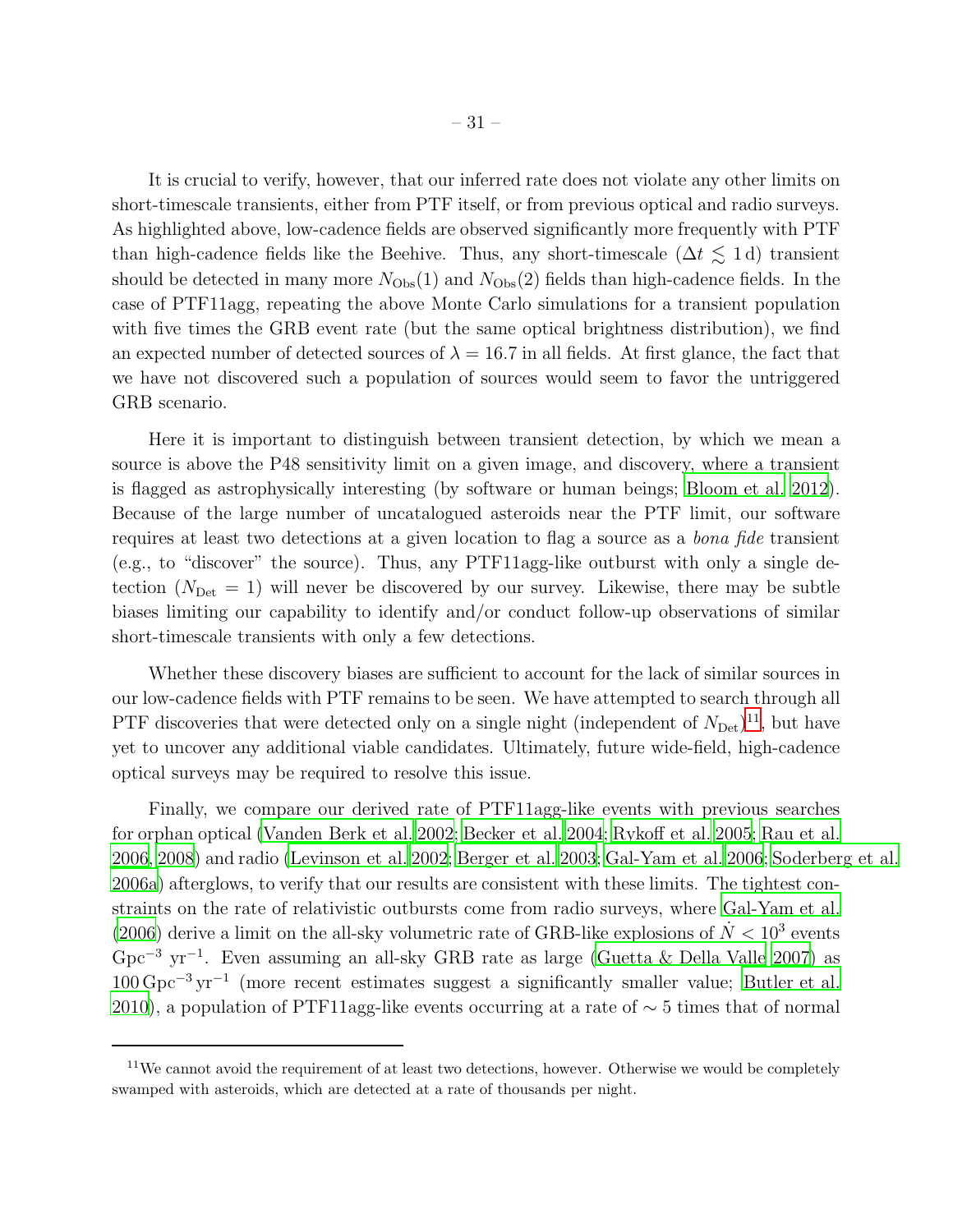GRBs is consistent with these results. Our derived rate is therefore orders of magnitude lower than the all-sky rate of Type Ibc supernovae ( $\dot{N} = 2.6 \times 10^4 \,\text{Gpc}^{-3} \,\text{yr}^{-1}$ ; [Li et al. 2011\)](#page-37-18). It may approach the rate of low-luminosity GRBs [\(Soderberg et al. 2006b;](#page-40-16) [Cobb et al. 2006;](#page-36-14) [Guetta & Della Valle 2007](#page-36-15)), although this depends both on the assumed beaming correction and the true GRB rate.

#### 6. Summary and Conclusions

To summarize our results, we report here the discovery of PTF11agg, a rapidly fading optical transient with a long-lived, scintillating radio counterpart. Together with the observed optical and radio light curves, the detection of a faint, blue quiescent counterpart at the location of PTF11agg indicates that the transient likely originated in the distant universe. Using our measurements of the source size derived from the radio observations, we infer that PTF11agg must be powered by a relativistic outflow. These properties are all consistent with the population of long-duration GRB afterglows, marking the first time such an event has been discovered at cosmological distances without a high-energy trigger.

Searching various high-energy satellites, we find no potential  $\gamma$ -ray counterpart for PTF11agg. We therefore consider three possible explanations that can simultaneously account for a GRB-like explosion without any associated prompt high-energy emission: an untriggered GRB, an orphan afterglow, and a dirty fireball.

Using the all-sky rate of GRBs discovered by the *Swift* satellite, together with a measurement of their observed optical brightness distribution, we have calculated the likelihood of serendipitous untriggered GRB afterglow detection by PTF (April 2009 – December 2012). Surprisingly, we found that the *a posteriori* probability of untriggered GRB afterglow detection in a high-cadence field like the one where PTF11agg was found (11 observations on a single night) is only 2.6%. While we cannot rule out entirely our null hypothesis that PTF11agg is an untriggered GRB, this probability is sufficiently low that we consider alternative interpretations as well.

The afterglow emission from an orphan GRB will rise in flux at early times, as more and more of the jet becomes visible due to relativistic beaming effects. Using both analytic and numerical formulations, we are unable to reproduce the observed PTF11agg light curves unless the observer viewing angle is within the opening angle of the jet. While these models assume a relatively simple jet structure, the requirement of rising afterglow emission at early times is a robust prediction for all off-axis models.

A more intriguing possibility is that PTF11agg may represent a new class of relativistic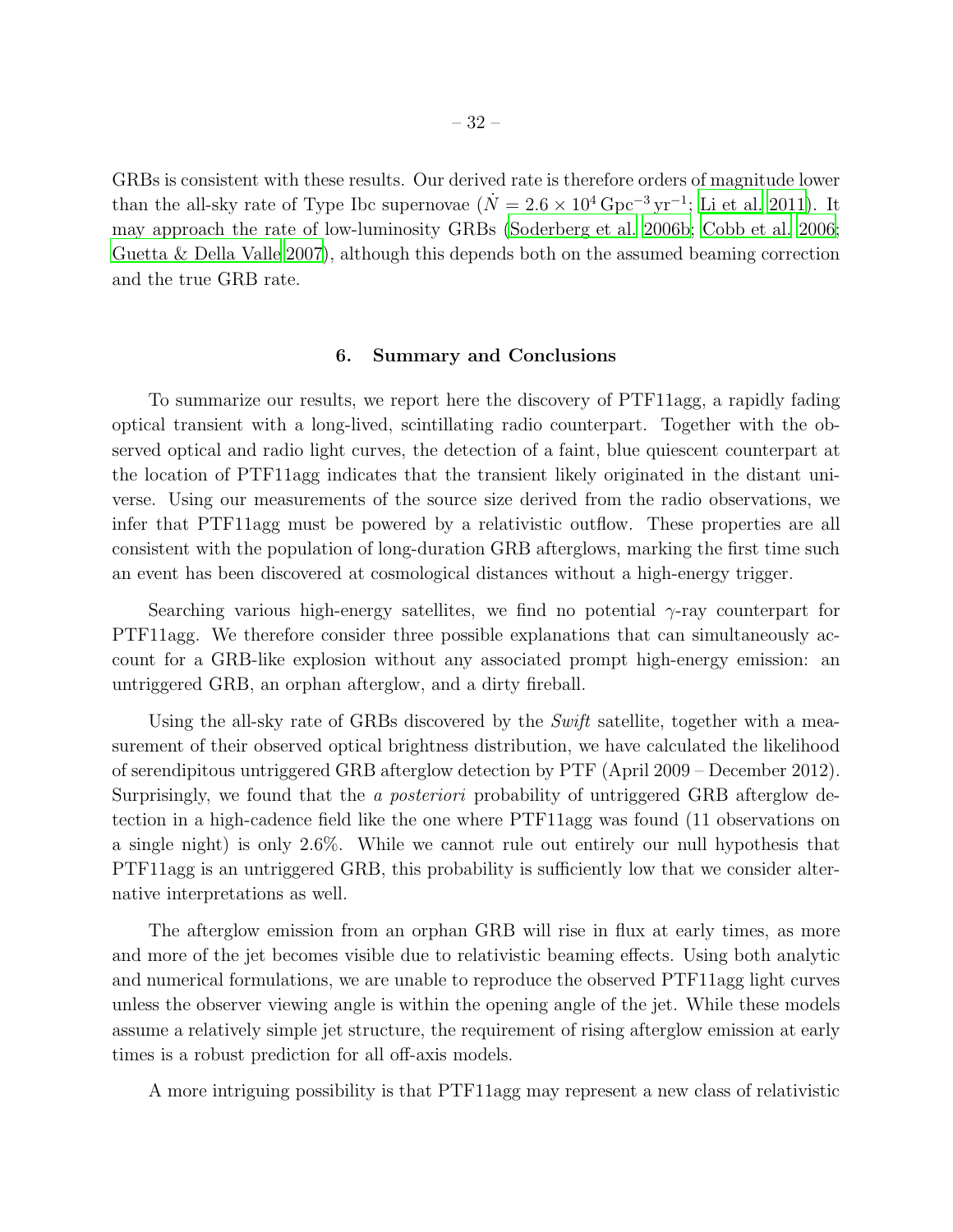outbursts with little or no corresponding high-energy emission. In much the same way that SN 2009bb [\(Soderberg et al. 2010\)](#page-40-0) demonstrated that the more nearby, subluminous class of GRBs may generate relativistic ejecta yet lack high-energy emission, PTF11agg may play an analogous role for the more energetic, cosmologically distant sample of long-duration GRBs. Dirty fireballs (i.e., a baryon-loaded jet) are one possible explanation, though alternative possibilities surely exist as well.

In this picture, the inferred rate of PTF11agg-like events must be four times higher (90% confidence) than the rate of on-axis long-duration GRBs. When combined with traditional core-collapse supernovae and long-duration GRBs, these objects would enable a more complete census of the deaths of massive stars, and also provide a probe of the location of massive-star formation in distant galaxies without the need for a high-energy satellite trigger.

Regardless of its ultimate origin, we expect such sources to be discovered in large numbers by ongoing and future wide-field, high-cadence optical surveys such as the Catalina Real-Time Transient Survey [\(Drake et al. 2009](#page-36-22)), PTF, Pan-STARRS [\(Kaiser et al. 2010](#page-37-19)), and the Large Synoptic Survey Telescope [\(Ivezic et al. 2008](#page-37-20)). Furthermore, the discovery of PTF11agg bodes well for optical surveys in the future era of gravitational wave astronomy, as the electromagnetic counterparts of gravitational wave sources should exhibit largely similar observational signatures (though they are also expected to be associated with more nearby galaxies; [Nakar & Piran 2011](#page-38-21); [Metzger & Berger 2012\)](#page-38-22).

We wish to thank David Levitan and Kunal Mooley for obtaining observations used in this work, and John Tomsick for valuable comments on the manuscript. We are grateful to the following IPN team members for sharing their data: K. Hurley, I. G. Mitrofanov, D. Golovin, M. L. Litvak, A. B. Sanin, W. Boynton, C. Fellows, K. Harshman, R. Starr, S. Golenetskii, R. Aptekar, E. Mazets, V. Pal'shin, D. Frederiks, D. Svinkin, A. von Kienlin, X. Zhang, K. Yamaoka, T. Takahashi, M. Ohno, Y. Hanabata, Y. Fukazawa, M. Tashiro, Y. Terada, T. Murakami, K. Makishima, T. Cline , S. Barthelmy, J. Cummings, N. Gehrels, H. Krimm, D. Palmer, J. Goldsten, V. Connaughton, M. S. Briggs, and C. Meegan.

A.V.F. and his group acknowledge generous financial assistance from Gary & Cynthia Bengier, the Richard & Rhoda Goldman Fund, the Christopher R. Redlich Fund, NASA/*Swift* grants NNX10AI21G and NNX12AD73G, the TABASGO Foundation, and NSF grant AST-1211916. A.C. acknowledges support from LIGO, which was constructed by the California Institute of Technology and the Massachusetts Institute of Technology with funding from the NSF and operates under cooperative agreement PHY-0757058. D.A.P. is supported by NASA through Hubble Fellowship grant HST-HF-51296.01-A awarded by the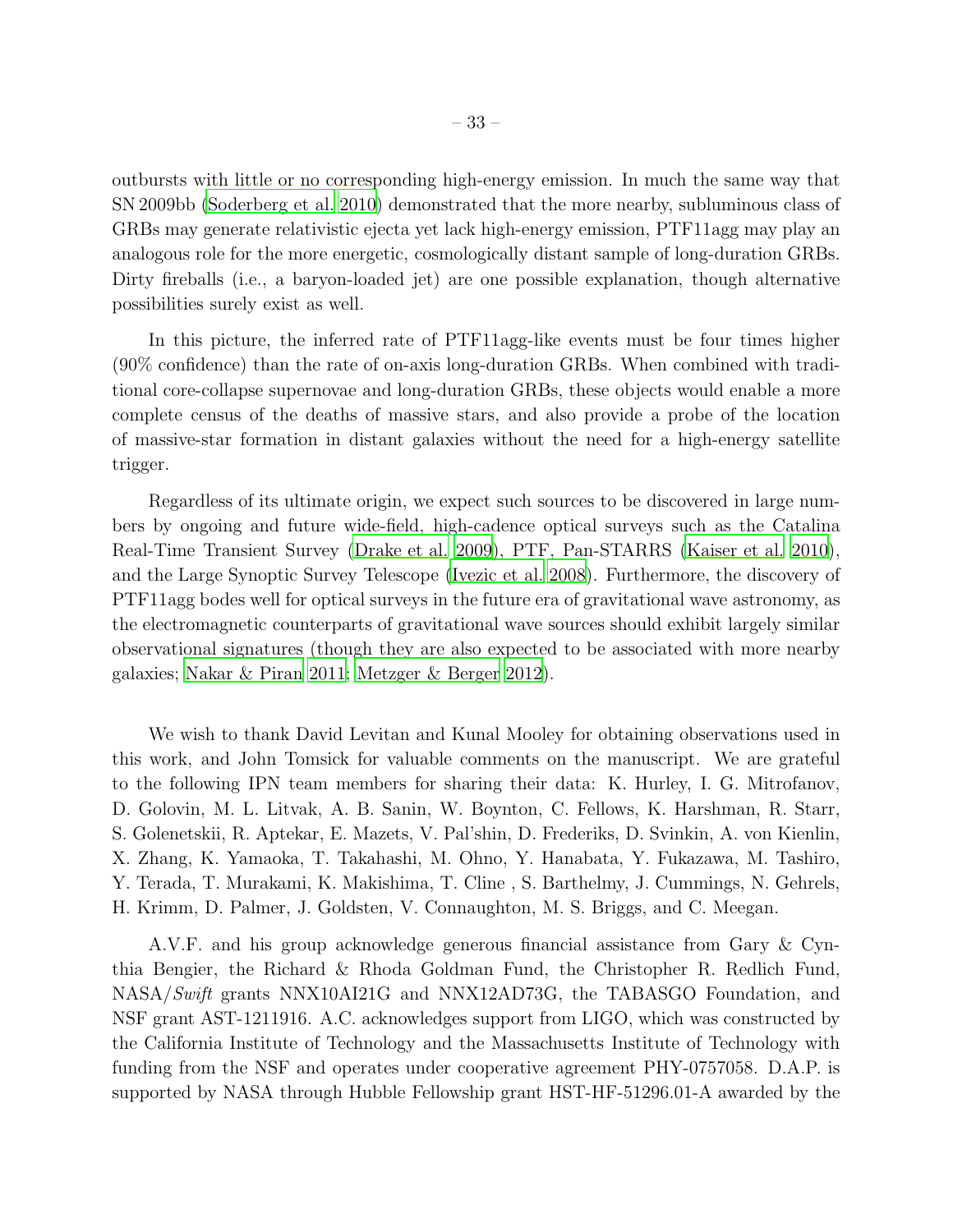Space Telescope Science Institute, which is operated by the Association of Universities for Research in Astronomy, Inc., for NASA, under contract NAS 5-26555. Research by A.G.Y. and his team is supported by grants from the ISF, BSF, GIF, the EU/FP7 via an ERC grant, and a Kimmel Award. P.J.G. acknowledges support from Caltech during his 2011 sabbatical stay. E.O.O. is incumbent of the Arye Dissentshik career development chair and is grateful to support by a grant from the Israeli Ministry of Science. A.A.M. is supported by the NSF Graduate Research Fellowship Program. J.S.B. acknowledges NSF grant CDI-0941742. M.M.K acknowledges generous support from the Hubble Fellowship and Carnegie-Princeton Fellowship. D.P. is grateful for the AXA research fund. A.S. is supported by a Minerva Fellowship.

Observations were obtained with the Samuel Oschin telescope and the Hale telescope at Palomar Observatory as part of the Palomar Transient Factory project, a scientic collaboration between the California Institute of Technology, Columbia University, Las Cumbres Observatory, the Lawrence Berkeley National Laboratory, the National Energy Research Scientic Computing Center, the University of Oxford, and the Weizmann Institute of Science. The National Energy Research Scientific Computing Center, supported by the Office of Science of the U.S. Department of Energy, provided staff, computational resources, and data storage for this project. Support for CARMA construction was derived from the Gordon and Betty Moore Foundation, the Kenneth T. and Eileen L. Norris Foundation, the James S. Mc-Donnell Foundation, the Associates of the California Institute of Technology, the University of Chicago, the states of California, Illinois, and Maryland, and the NSF. Ongoing CARMA development and operations are supported by the NSF under a cooperative agreement, and by the CARMA partner universities. Some of the data presented herein were obtained at the W. M. Keck Observatory, which is operated as a scientific partnership among the California Institute of Technology, the University of California and NASA; the Observatory was made possible by the generous financial support of the W. M. Keck Foundation. PAIRITEL is operated by the Smithsonian Astrophysical Observatory (SAO) and was made possible by a grant from the Harvard University Milton Fund, a camera loan from the University of Virginia, and continued support of the SAO and UC Berkeley. The PAIRITEL project is further supported by NASA/*Swift* Guest Investigator grant NNX08AN84G. This work made use of data supplied by the UK *Swift* Science Data Centre at the University of Leicester. It also made use of the NASA/IPAC Extragalactic Database (NED), which is operated by the Jet Propulsion Laboratory, California Institute of Technology, under contract with NASA. In addition, we have utilized the SIMBAD database, operated at CDS, Strasbourg, France.

*Facilities:* PO: 1.2m (PTF), Hale (WIRC), Keck:I (LRIS), Magellan: Baade (IMACS), FLWO: 2MASS (PAIRITEL), VLA, CARMA, Fermi (GBM), Swift (BAT, XRT)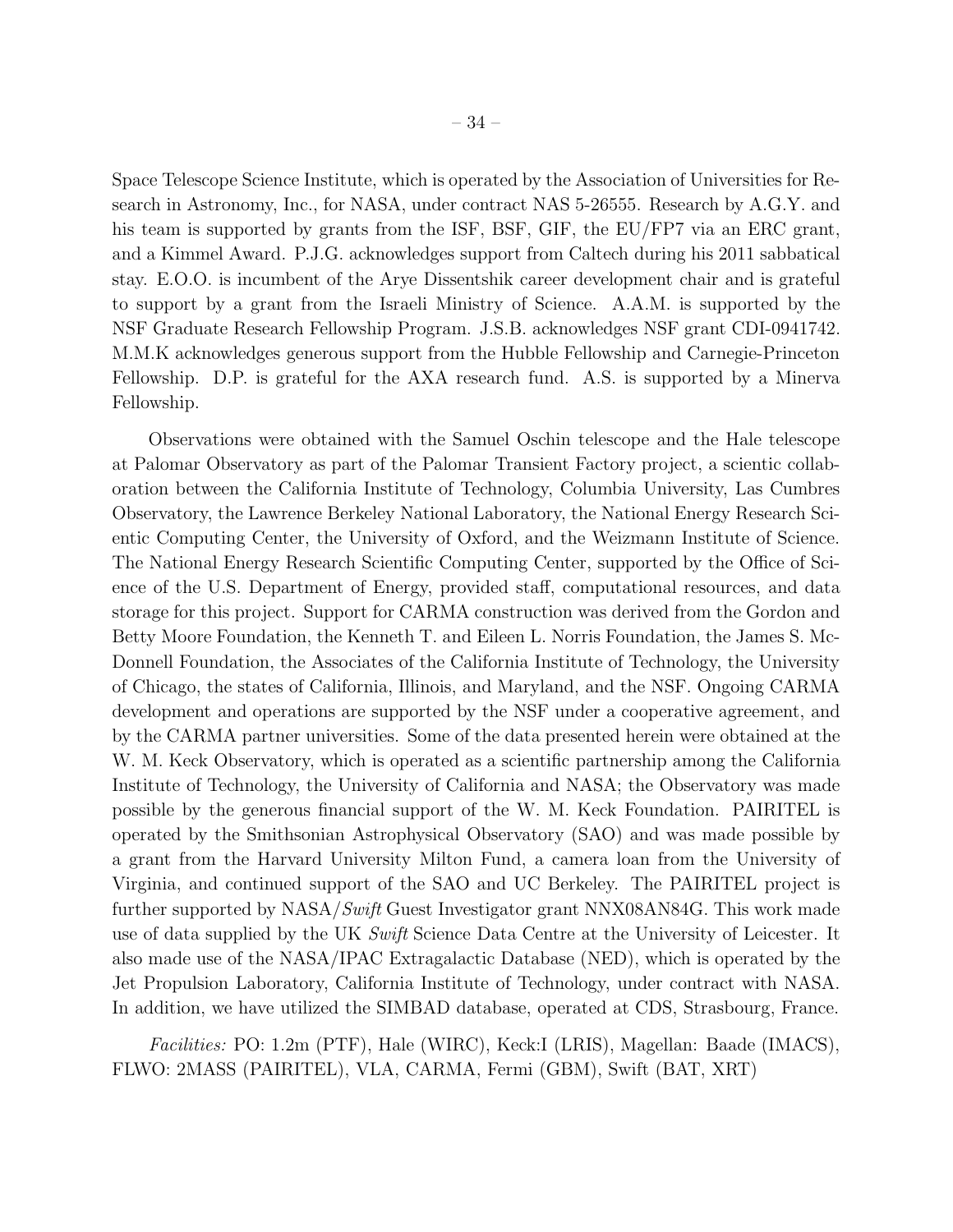## REFERENCES

- <span id="page-34-17"></span>Abdo, A. A., Ackermann, M., Ajello, M., et al. 2009, ApJ, 706, L138
- <span id="page-34-0"></span>Agüeros, M. A., Covey, K. R., Lemonias, J. J., et al. 2011, ApJ, 740, 110
- <span id="page-34-1"></span>Aihara, H., Allende Prieto, C., An, D., et al. 2011, ApJS, 193, 29
- <span id="page-34-7"></span>Antonova, A., Doyle, J. G., Hallinan, G., Golden, A., & Koen, C. 2007, A&A, 472, 257
- <span id="page-34-8"></span>Audard, M., Osten, R. A., Brown, A., et al. 2007, A&A, 471, L63
- <span id="page-34-2"></span>Barthelmy, S. D., Barbier, L. M., Cummings, J. R., et al. 2005, Space Sci. Rev., 120, 143
- <span id="page-34-3"></span>Becker, A. C., Wittman, D. M., Boeshaar, P. C., et al. 2004, ApJ, 611, 418
- <span id="page-34-16"></span>Benz, A. O., Fuerst, E., & Kiplinger, A. L. 1983, Nature, 302, 45
- <span id="page-34-15"></span>Benz, A. O., Gudel, M., & Mattei, J. A. 1996, in Astronomical Society of the Pacific Conference Series, Vol. 93, Radio Emission from the Stars and the Sun, ed. A. R. Taylor & J. M. Paredes, 188
- <span id="page-34-9"></span>Berger, E. 2002, ApJ, 572, 503
- <span id="page-34-5"></span>—. 2006, ApJ, 648, 629
- <span id="page-34-4"></span>Berger, E., Fong, W., Sanders, N., & Chornock, R. 2012a, The Astronomer's Telegram, 4619, 1
- <span id="page-34-19"></span>Berger, E., Kulkarni, S. R., Frail, D. A., & Soderberg, A. M. 2003, ApJ, 599, 408
- <span id="page-34-18"></span>Berger, E., Zauderer, A., Pooley, G. G., et al. 2012b, ApJ, 748, 36
- <span id="page-34-10"></span>Berger, E., Ball, S., Becker, K. M., et al. 2001, Nature, 410, 338
- <span id="page-34-14"></span>Berger, E., Rutledge, R. E., Reid, I. N., et al. 2005, ApJ, 627, 960
- <span id="page-34-13"></span>Berger, E., Gizis, J. E., Giampapa, M. S., et al. 2008a, ApJ, 673, 1080
- <span id="page-34-12"></span>Berger, E., Basri, G., Gizis, J. E., et al. 2008b, ApJ, 676, 1307
- <span id="page-34-11"></span>Berger, E., Rutledge, R. E., Phan-Bao, N., et al. 2009, ApJ, 695, 310
- <span id="page-34-6"></span>Berger, E., Basri, G., Fleming, T. A., et al. 2010, ApJ, 709, 332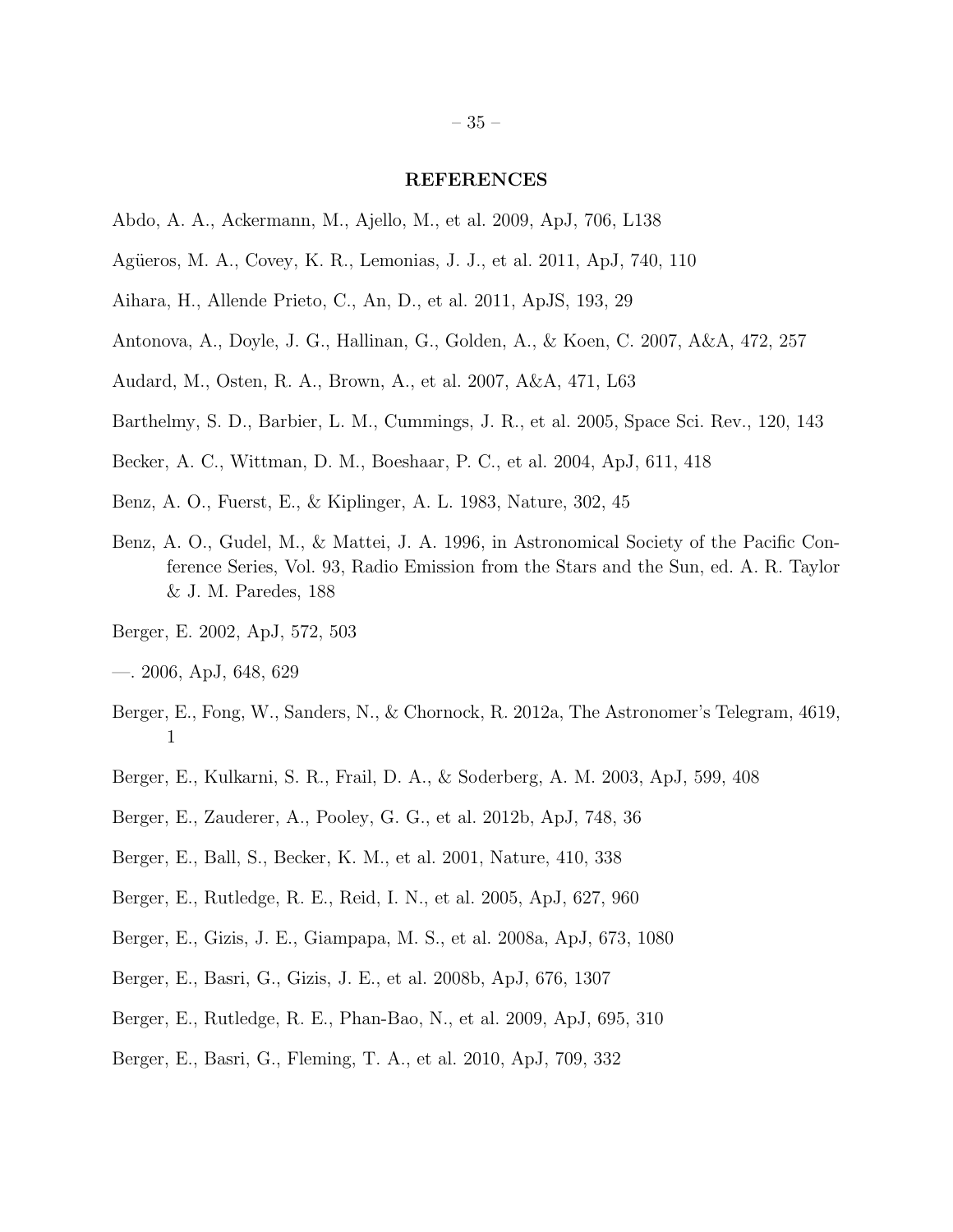- <span id="page-35-7"></span>Bertin, E., Mellier, Y., Radovich, M., et al. 2002, in Astronomical Society of the Pacific Conference Series, Vol. 281, Astronomical Data Analysis Software and Systems XI, ed. D. A. Bohlender, D. Durand, & T. H. Handley, 228
- <span id="page-35-16"></span>Blandford, R. D., & McKee, C. F. 1976, Physics of Fluids, 19, 1130
- <span id="page-35-8"></span>Blanton, M. R., & Roweis, S. 2007, AJ, 133, 734
- <span id="page-35-9"></span>Bloom, J. S., Kulkarni, S. R., & Djorgovski, S. G. 2002, AJ, 123, 1111
- <span id="page-35-6"></span>Bloom, J. S., Starr, D. L., Blake, C. H., Skrutskie, M. F., & Falco, E. E. 2006, in Astronomical Society of the Pacific Conference Series, Vol. 351, Astronomical Data Analysis Software and Systems XV, ed. C. Gabriel, C. Arviset, D. Ponz, & S. Enrique, 751
- <span id="page-35-0"></span>Bloom, J. S., Giannios, D., Metzger, B. D., et al. 2011, Science, 333, 203
- <span id="page-35-4"></span>Bloom, J. S., Richards, J. W., Nugent, P. E., et al. 2012, PASP, 124, 1175
- <span id="page-35-13"></span>Burgasser, A. J., & Putman, M. E. 2005, ApJ, 626, 486
- <span id="page-35-11"></span>Burrows, D. N., Hill, J. E., Nousek, J. A., et al. 2005, Space Sci. Rev., 120, 165
- <span id="page-35-1"></span>Burrows, D. N., Kennea, J. A., Ghisellini, G., et al. 2011, Nature, 476, 421
- <span id="page-35-18"></span>Butler, N. R., Bloom, J. S., & Poznanski, D. 2010, ApJ, 711, 495
- <span id="page-35-12"></span>Butler, N. R., & Kocevski, D. 2007, ApJ, 663, 407
- <span id="page-35-17"></span>Butler, N. R., Kocevski, D., Bloom, J. S., & Curtis, J. L. 2007, ApJ, 671, 656
- <span id="page-35-15"></span>Cannizzo, J. K. 1993, The Limit Cycle Instability in Dwarf Nova Accretion Disks, ed. Wheeler, J. C., 6
- <span id="page-35-3"></span>Cardelli, J. A., Clayton, G. C., & Mathis, J. S. 1989, ApJ, 345, 245
- <span id="page-35-5"></span>Cenko, S. B., Kelemen, J., Harrison, F. A., et al. 2009, ApJ, 693, 1484
- <span id="page-35-2"></span>Cenko, S. B., Krimm, H. A., Horesh, A., et al. 2012, ApJ, 753, 77
- <span id="page-35-10"></span>Chandra, P., & Frail, D. A. 2012, ApJ, 746, 156
- <span id="page-35-14"></span>Charles, P. A., & Coe, M. J. 2006, Optical, ultraviolet and infrared observations of Xray binaries, ed. Lewin, W. H. G. & van der Klis, M. (Cambridge, UK: Cambridge University Press), 215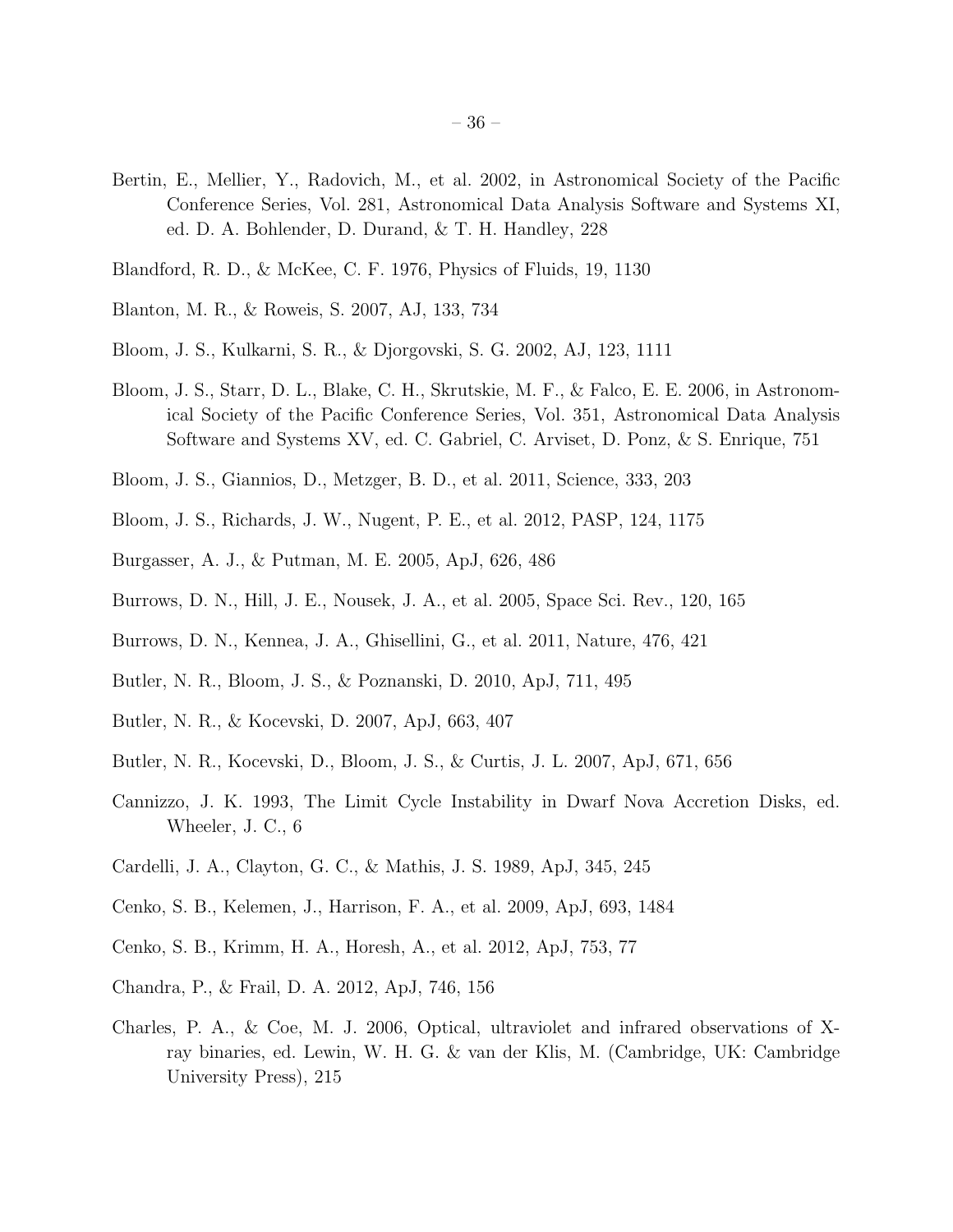- <span id="page-36-17"></span>Chevalier, R. A., & Li, Z.-Y. 2000, ApJ, 536, 195
- <span id="page-36-14"></span>Cobb, B. E., Bailyn, C. D., van Dokkum, P. G., & Natarajan, P. 2006, ApJ, 645, L113
- <span id="page-36-11"></span>Corbel, S., Nowak, M. A., Fender, R. P., Tzioumis, A. K., & Markoff, S. 2003, A&A, 400, 1007
- <span id="page-36-2"></span>Cordes, J. M., & Lazio, T. J. W. 2002, [arXiv:astro-ph/0207156](http://arxiv.org/abs/astro-ph/0207156)
- <span id="page-36-19"></span>Curran, P. A., Evans, P. A., de Pasquale, M., Page, M. J., & van der Horst, A. J. 2010, ApJ, 716, L135
- <span id="page-36-5"></span>Dahn, C. C., Harris, H. C., Vrba, F. J., et al. 2002, AJ, 124, 1170
- <span id="page-36-0"></span>Dermer, C. D., Chiang, J., & Mitman, K. E. 2000, ApJ, 537, 785
- <span id="page-36-22"></span>Drake, A. J., Djorgovski, S. G., Mahabal, A., et al. 2009, ApJ, 696, 870
- <span id="page-36-1"></span>Dressler, A., Bigelow, B., Hare, T., et al. 2011, PASP, 123, 288
- <span id="page-36-10"></span>Esin, A. A., McClintock, J. E., & Narayan, R. 1997, ApJ, 489, 865
- <span id="page-36-9"></span>Falcke, H., Körding, E., & Markoff, S. 2004, A&A, 414, 895
- <span id="page-36-8"></span>Fender, R. P., Belloni, T. M., & Gallo, E. 2004, MNRAS, 355, 1105
- <span id="page-36-13"></span>Gal-Yam, A., Ofek, E. O., Filippenko, A. V., Chornock, R., & Li, W. 2002, PASP, 114, 587
- <span id="page-36-21"></span>Gal-Yam, A., Ofek, E. O., Poznanski, D., et al. 2006, ApJ, 639, 331
- <span id="page-36-12"></span>Gallo, E., Fender, R. P., & Pooley, G. G. 2003, MNRAS, 344, 60
- <span id="page-36-3"></span>Gehrels, N., Chincarini, G., Giommi, P., et al. 2004, ApJ, 611, 1005
- <span id="page-36-7"></span>Geldzahler, B. J., Johnston, K. J., Spencer, J. H., et al. 1983, ApJ, 273, L65
- <span id="page-36-16"></span>Ghirlanda, G., Nava, L., Ghisellini, G., et al. 2012, MNRAS, 420, 483
- <span id="page-36-20"></span>Granot, J., Panaitescu, A., Kumar, P., & Woosley, S. E. 2002, ApJ, 570, L61
- <span id="page-36-18"></span>Granot, J., & Piran, T. 2012, MNRAS, 421, 570
- <span id="page-36-4"></span>Güdel, M. 2002, ARA&A, 40, 217
- <span id="page-36-15"></span>Guetta, D., & Della Valle, M. 2007, ApJ, 657, L73
- <span id="page-36-6"></span>Hallinan, G., Bourke, S., Lane, C., et al. 2007, ApJ, 663, L25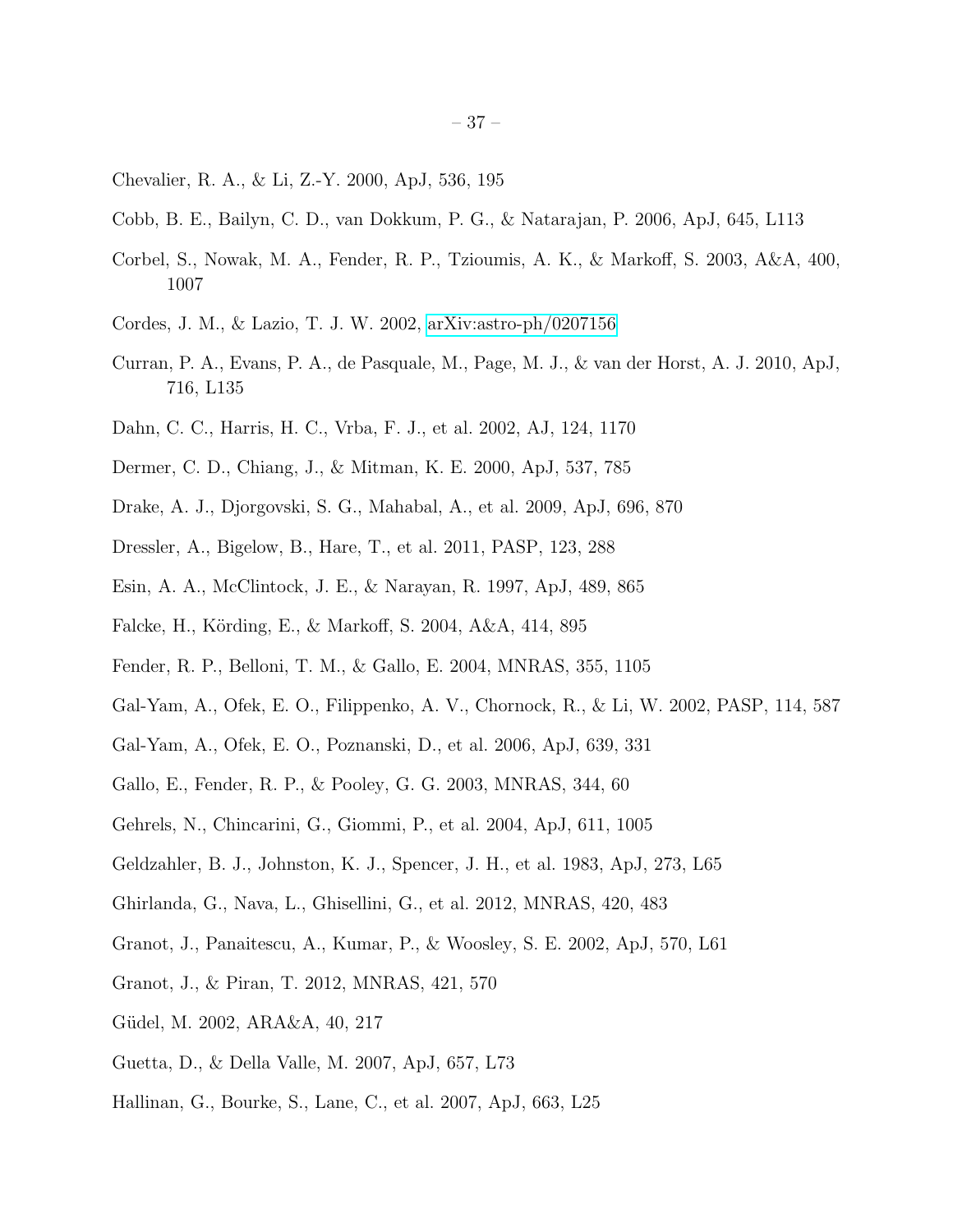- <span id="page-37-4"></span>Hogg, D. W., Pahre, M. A., McCarthy, J. K., et al. 1997, MNRAS, 288, 404
- <span id="page-37-1"></span>Huang, Y. F., Dai, Z. G., & Lu, T. 2002, MNRAS, 332, 735
- <span id="page-37-6"></span>Hurley, K., Golenetskii, S., Aptekar, R., et al. 2010, in Deciphering the Ancient Universe with Gamma-Ray Bursts, Vol. 1279, American Institute of Physics Conference Series, ed. N. Kawai & S. Nagataki, 330–333
- <span id="page-37-9"></span>Hynes, R. I., Mauche, C. W., Haswell, C. A., et al. 2000, ApJ, 539, L37
- <span id="page-37-20"></span>Ivezic, Z., Tyson, J. A., Acosta, E., et al. 2008, arXiv:astro-ph/0805.2366
- <span id="page-37-12"></span>Jakobsson, P., Hjorth, J., Malesani, D., et al. 2012, ApJ, 752, 62
- <span id="page-37-19"></span>Kaiser, N., Burgett, W., Chambers, K., et al. 2010, in Ground-based and Airborne Telescopes III, Vol. 7733, Society of Photo-Optical Instrumentation Engineers (SPIE) Conference Series, 77330
- <span id="page-37-3"></span>Kann, D. A., Klose, S., Zhang, B., et al. 2010, ApJ, 720, 1513
- <span id="page-37-8"></span>King, A. R., & Ritter, H. 1998, MNRAS, 293, L42
- <span id="page-37-11"></span>Körding, E., Rupen, M., Knigge, C., et al. 2008, Science, 320, 1318
- <span id="page-37-7"></span>Kulkarni, S. R., & Rau, A. 2006, ApJ, 644, L63
- <span id="page-37-5"></span>Kulkarni, S. R., Frail, D. A., Wieringa, M. H., et al. 1998, Nature, 395, 663
- <span id="page-37-2"></span>Law, N. M., Kulkarni, S. R., Dekany, R. G., et al. 2009, PASP, 121, 1395
- <span id="page-37-0"></span>Levan, A. J., Tanvir, N. R., Cenko, S. B., et al. 2011, Science, 333, 199
- <span id="page-37-17"></span>Levinson, A., Ofek, E. O., Waxman, E., & Gal-Yam, A. 2002, ApJ, 576, 923
- <span id="page-37-10"></span>Levitan, D., Fulton, B. J., Groot, P. J., et al. 2011, ApJ, 739, 68
- <span id="page-37-18"></span>Li, W., Chornock, R., Leaman, J., et al. 2011, MNRAS, 412, 1473
- <span id="page-37-14"></span>Lister, M. L., Cohen, M. H., Homan, D. C., et al. 2009, AJ, 138, 1874
- <span id="page-37-13"></span>Lithwick, Y., & Sari, R. 2001, ApJ, 555, 540
- <span id="page-37-15"></span>Lovell, J. E. J., Rickett, B. J., Macquart, J.-P., et al. 2008, ApJ, 689, 108
- <span id="page-37-16"></span>Lyutikov, M., & Blandford, R. 2003, [arXiv:astro-ph/0312347](http://arxiv.org/abs/astro-ph/0312347)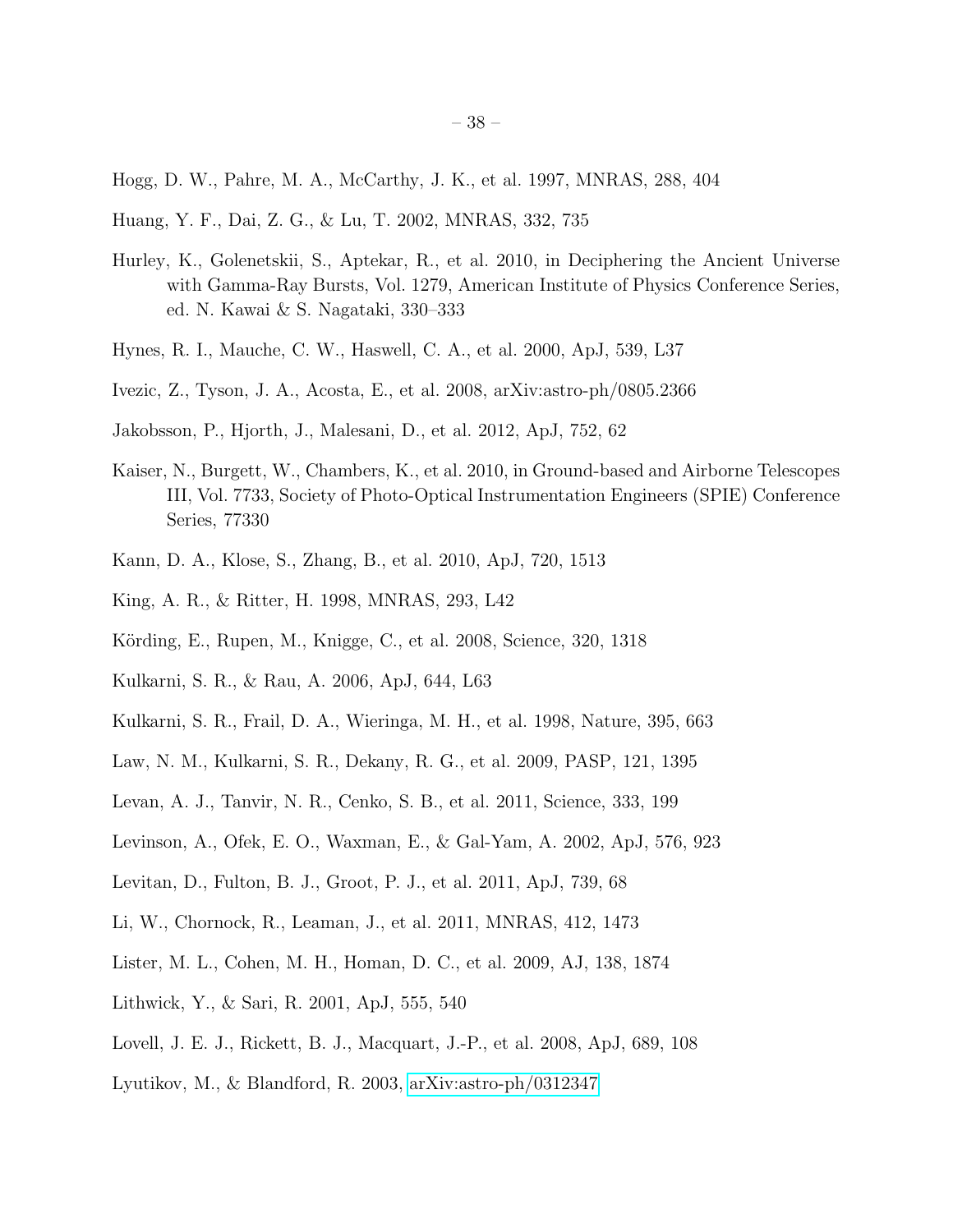- <span id="page-38-17"></span>MacLeod, C. L., Ivezić, Z., Sesar, B., et al. 2012, ApJ, 753, 106
- <span id="page-38-9"></span>Madore, B. F., & Arp, H. C. 1979, ApJ, 227, L103
- <span id="page-38-10"></span>Mahabal, A. A., et al. 2012, The Astronomer's Telegram, 4586, 1
- <span id="page-38-13"></span>McLean, M., Berger, E., & Reiners, A. 2012, ApJ, 746, 23
- <span id="page-38-7"></span>Meegan, C., Lichti, G., Bhat, P. N., et al. 2009, ApJ, 702, 791
- <span id="page-38-22"></span>Metzger, B. D., & Berger, E. 2012, ApJ, 746, 48
- <span id="page-38-16"></span>Metzger, B. D., Giannios, D., & Mimica, P. 2012, MNRAS, 420, 3528
- <span id="page-38-15"></span>Mirabel, I. F., Dhawan, V., Mignani, R. P., Rodrigues, I., & Guglielmetti, F. 2001, Nature, 413, 139
- <span id="page-38-12"></span>Mirabel, I. F., & Rodríguez, L. F. 1999, ARA&A, 37, 409
- <span id="page-38-14"></span>Muno, M. P., Belloni, T., Dhawan, V., et al. 2005, ApJ, 626, 1020
- <span id="page-38-18"></span>Nakar, E., & Piran, T. 2003, New Astronomy, 8, 141
- <span id="page-38-21"></span>—. 2011, Nature, 478, 82
- <span id="page-38-0"></span>Nakar, E., Piran, T., & Granot, J. 2002, ApJ, 579, 699
- <span id="page-38-8"></span>Nysewander, M., Fruchter, A. S., & Pe'er, A. 2009, ApJ, 701, 824
- <span id="page-38-5"></span>Oates, S. R., Page, M. J., Schady, P., et al. 2009, MNRAS, 395, 490
- <span id="page-38-2"></span>Ofek, E. O., Laher, R., Law, N., et al. 2012, PASP, 124, 62
- <span id="page-38-1"></span>Oke, J. B., & Gunn, J. E. 1983, ApJ, 266, 713
- <span id="page-38-3"></span>Oke, J. B., Cohen, J. G., Carr, M., et al. 1995, PASP, 107, 375
- <span id="page-38-19"></span>Panaitescu, A., & Kumar, P. 2001a, ApJ, 560, L49
- <span id="page-38-20"></span>—. 2001b, ApJ, 554, 667
- <span id="page-38-4"></span>Panaitescu, A., & Vestrand, W. T. 2008, MNRAS, 387, 497
- <span id="page-38-11"></span>Patten, B. M., Stauffer, J. R., Burrows, A., et al. 2006, ApJ, 651, 502
- <span id="page-38-6"></span>Perley, R. A., Chandler, C. J., Butler, B. J., & Wrobel, J. M. 2011, ApJ, 739, L1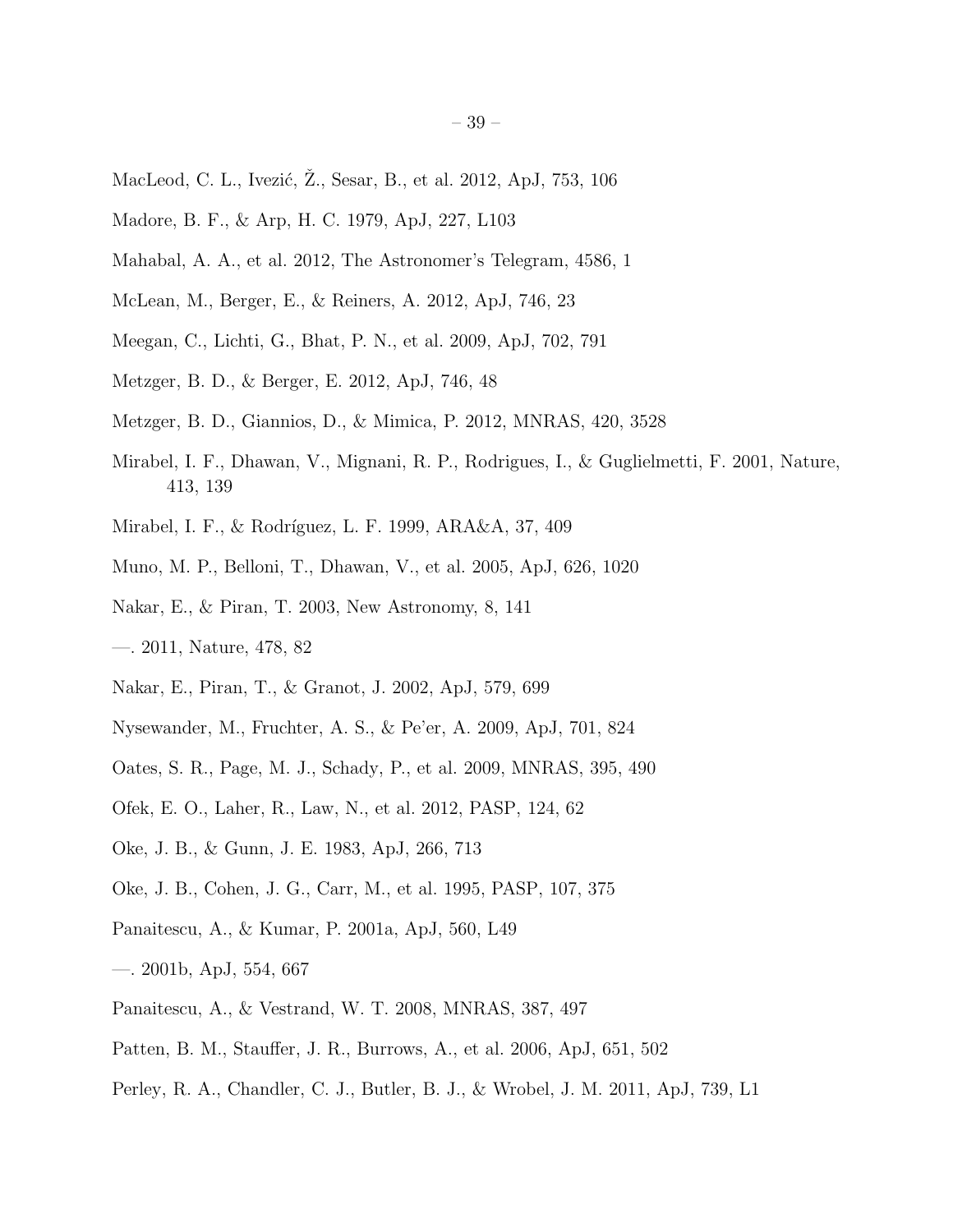- <span id="page-39-1"></span>Perna, R., & Loeb, A. 1998, ApJ, 509, L85
- <span id="page-39-16"></span>Piran, T. 2004, Reviews of Modern Physics, 76, 1143
- <span id="page-39-3"></span>Rahmer, G., Smith, R., Velur, V., et al. 2008, in Ground-based and Airborne Instrumentation for Astronomy II, Vol. 7014, Society of Photo-Optical Instrumentation Engineers (SPIE) Conference Series, 70144
- <span id="page-39-11"></span>Ramsay, G., Barclay, T., Steeghs, D., et al. 2012, MNRAS, 419, 2836
- <span id="page-39-19"></span>Rau, A., Greiner, J., & Schwarz, R. 2006, A&A, 449, 79
- <span id="page-39-20"></span>Rau, A., Ofek, E. O., Kulkarni, S. R., et al. 2008, ApJ, 682, 1205
- <span id="page-39-12"></span>Rau, A., Schwarz, R., Kulkarni, S. R., et al. 2007, ApJ, 664, 474
- <span id="page-39-4"></span>Rau, A., Kulkarni, S. R., Law, N. M., et al. 2009, PASP, 121, 1334
- <span id="page-39-7"></span>Readhead, A. C. S. 1994, ApJ, 426, 51
- <span id="page-39-13"></span>Reddy, N. A., Steidel, C. C., Pettini, M., et al. 2008, ApJS, 175, 48
- <span id="page-39-10"></span>Remillard, R. A., & McClintock, J. E. 2006, ARA&A, 44, 49
- <span id="page-39-0"></span>Rhoads, J. E. 1997, ApJ, 487, L1
- <span id="page-39-15"></span>—. 1999, ApJ, 525, 737
- <span id="page-39-2"></span>—. 2003, ApJ, 591, 1097
- <span id="page-39-8"></span>Rickett, B. J. 1990, ARA&A, 28, 561
- <span id="page-39-9"></span>Route, M., & Wolszczan, A. 2012, ApJ, 747, L22
- <span id="page-39-18"></span>Rykoff, E. S., Aharonian, F., Akerlof, C. W., et al. 2005, ApJ, 631, 1032
- <span id="page-39-5"></span>—. 2009, ApJ, 702, 489
- <span id="page-39-14"></span>Sari, R., Piran, T., & Halpern, J. P. 1999, ApJ, 519, L17
- <span id="page-39-17"></span>Sari, R., Piran, T., & Narayan, R. 1998, ApJ, 497, L17
- <span id="page-39-6"></span>Sault, R. J., Teuben, P. J., & Wright, M. C. H. 1995, in Astronomical Society of the Pacific Conference Series, Vol. 77, Astronomical Data Analysis Software and Systems IV, ed. R. A. Shaw, H. E. Payne, & J. J. E. Hayes, 433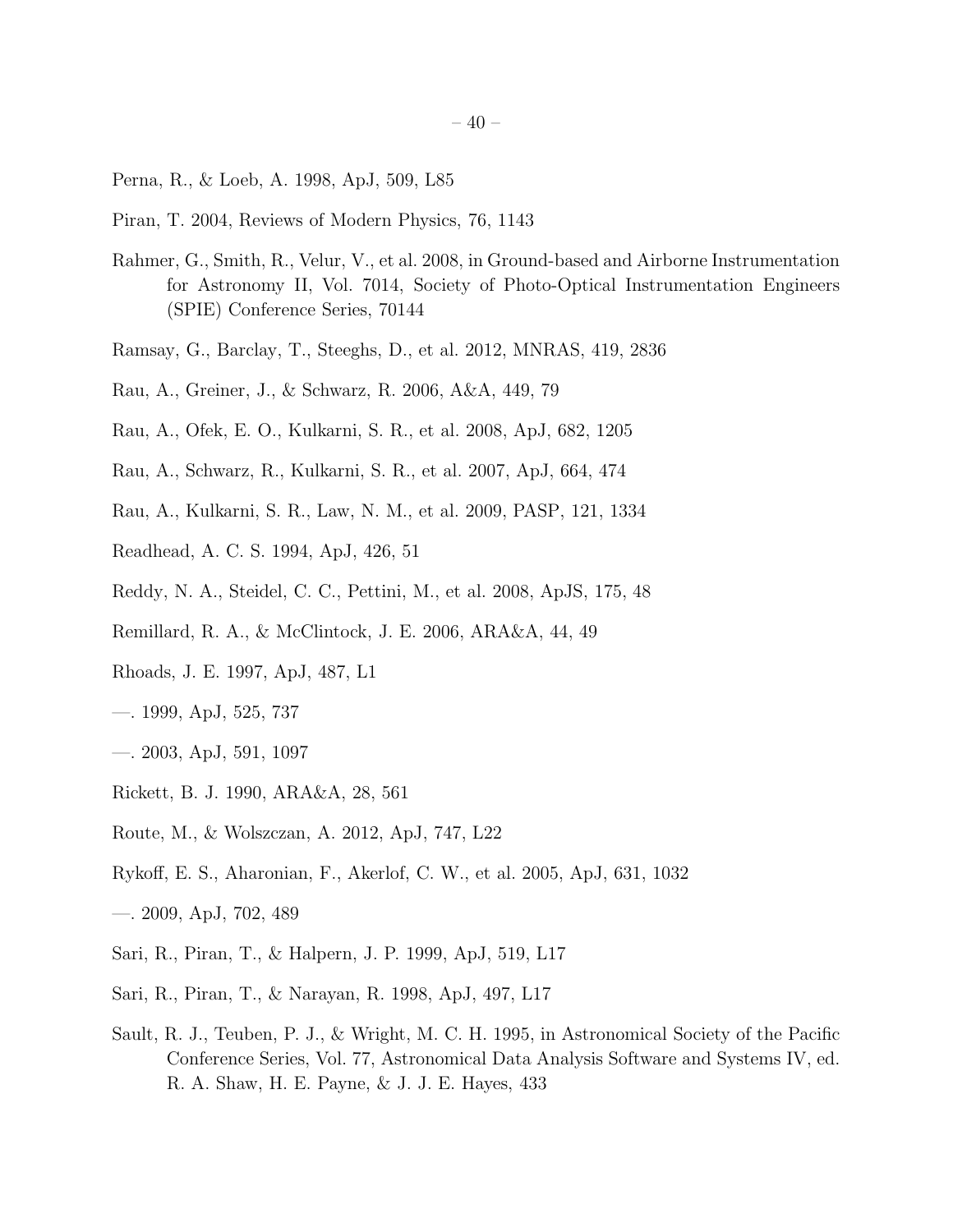- <span id="page-40-2"></span>Schlegel, D. J., Finkbeiner, D. P., & Davis, M. 1998, ApJ, 500, 525
- <span id="page-40-18"></span>Shen, R., Kumar, P., & Robinson, E. L. 2006, MNRAS, 371, 1441
- <span id="page-40-5"></span>Skrutskie, M. F., Cutri, R. M., Stiening, R., et al. 2006, AJ, 131, 1163
- <span id="page-40-21"></span>Soderberg, A. M., Nakar, E., Berger, E., & Kulkarni, S. R. 2006a, ApJ, 638, 930
- <span id="page-40-16"></span>Soderberg, A. M., Kulkarni, S. R., Nakar, E., et al. 2006b, Nature, 442, 1014
- <span id="page-40-0"></span>Soderberg, A. M., Chakraborti, S., Pignata, G., et al. 2010, Nature, 463, 513
- <span id="page-40-1"></span>Spergel, D. N., Bean, R., Doré, O., et al. 2007, ApJS, 170, 377
- <span id="page-40-19"></span>Starling, R. L. C., van der Horst, A. J., Rol, E., et al. 2008, ApJ, 672, 433
- <span id="page-40-8"></span>Tanaka, Y., & Shibazaki, N. 1996, ARA&A, 34, 607
- <span id="page-40-4"></span>Tody, D. 1986, in Instrumentation in astronomy VI, Vol. 627, Society of Photo-Optical Instrumentation Engineers (SPIE) Conference Series, ed. D. L. Crawford, 733
- <span id="page-40-11"></span>Tomsick, J. A., Halpern, J. P., Kemp, J., & Kaaret, P. 1999, ApJ, 521, 341
- <span id="page-40-12"></span>Uemura, M., Kato, T., Matsumoto, K., et al. 2000, PASJ, 52, L15
- <span id="page-40-20"></span>van Eerten, H., van der Horst, A., & MacFadyen, A. 2012, ApJ, 749, 44
- <span id="page-40-17"></span>van Eerten, H., Zhang, W., & MacFadyen, A. 2010, ApJ, 722, 235
- <span id="page-40-9"></span>van Paradijs, J., & White, N. 1995, ApJ, 447, L33
- <span id="page-40-14"></span>van Velzen, S., Körding, E., & Falcke, H. 2011, MNRAS, 417, L51
- <span id="page-40-15"></span>Vanden Berk, D. E., Lee, B. C., Wilhite, B. C., et al. 2002, ApJ, 576, 673
- <span id="page-40-7"></span>Voges, W., Aschenbach, B., Boller, T., et al. 1999, A&A, 349, 389
- <span id="page-40-13"></span>Wagner, R. M., Foltz, C. B., Shahbaz, T., et al. 2001, ApJ, 556, 42
- <span id="page-40-6"></span>Walker, M. A. 1998, MNRAS, 294, 307
- <span id="page-40-10"></span>White, N. E., & van Paradijs, J. 1996, ApJ, 473, L25
- <span id="page-40-3"></span>Wilson, J. C., Eikenberry, S. S., Henderson, C. P., et al. 2003, in Instrument Design and Performance for Optical/Infrared Ground-based Telescopes, Vol. 4841, Society of Photo-Optical Instrumentation Engineers (SPIE) Conference Series, ed. M. Iye & A. F. M. Moorwood, 451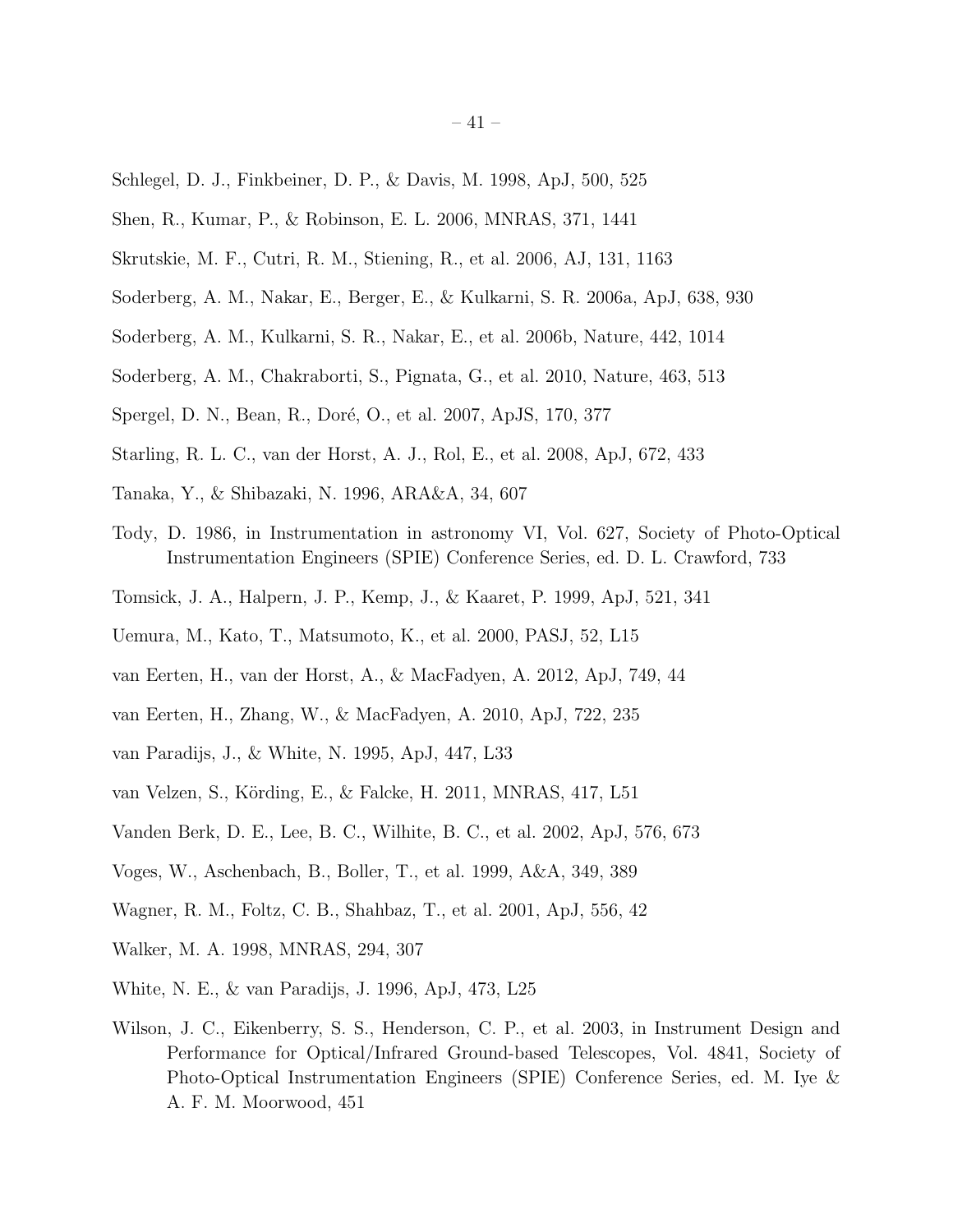- <span id="page-41-2"></span>Woosley, S. E., & Bloom, J. S. 2006, ARA&A, 44, 507
- <span id="page-41-5"></span>Wygoda, N., Waxman, E., & Frail, D. A. 2011, ApJ, 738, L23
- <span id="page-41-4"></span>Yost, S. A., Harrison, F. A., Sari, R., & Frail, D. A. 2003, ApJ, 597, 459
- <span id="page-41-0"></span>Zauderer, B. A., Berger, E., Soderberg, A. M., et al. 2011, Nature, 476, 425
- <span id="page-41-3"></span>Zhang, W., & MacFadyen, A. 2009, ApJ, 698, 1261
- <span id="page-41-1"></span>Zurita, C., Casares, J., Shahbaz, T., et al. 2000, MNRAS, 316, 137

<span id="page-41-6"></span>This preprint was prepared with the AAS  $\rm \emph{L4}$  macros v5.2.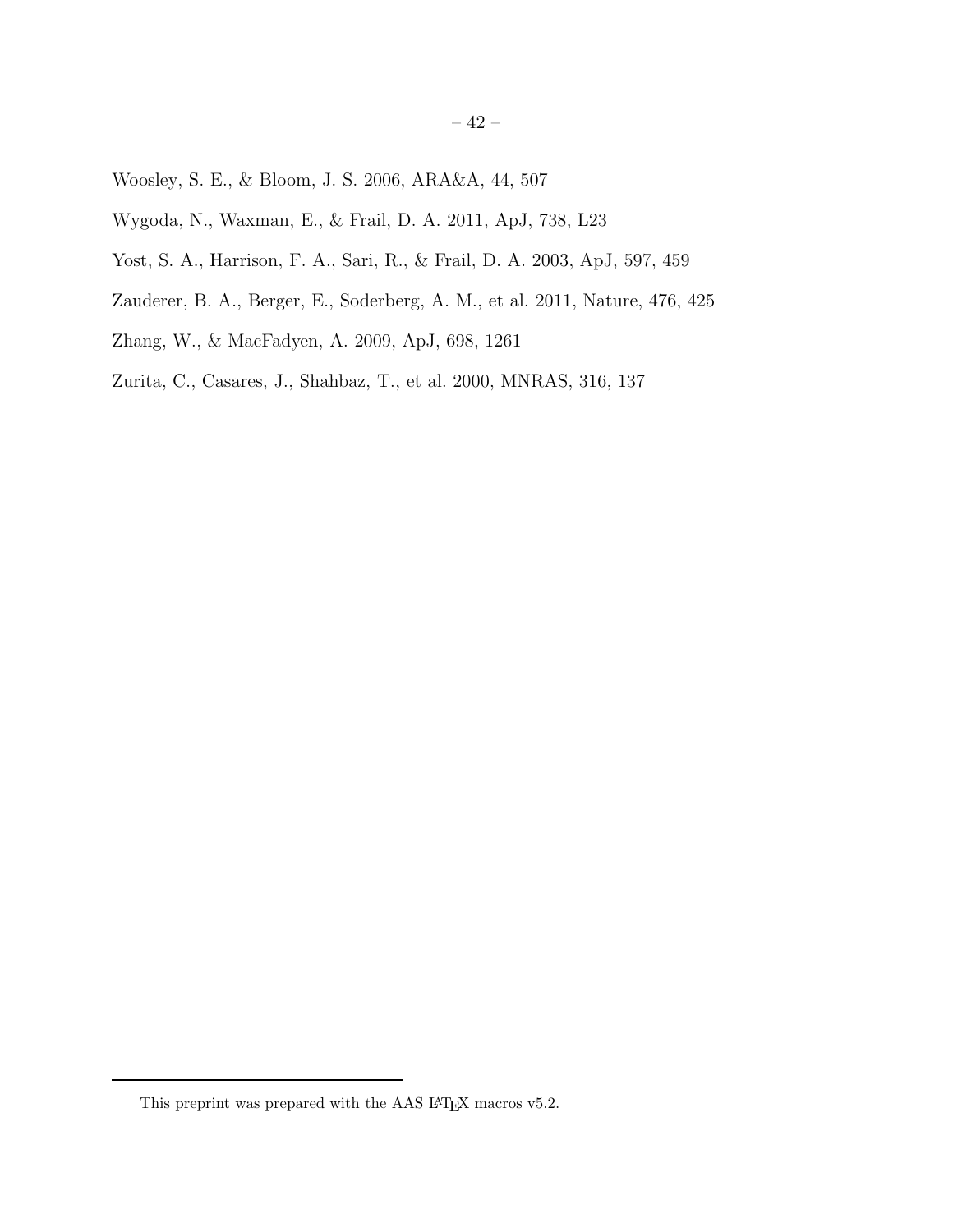Table 1. Optical/Near-Infrared Observations of PTF11agg

| Date<br>(MJD)         | Telescope/Instrument | Filter           | <b>Exposure Time</b><br>(s) | Magnitude        |
|-----------------------|----------------------|------------------|-----------------------------|------------------|
| 55590.30519           | P48/CFHT12k          | $R_{\cdot}$      | 540                         | > 21.9           |
| 55591.22026           | P48/CFHT12k          | $_{R}$           | 60                          | $18.26 \pm 0.05$ |
| 55591.22245           | P48/CFHT12k          | $\boldsymbol{R}$ | 60                          | $18.25 \pm 0.04$ |
| 55591.23391           | P48/CFHT12k          | $\boldsymbol{R}$ | 60                          | $18.36 \pm 0.05$ |
| 55591.25326           | P48/CFHT12k          | R                | 60                          | $18.51 \pm 0.08$ |
| 55591.26691           | P48/CFHT12k          | $\boldsymbol{R}$ | 60                          | $18.51 \pm 0.04$ |
| 55591.26800           | P48/CFHT12k          | $\boldsymbol{R}$ | 60                          | $18.61 \pm 0.06$ |
| 55591.33081           | P48/CFHT12k          | $\boldsymbol{R}$ | 60                          | $18.53 \pm 0.17$ |
| 55591.36188           | P48/CFHT12k          | $\boldsymbol{R}$ | 60                          | $18.96 \pm 0.28$ |
| 55591.40604           | P48/CFHT12k          | $\boldsymbol{R}$ | 60                          | $19.36 \pm 0.10$ |
| 55591.42439           | P48/CFHT12k          | $\boldsymbol{R}$ | 60                          | $19.46 \pm 0.09$ |
| 55591.43978           | P48/CFHT12k          | $\boldsymbol{R}$ | 60                          | $19.51 \pm 0.10$ |
| 55593.40775           | P48/CFHT12k          | $R_{\cdot}$      | 420                         | $22.15 \pm 0.33$ |
| 55594.23819           | P48/CFHT12k          | $\boldsymbol{R}$ | 300                         | > 21.2           |
| 55621.19100           | <b>PAIRITEL</b>      | H                | 2246                        | > 20.4           |
| 55621.19100           | <b>PAIRITEL</b>      | $J_{\cdot}$      | 2246                        | > 20.6           |
| 55621.19100           | <b>PAIRITEL</b>      | $K_s$            | 2246                        | >19.7            |
| $55624.49 - 55678.28$ | Keck I/LRIS          | g'               | 6680                        | $26.63 \pm 0.33$ |
| $55624.49 - 55678.28$ | Keck I/LRIS          | R                | 5700                        | $26.28 \pm 0.28$ |
| 55830.60259           | Keck I/LRIS          | q'               | 2100                        | $26.34 \pm 0.19$ |
| 55830.59849           | Keck I/LRIS          | $_{R}$           | 2160                        | $26.17 \pm 0.22$ |
| 55944.22461           | Magellan/IMACS       | $\overline{I}$   | 2400                        | > 25.2           |
| 56014.27324           | P200/WIRC            | $K_s$            | 1200                        | > 22.6           |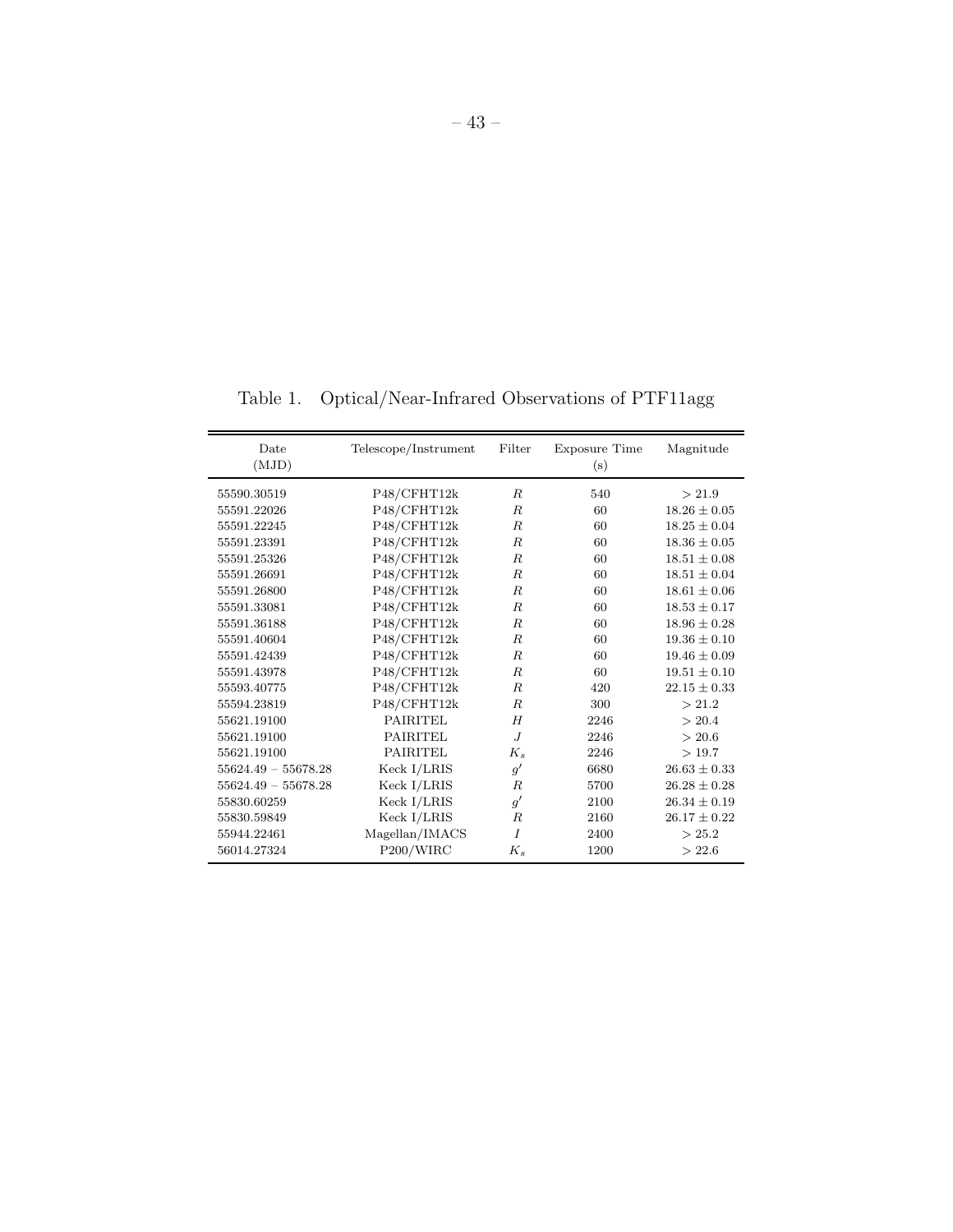| Date<br>$(2011 \text{ UT})$ | Observatory | Frequency<br>(GHz) | Integration Time<br>(min) | Flux Density<br>$(\mu Jy)$ |
|-----------------------------|-------------|--------------------|---------------------------|----------------------------|
|                             |             |                    |                           |                            |
| Mar. 11.27                  | VLA         | 8.46               | 15.5                      | $300 \pm 23$               |
| Mar. 13.12                  | <b>VLA</b>  | 4.50               | 15.5                      | $217 \pm 34$               |
| Mar. 13.12                  | <b>VLA</b>  | 7.92               | 15.5                      | $375 \pm 28$               |
| Mar. 14.05                  | CARMA       | 93.5               | 492.0                     | $450 \pm 140$              |
| Mar. 15.08                  | <b>VLA</b>  | 4.50               | 15.5                      | $183 \pm 36$               |
| Mar. 15.08                  | <b>VLA</b>  | 7.92               | 15.5                      | $224 \pm 30$               |
| Mar. 18.08                  | <b>VLA</b>  | 4.50               | 15.5                      | $58 \pm 37$                |
| Mar. 18.08                  | <b>VLA</b>  | 7.92               | 15.5                      | $171 \pm 31$               |
| Mar. 18.10                  | <b>VLA</b>  | 22.46              | 10.8                      | $237\pm79$                 |
| Mar. 18.15                  | <b>VLA</b>  | 4.50               | 15.5                      | $93 \pm 35$                |
| Mar. 18.15                  | <b>VLA</b>  | 7.92               | 15.5                      | $215 \pm 29$               |
| Mar. 18.17                  | <b>VLA</b>  | 22.46              | 10.8                      | $460 \pm 77$               |
| Mar. 26.22                  | <b>VLA</b>  | 8.46               | 15.5                      | $277 \pm 24$               |
| Apr. 5.17                   | <b>VLA</b>  | 21.8               | 30.1                      | $271 \pm 18$               |
| Apr. 7.03                   | CARMA       | 93.5               | 378.0                     | $480 \pm 120$              |
| Apr. 10.11                  | <b>VLA</b>  | 4.8                | 13.7                      | $127\pm21$                 |
| Apr. 10.11                  | <b>VLA</b>  | 7.4                | 13.7                      | $155\pm16$                 |
| Apr. 11.01                  | CARMA       | 93.5               | 342.0                     | $-40 \pm 150$              |
| Apr. 18.15                  | <b>VLA</b>  | 4.8                | 37.2                      | $81 \pm 11$                |
| Apr. 18.15                  | <b>VLA</b>  | 7.4                | 37.2                      | $165 \pm 8$                |
| May 6.08                    | VLA         | 4.8                | 13.7                      | $232 \pm 18$               |
| May 6.08                    | <b>VLA</b>  | 7.4                | 13.7                      | $221 \pm 14$               |
| May 13.15                   | <b>VLA</b>  | 4.8                | 12.9                      | $117 \pm 18$               |
| May 13.15                   | <b>VLA</b>  | 7.4                | 12.9                      | $166\pm16$                 |
| May 14.03                   | <b>VLA</b>  | 21.8               | 28.5                      | $133 \pm 23$               |
| May 23.96                   | <b>VLA</b>  | 4.8                | 8.7                       | $191 \pm 25$               |
| May 23.96                   | <b>VLA</b>  | 7.4                | 8.7                       | $248 \pm 18$               |
| June $1.06$                 | <b>VLA</b>  | 22.5               | 26.5                      | $118 \pm 20$               |
| June 12.88                  | <b>VLA</b>  | 4.8                | 13.8                      | $140 \pm 26$               |
| June 12.88                  | <b>VLA</b>  | 7.8                | 13.8                      | $117 \pm 17$               |
| June 26.86                  | <b>VLA</b>  | 4.8                | 14.0                      | $158 \pm 19$               |
| June 26.86                  | <b>VLA</b>  | 7.4                | 14.0                      | $160 \pm 15$               |
| July 9.94                   | <b>VLA</b>  | 4.8                | 14.0                      | $62 \pm 23$                |
| July 9.94                   | <b>VLA</b>  | 7.4                | 14.0                      | $98 \pm 21$                |
| Aug. 21.71                  | <b>VLA</b>  | 8.5                | 37.2                      | $<44\,$                    |
| Dec. 16.45                  | <b>VLA</b>  | 8.4                | 25.0                      | $63 \pm 20$                |

<span id="page-43-0"></span>Table 2. Radio Observations of PTF11agg